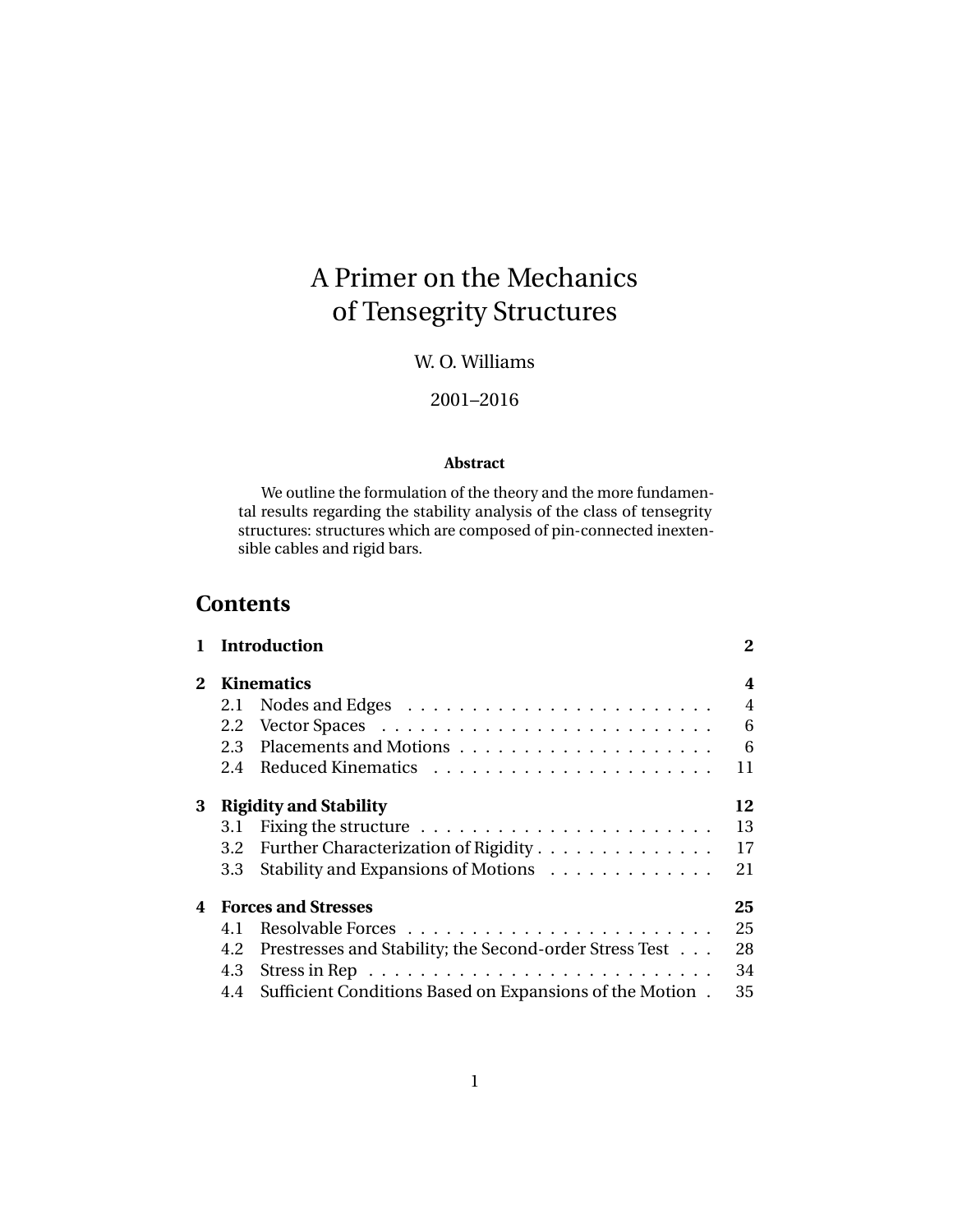|   | 5 Energies and Stability              |                                           |    |  |
|---|---------------------------------------|-------------------------------------------|----|--|
|   | 5.1                                   |                                           | 37 |  |
|   | 5.2                                   |                                           | 41 |  |
| 6 | <b>Stability and Stresses</b>         |                                           |    |  |
|   | 6.1                                   |                                           | 42 |  |
|   |                                       | 6.2 The Stress Operator and Stability     | 44 |  |
|   |                                       | 6.3 The Reduced Stress Operator           | 46 |  |
|   |                                       | <b>Kinematic Constraints</b>              | 46 |  |
| 8 | <b>Tensegrity and Rank-deficiency</b> |                                           |    |  |
|   | 8.1                                   | Snelson Structures and Maxwell's Rule     | 49 |  |
|   | 8.2                                   | The Geometry of Rank-deficient Structures | 50 |  |
|   |                                       |                                           | 55 |  |

# **1 Introduction**

Following sculptures created by Snelson in 1948, in 1961 Buckminster Fuller patented a class of cable-bar structures which he called tensegrity structures [20, 52]. These consisted of arrangements with bars in compression, no two connected directly, with structural integrity maintained by the tension in the cables. Hence "tension-integrity", compressed to "tensegrity". These structures, remarkable to Fuller for enclosing large volumes of space with minimal weight, are not as well known as his corresponding shell constructions, but offer interest both mathematically and for engineers. (See [16] for a general discussion.) The most famous of these early constructs is Snelson's *Needle Tower* (Fig. 1); the simplest three-dimensional example is the T-3 structure also is shown here (the nomenclature T-3 follows a classification of Kenner [25] of elementary constructs).

The study of these structures remained in the hands of artists and architects until the seventies, when analyses of a generalized form of tensegrity structures appeared in both the mathematical and the engineering literature. The name "tensegrity structure" was extended to include any class of pin-connected frameworks in which some of the frame members are cables, or, complementarily, compression-only struts.

Tensegrity structures offer interesting problems both in structural mechanics, where they have generated one family of literature, *eg*, [5, 48, 7, 27] and in mathematics, with another family, *eg*, [9, 50, 10, 64, 13]. The two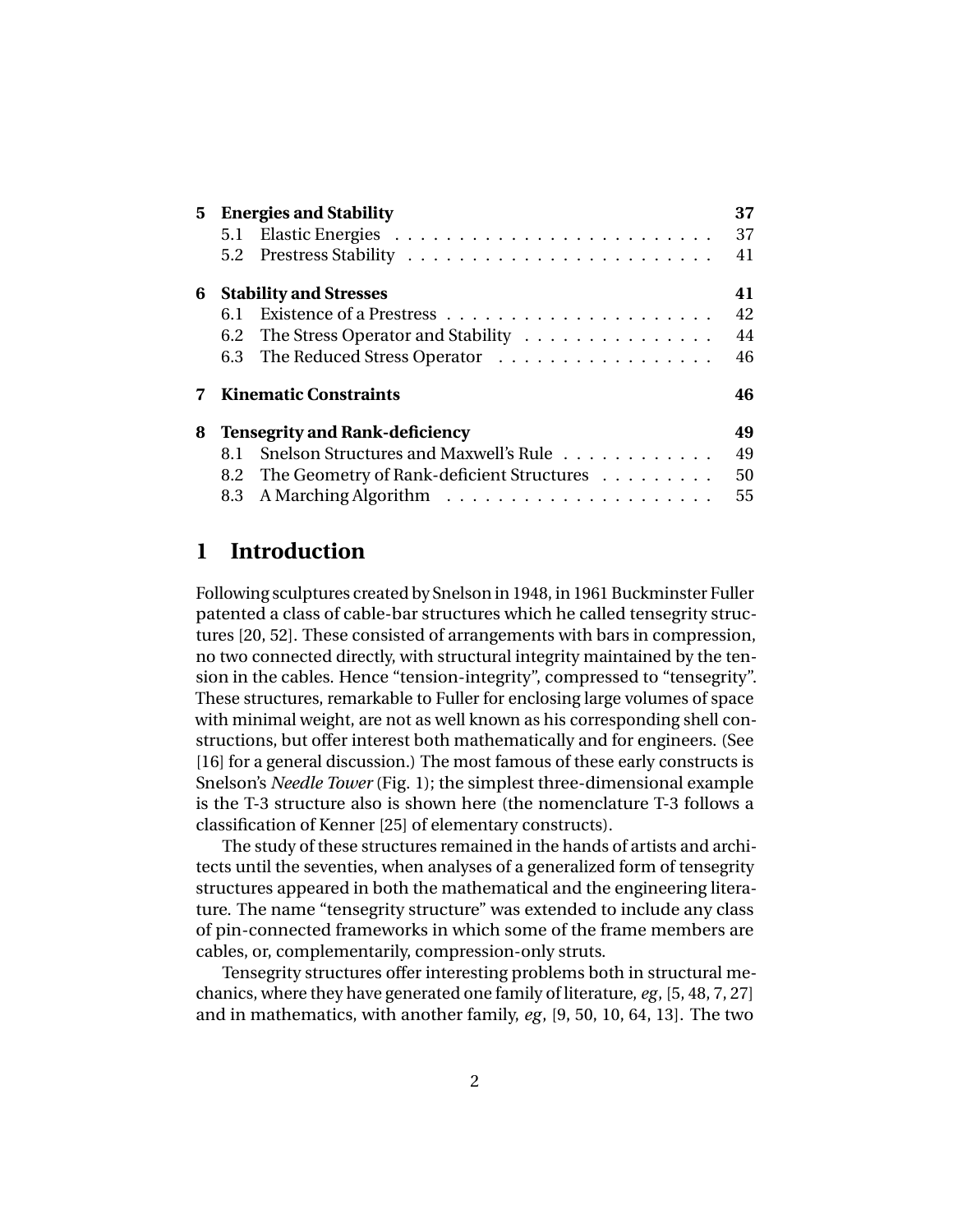

Figure 1: Snelson's Needle Tower and the T-3 Structure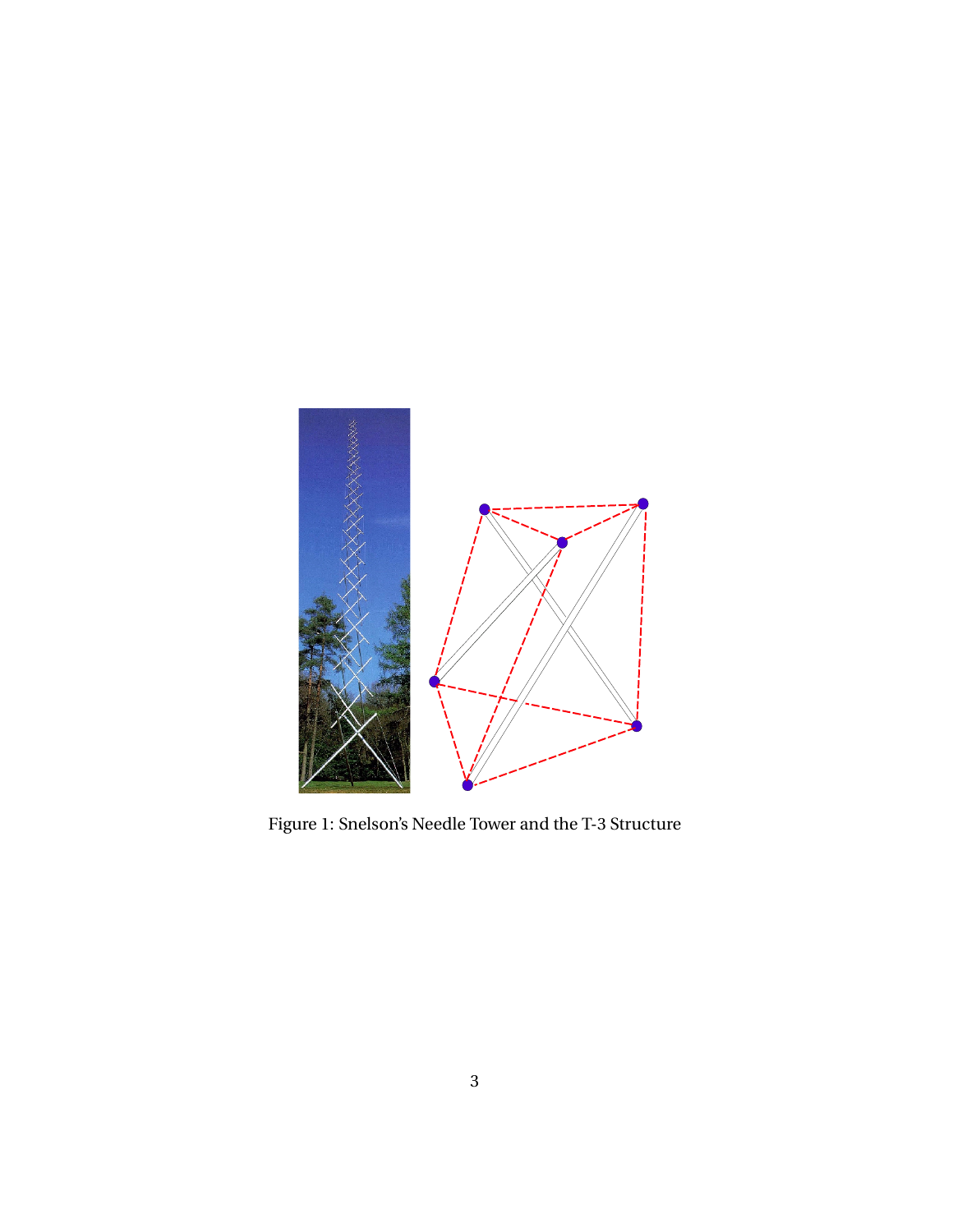groups of authors unfortunately share only a minimal amount of notation and nomenclature.

This primer collects the results about tensegrity structures which I believe to be most basic and useful. Mostly it is a compendium, but part of it is original, and part semi-original, in that I present new proofs of some established results. It originated as a notebook for me to keep track of results as I learned them; in various error-filled versions, it has circulated amongst my co-workers and friends for the last few years, and finally, I feel compelled to produce a more public and, I hope, more error-free version of the document.

While my personal interest in these structures is their mechanics, I also cannot avoid formulating the subject as a mathematician, and hence the format is rather formal and results are stated and proved as theorems. Also, in light of the aforementioned incompatibility in notations, I presume to introduce my own notations and nomenclature, in particular replacing those nomenclatures from both literatures which I find un-suggestive, misleading, or stilted. Nonetheless, those familiar with either literature will not, I think, find it difficult to pick up the manuscript in the middle and recognize the statements.

A far-from-complete bibliography is appended. In addition to articles referenced directly, I have chosen a collection of references which focus on the theory of tensegrity structures.

### **2 Kinematics**

#### **2.1 Nodes and Edges**

Physically, a **structure** is a pin-connected truss. Since the connections are frictionless pins, the elements of the truss pivot freely upon them, and so the elements carry only forces parallel their length. The elements of the truss may be either **bars**, which carry either tension or compression and which can neither extend nor contract, or **cables** which carry only tension and which cannot extend, but may contract (become slack) $^1$ . The mathematical literature often introduces another sort of element, a *strut* which may endure compression but not tension and cannot contract, but can extend (fall out of the structure) [10, 13]. The mathematical analysis

<sup>&</sup>lt;sup>1</sup>But in the engineering literature frequently authors consider all or some of the elements to be elastic. Mathematicians also use elastification as a relaxation method to arrive at stable positions of the structure.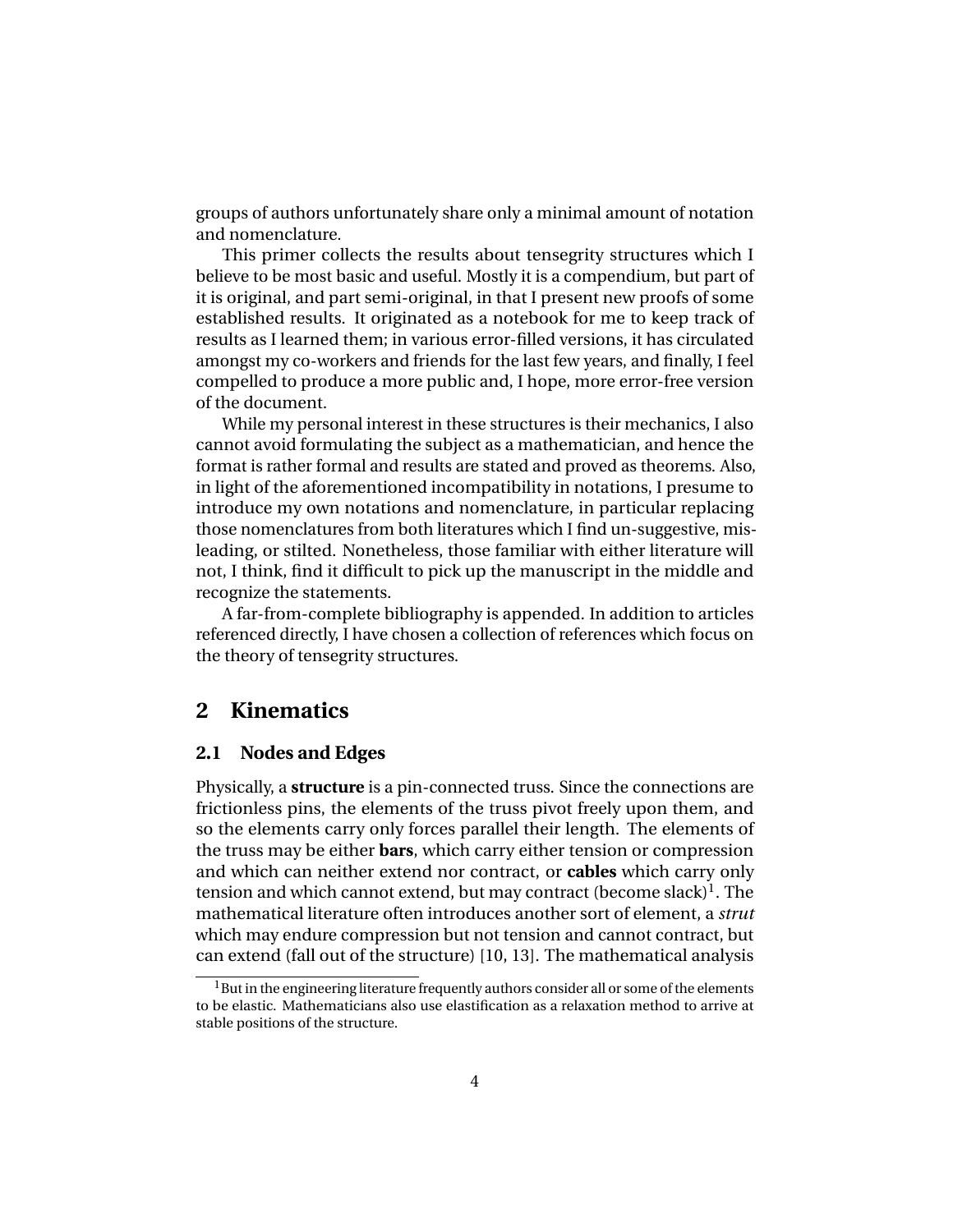

Figure 2: T-3 Structure

is only notationally affected by the presence of struts, which can argue either for their inclusion or their exclusion. Here we choose to consider only cables and bars.

Mathematically, we describe a tensegrity structure as a *connected* bigraph together with a specification of a set of edge-lengths. The graph consists in a set of **edges**  $\&$  and a set of **nodes**  $\&$ . The edges are divided into two sets, **bars** and **cables**:

$$
\mathscr{E} = \mathscr{B} \cup \mathscr{C}.\tag{2.1}
$$

Generically, we denote edges by latin minuscules, nodes by greek. The graph of T-3 is shown in Figure 2.

If there are no cables, we may describe the structure as a **bar-truss** and it sometimes is useful to compare the behavior of a structure with cables to the rigidified structure formed by replacing each cable by a bar.

Finally, if  $e \in \mathcal{E}$  is an edge we may find it convenient to denote its end-nodes generically as

$$
e_{\alpha}, e_{\omega} \in \mathcal{N};\tag{2.2}
$$

conversely, if  $\alpha$  and  $\beta$  are given nodes, we may choose to call the edge connecting them  $\alpha \beta$ . The use of these two conventions interchangeably proves convenient.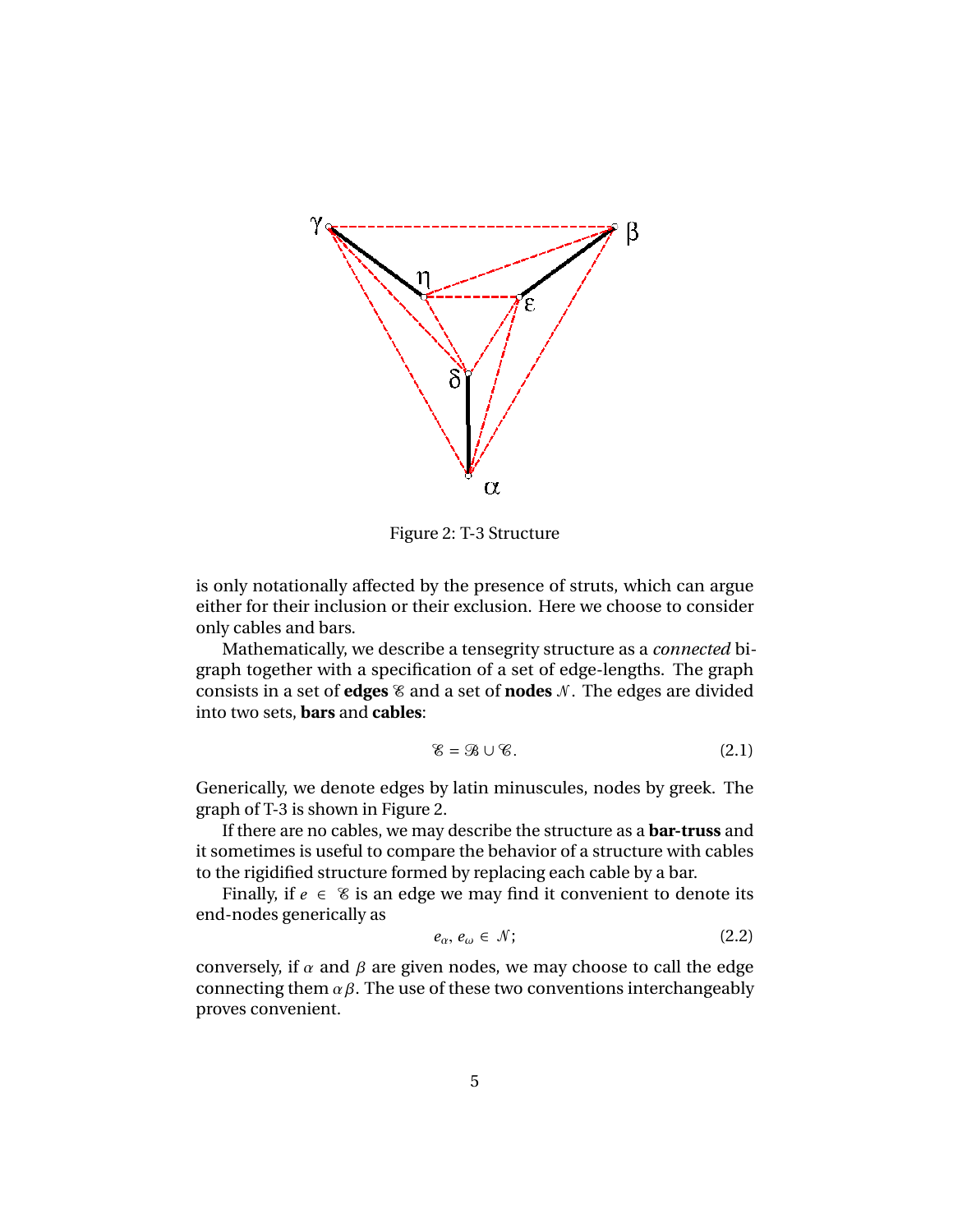#### **2.2 Vector Spaces**

We shall have occasion to deal with several vector spaces based on the sets above. In particular, we use the space

$$
\mathbb{R}^{3\mathcal{N}} := \left(\mathbb{R}^3\right)^{\mathcal{N}},\tag{2.3}
$$

whose elements will be denoted by blackboard-bold symbols like p with components  $p_{\alpha} \in \mathbb{R}^3$ , and the space

$$
\mathbb{R}^8, \tag{2.4}
$$

whose elements we denote by bold greek letters, as  $\omega$ .

We introduce two convenient conventions. First, given a linear map *L* ∈ gl( $\mathbb{R}^3$ ), we use the same symbol to denote the product map on  $\mathbb{R}^{3N}$ given as

$$
L: \mathbb{R}^{3\mathcal{N}} \mapsto \mathbb{R}^{3\mathcal{N}}; \quad (L\mathbf{v})_{\alpha} = L(\mathbf{v}_{\alpha}). \tag{2.5}
$$

Of course the re-interpreted map is linear. Similarly, given a vector **v**  $\in \mathbb{R}^3$ we use the same symbol for its  $\#N$ -fold product in  $\mathbb{R}^{3,N}$ . For example, if  $w \in \mathbb{R}^{3\mathcal{N}}$ , we identify  $w + v$ , and, in particular,  $w + w_{\delta}$  by

$$
(\mathbf{w} + \mathbf{v})_{\alpha} = \mathbf{w}_{\alpha} + \mathbf{v} \quad \text{or} \quad (\mathbf{w} + \mathbf{w}_{\delta})_{\alpha} = \mathbf{w}_{\alpha} + \mathbf{w}_{\delta} \,.
$$
 (2.6)

#### **2.3 Placements and Motions**

A **placement** of the graph  $\mathcal S$  is an mapping of each node into  $\mathbb R^3.$  It is most convenient to describe the placement as a map into  $\mathbb{R}^{3,\mathcal{N}}$ :

$$
\mathbf{p} \in \mathbb{R}^{3N}.
$$
 (2.7)

We choose to ignore certain impractical special cases as follows:

**Remark 2.1.** *We always will assume not only that* p *is injective, but also that the placement is not (totally) collinear .*

Physically it is clear that the lengths of the edges are fundamental. We introduce lengths in a mathematically convenient way through the (one-half-squared-) **length-map**

$$
\lambda: \mathbb{R}^{3\mathcal{N}} \to \mathbb{R}^{\mathcal{E}}
$$
 (2.8a)

$$
(\lambda(\mathbf{p}))_e = \frac{1}{2} ||\mathbf{p}_{e_\alpha} - \mathbf{p}_{e_\omega}||^2.
$$
 (2.8b)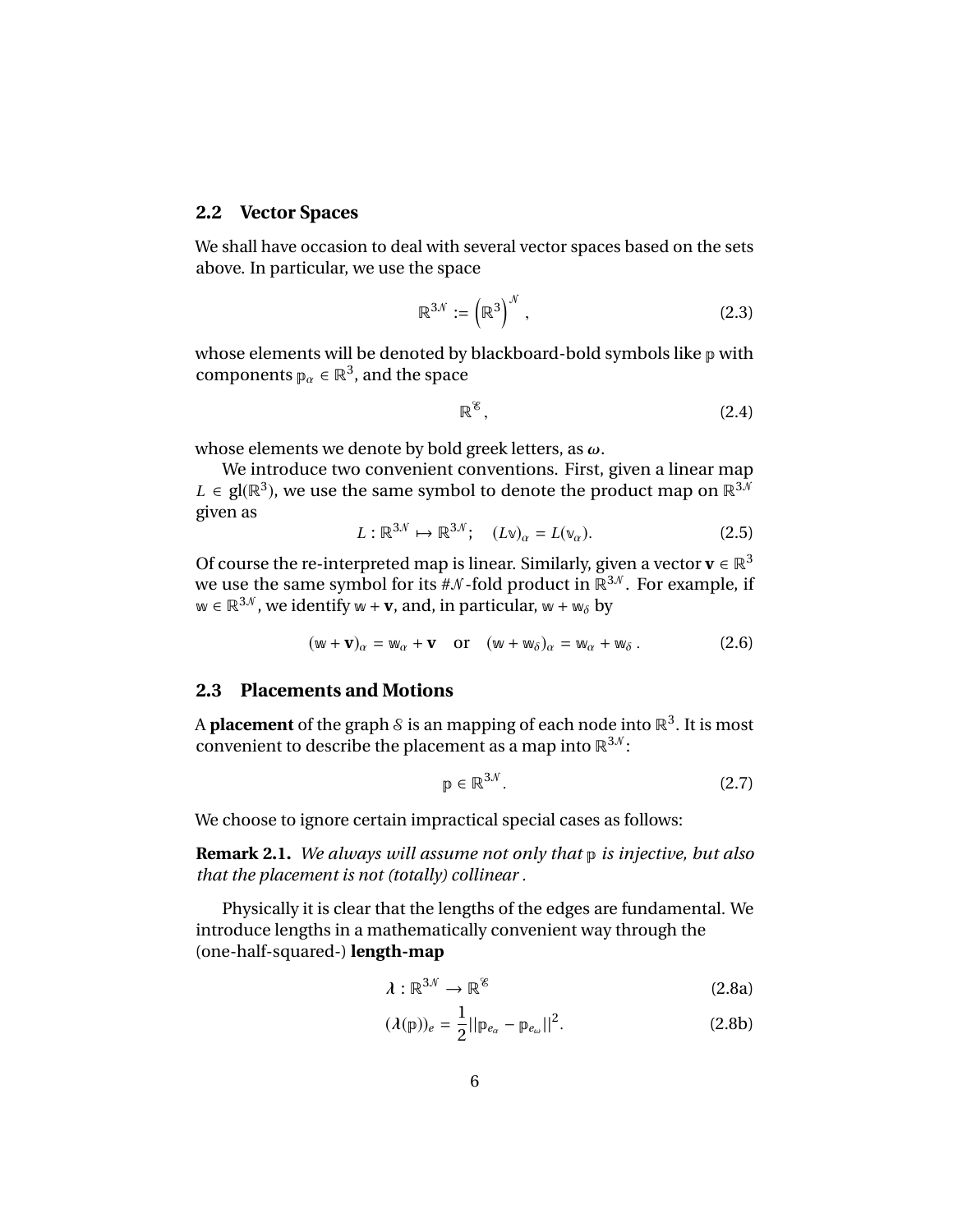We often suppose that a set of **edge lengths**

$$
\Lambda \in \mathbb{R}^{\mathscr{E}} \tag{2.9}
$$

is assigned, normally as calculated from a base placement. Then, given  $\Lambda$ , a placement  $\mathbb p$  is said to be admissible if

$$
\lambda_b(p) = \Lambda_b, \ \forall \ b \in \mathcal{B} \text{ and } \tag{2.10a}
$$

$$
\lambda_c(\mathbf{p}) \le \Lambda_c, \ \forall \, c \in \mathcal{C}.\tag{2.10b}
$$

Given a base placement  $p$  and corresponding set of edge lengths  $\lambda(p)$ we let Adm(p) denote the set of **admissible placements** relative p. One special subset of Adm(p) are the placements obtained by a rigid motion of the given one. Such a rigid movement is described by a proper orthogonal linear map on  $\mathbb{R}^3$  plus a translation. (We restrict to proper rotations since improper ones often cannot be effected for a structure without passing one edge through another.) This set, the **rigidly equivalent placements**, are

$$
\text{Euc}(\mathbf{p}) = \{ Q \mathbf{p} + \mathbf{r} \mid Q \in \text{SO}(3), \ \mathbf{r} \in \mathbb{R}^3 \} \subset \text{Adm}(\mathbf{p}).\tag{2.11}
$$

Since the operations  $p \mapsto Qp + r$  represent a group action on  $\mathbb{R}^{3N}$ , the sets defined as in (2.11) form a partition of  $\mathbb{R}^{3,0}$  into equivalence classes. Physically, it is clear that in our analysis of the properties of a structure we should identify placements equivalent in this sense. We will consider this systematically in Section 3.1.

It is worth noting that *Q* when regarded as a linear map on  $\mathbb{R}^{3N}$  still is orthogonal.

A **motion** away from a given placement p is an analytic one-parameter family of placements

$$
t \mapsto \mathfrak{q}(t); \qquad \mathfrak{q}(0) = \mathfrak{p}, \tag{2.12}
$$

defined on a half-neighborhood of 0. It is said to be an **admissible motion** if  $q(t)$  ∈ Adm( $p$ ) for all *t* and a **rigid motion** if  $q(t)$  ∈ Euc( $p$ ) for all *t*.

A motion generates an initial velocity vector

$$
\mathbf{v} = \mathbf{q}(0) \in \mathbb{R}^{3N}.
$$
 (2.13)

Generalizing, we may call any element in  $\mathbb{R}^{3,0}$  a **velocity**. In the literature a velocity also is called an **infinitesimal displacement**.

If  $q(\cdot)$  is a motion initiating at  $p$ , then the rate of change of the length function for edge *e* at time 0 is given by

$$
\frac{d}{dt}\lambda_e(\mathbf{q})(0) = \nabla \lambda_e(\mathbf{p}) \cdot \mathbf{q}(0) = (\mathbf{p}_{e_\alpha} - \mathbf{p}_{e_\omega}) \cdot (\mathbf{q}_{e_\alpha} - \mathbf{q}_{e_\omega}).
$$
\n(2.14)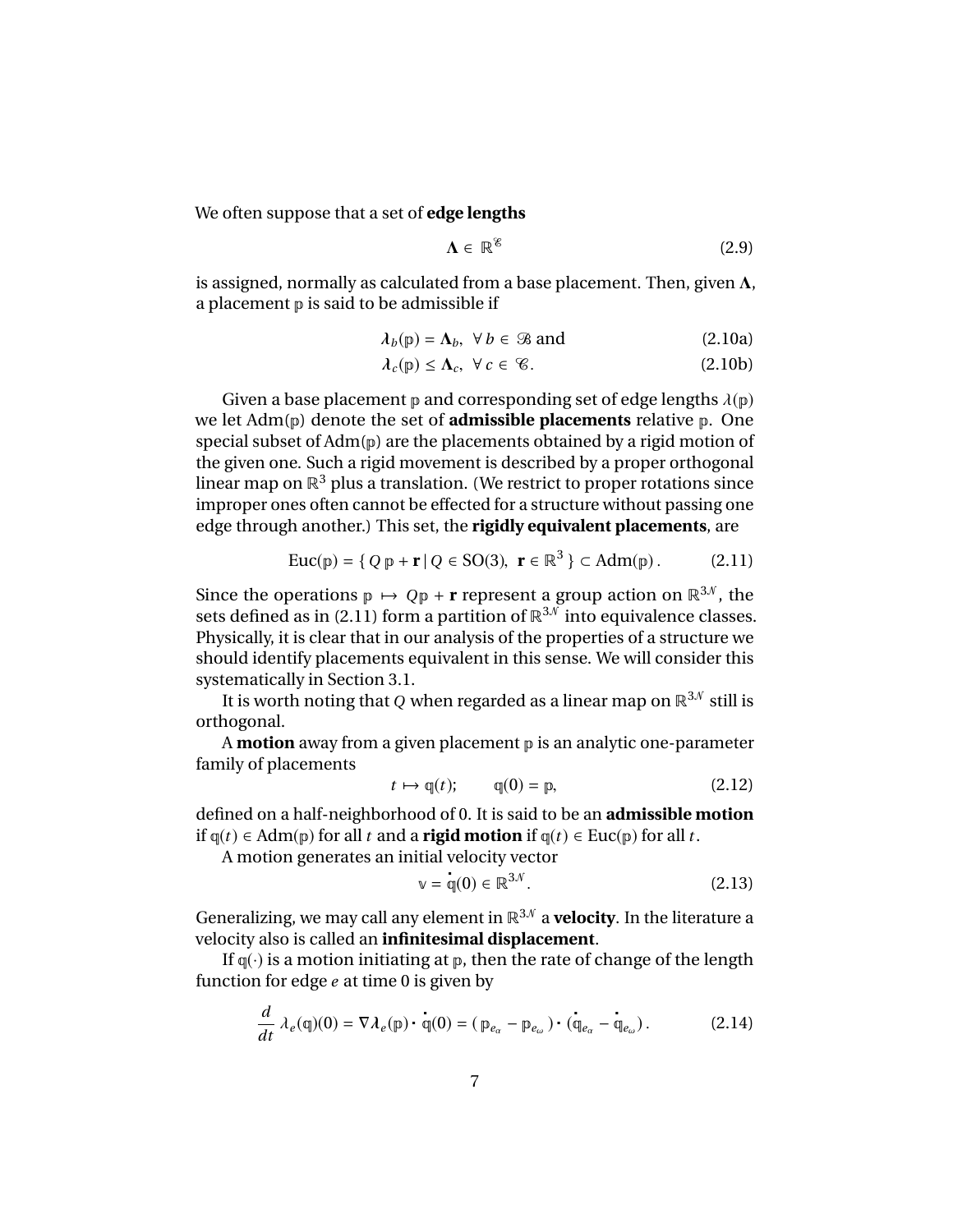Generalizing, we assign to any placement and any velocity the **stretching vector**

$$
\epsilon(\mathbf{p}, \mathbf{v}) \in \mathbb{R}^8, \tag{2.15}
$$

calculated as

$$
\epsilon_e = \nabla \lambda_e(\mathbf{p}) \cdot \mathbf{v}
$$
  
=  $(\mathbf{p}_{e_\alpha} - \mathbf{p}_{e_\omega}) \cdot (\mathbf{v}_{e_\alpha} - \mathbf{v}_{e_\omega})$ . (2.16)

 $\epsilon_e$  gives the rate of lengthening of the edge  $e$  times the length of the edge.

At this stage, it is convenient to introduce the **strain cone** for the structure as the convex closed cone

$$
\mathfrak{E} = \{ \mathbf{v} \in \mathbb{R}^{\mathscr{E}} \, | \, \mathbf{v}_b = 0 \ \forall b \in \mathscr{B}, \, \text{and} \, \mathbf{v}_c \le 0 \ \forall c \in \mathscr{C} \}. \tag{2.17}
$$

Its polar (convex closed) cone is the **stress cone**

$$
\mathfrak{S} = \mathfrak{E}^o = \{ \mathbf{v} \in \mathbb{R}^{\mathscr{E}} \mid \mathbf{v} \cdot \mathbf{\mu} \le 0 \ \forall \mathbf{\mu} \in \mathfrak{E} \}
$$

$$
= \{ \mathbf{\mu} \in \mathbb{R}^{\mathscr{E}} \mid \mathbf{\mu}_c \ge 0 \ \forall c \in \mathscr{C} \}
$$
(2.18)

This allows us, for example, to express the condition of admissibility (2.10) more compactly as

$$
\lambda \in \Lambda + \mathfrak{E},\tag{2.19}
$$

but it is particularly use in discussing velocities (and, later, stresses). Thus,  $\epsilon$  is compatible with (2.10) if and only if  $\epsilon \in \mathfrak{E}$ , so we define the set of **admissible velocities** for p to be

$$
\mathbb{V}(p) = \{ \mathbf{v} \in \mathbb{R}^{3N} \mid \boldsymbol{\epsilon}(p, \mathbf{v}) \in \mathfrak{E} \},\tag{2.20}
$$

and distinguish a subset of V, the **null velocities**

$$
\mathbb{V}_0(\mathbb{p}) = \{ \mathbf{v} \in \mathbb{R}^{3N} \mid \boldsymbol{\epsilon}(\mathbb{p}, \mathbf{v}) = \mathbf{0} \},\tag{2.21}
$$

as those velocities which do not change any lengths. The set V is a closed convex cone which includes the subspace  $\mathbb{V}_0$ .

Finally, the set of all initial velocities which can be generated by a rigidbody motion away from p is the six-dimensional subspace of **rigid velocities**,

$$
\mathcal{R}(\mathbb{p}) := \left\{ \mathbb{v} \mid \mathbb{v} = W\mathbb{p} + \mathbf{v} \text{ for some skew linear map } W \text{ of } \mathbb{R}^3, \right. \qquad \text{and vector } \mathbf{v} \in \mathbb{R}^3 \right\}. \tag{2.22}
$$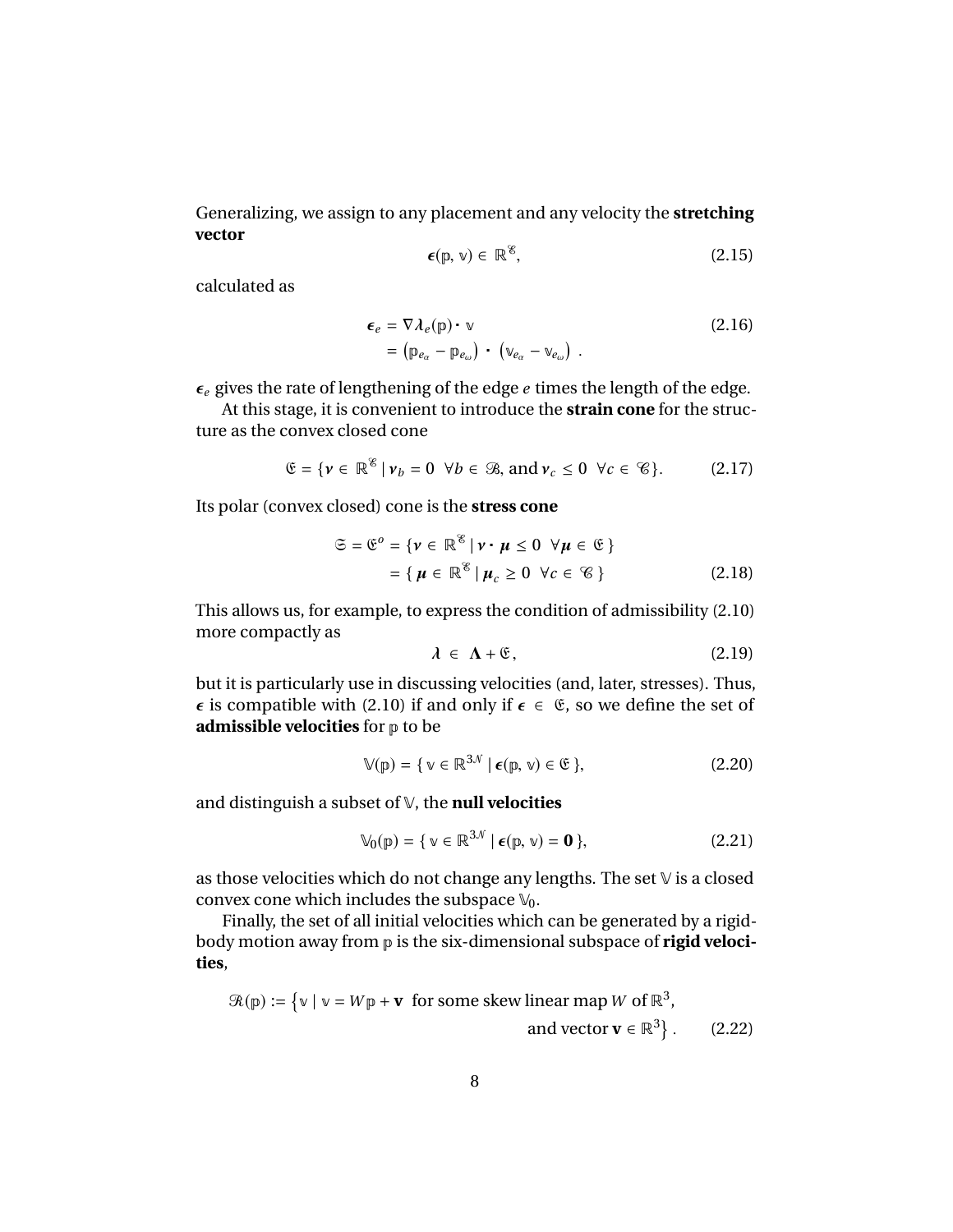Of course this is a subspace of  $\mathbb{V}_0$ .

The vector  $\nabla \lambda_e$  which appears in (2.16) will be called an **edge vector**; it is the form has the form

$$
\boldsymbol{\pi}_{e}(\mathbf{p}) = \begin{bmatrix}\n0 \\
\vdots \\
0 \\
\mathbf{p}_{e_{\alpha}} - \mathbf{p}_{e_{\omega}} \\
0 \\
\vdots \\
0 \\
0\n\end{bmatrix} \in \mathbb{R}^{3N},
$$
\n(2.23)

 $\frac{1}{2}$ Here, as suggested by the notation, the only non-zero entries occur in the *<sup>e</sup>*α and *<sup>e</sup>*ω (end-node) slots, respectively.

Each edge vector is a linear function of  $p$  and we may write

$$
\boldsymbol{\pi}_e = B_e \, \mathbb{p} \tag{2.24}
$$

for each  $e$  in  $\mathscr E.$  The linear transformations, or  $\operatorname{\bf edge}$  maps  $B_e$ , map  $\mathbb R^{3\mathcal N}$  into  $\mathbb{R}^{3,0}$ , are symmetric, positive, and obey

$$
(B_e)^2 = 2 B_e.
$$
 (2.25)

An important property is that they commute with linear maps of  $\mathbb{R}^3$ , *ie,* 

$$
B_e L = L B_e. \tag{2.26}
$$

Similarly, given a vector  $\mathbf{v} \in \mathbb{R}^3$ , it is easy to see that

$$
B_e \mathbf{v} = \mathbf{0} \tag{2.27}
$$

(recall the convention that **v** also denotes the repeated version in  $\mathbb{R}^{3N}$ ). Alternative forms for the length of edge  $e$  in the placement  $p$  then are

$$
\lambda_e(\mathbf{p}) = \frac{1}{4} \pi_e \cdot \pi_e,
$$
  
=  $\frac{1}{4} B_e \mathbf{p} \cdot B_e \mathbf{p} = \frac{1}{2} \mathbf{p} \cdot B_e \mathbf{p}$  (2.28)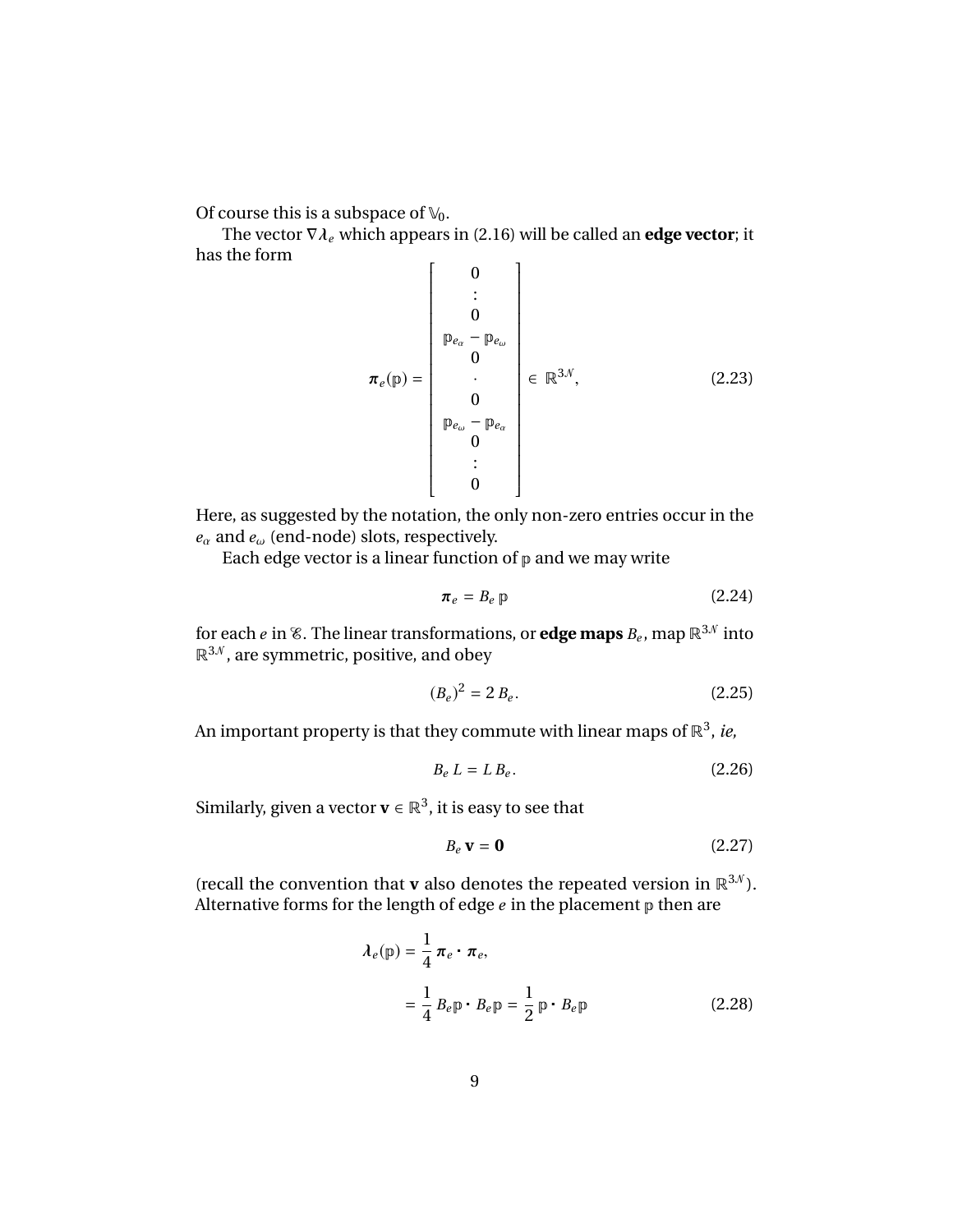and we rediscover the fundamental relation (2.23) as

$$
\nabla \lambda_e = B_e \mathbf{p} = \boldsymbol{\pi}_e, \qquad (2.29)
$$

and see that  $B_e = \nabla^2 \lambda_e$ .

λ*e* Next we use the edge vectors as column vectors to construct the **geometric matrix**

$$
\Pi = [\cdots \pi_e \cdots] : \mathbb{R}^{\mathscr{E}} \to \mathbb{R}^{3\mathscr{N}}.
$$
 (2.30)

This matrix, or its transpose, usually is called the **rigidity matrix** in the mathematical literature. It is related by a factor of an edge-lengths in each column to the **structural matrix** preferred in the engineering literature.

Then Π is useful for calculations such as

$$
\boldsymbol{\epsilon} = \boldsymbol{\Pi}^{\top} \mathbf{v}.
$$
 (2.31)

In particular,

$$
\mathbb{V}_0 = \text{Null}(\Pi^\top); \quad \Pi^\top \mathbb{V} \subset \mathfrak{E}. \tag{2.32}
$$

Similarly, we can now concatenate the relations (2.29) to obtain

$$
\Pi = \nabla \lambda^{\top} . \tag{2.33}
$$

Finally, we collect some computations for rigidly equivalent placements.

**Proposition 2.2.** *Given a placement* p*, an orthogonal Q and a vector* **r** *in*  $\mathbb{R}^3$ 

*(a)*  $\lambda(Qp + r) = \lambda(p)$ 

(b) 
$$
\pi_e(Qp + r) = Q \pi_e(p)
$$
 for all  $e \in \mathcal{E}$ 

- *(c)*  $\Pi(Qp + r) = Q \Pi(p)$
- *(b)*  $\epsilon(Qp + r, Q \vee) = \epsilon(p, \vee)$  *for all*  $\vee \in \mathbb{R}^{3N}$
- *(b)*  $\mathbb{V}(Qp + r) = Q \mathbb{V}(p)$
- *(b)*  $\mathbb{V}_0(Qp + r) = Q \mathbb{V}_0(p)$
- *(b)*  $\mathcal{R}(Qp + r) = Q \mathcal{R}(p)$

The proof all are immediate, once we recognize that for any linear map *L* of  $\mathbb{R}^3$  and vector **v** in  $\mathbb{R}^3$ 

$$
B_e(L\mathbf{w} + \mathbf{r}) = L B_e(\mathbf{w})
$$

for all vectors w.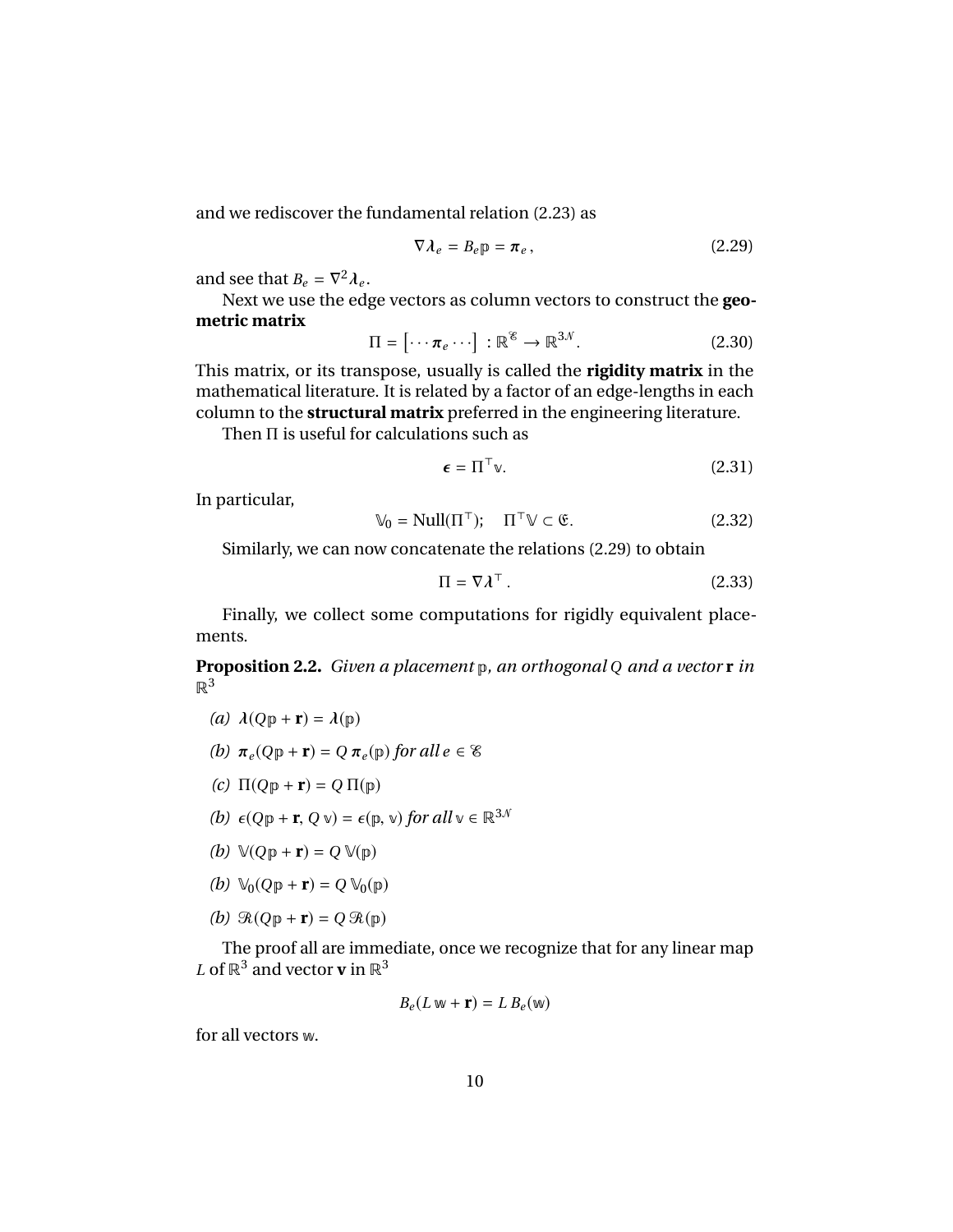#### **2.4 Reduced Kinematics**

The previous constructions lead to large sparce matrices which are notationally cumbersome and may be computationally awkward. A more compact notation can be effected by the identification

$$
\mathbb{R}^{3N} \leftrightarrow \mathbb{R}^N \otimes \mathbb{R}^3 \tag{2.34}
$$

created by the bilinear map

$$
\mathbb{R}^{\mathcal{N}} \times \mathbb{R}^3 \ni ([r_{\alpha}]_{\alpha \in \mathcal{N}}, \mathbf{u}) \mapsto [r_{\alpha} \mathbf{u}]_{\alpha \in \mathcal{N}} \in \mathbb{R}^{\mathcal{N}}.
$$
 (2.35)

This implies the identification of the tensor product as

$$
\mathbf{r} \leftrightarrow \sum_{\alpha \in \mathcal{N}} \rho_{\alpha} \otimes \mathbf{r}_{\alpha},\tag{2.36}
$$

where  $(\rho_{\alpha})$  is the standard orthonormal basis of  $\mathbb{R}^N$ .

Then it is easy to see that

$$
B_e \leftrightarrow C_e \otimes 1 \tag{2.37}
$$

where 1 is the identity on  $\mathbb{R}^3$  and  $C_e$  is the **edge-connection operator**, an automorphism of  $\mathbb{R}^N$  with standard matrix

$$
e_{\alpha} \begin{bmatrix} 0 & \cdot & \cdot & \cdot & \cdot & 0 \\ 0 & \cdot & 1 & \cdot & -1 & \cdot & 0 \\ 0 & \cdot & \cdot & \cdot & \cdot & \cdot & 0 \\ 0 & \cdot & \cdot & \cdot & \cdot & \cdot & 0 \\ 0 & \cdot & \cdot & \cdot & \cdot & \cdot & 0 \end{bmatrix} . \tag{2.38}
$$

 The operators  $C_e$  are symmetric, positive, and  $C_e^2 = 2C_e$ .

Using these we can re-express the edge vector, for example, as

$$
\pi_e(\mathbf{p}) \leftrightarrow \sum_{\alpha \in \mathcal{N}} (C_e \,\rho_\alpha) \otimes p_\alpha, \tag{2.39}
$$

and formally, letting { $\gamma_e | e \in \mathscr{C}$ } be the standard unit vectors in  $\mathbb{R}^{\mathscr{C}}$ , we can<br>rewrite the geometric matrix as rewrite the geometric matrix as

$$
\Pi \leftrightarrow \sum_{e \in \mathscr{E}} \sum_{\alpha \in \mathscr{N}} (C_e \,\rho_\alpha) \otimes \mathbb{p}_\alpha \otimes \gamma_e \,. \tag{2.40}
$$

Finally, the tensor identification enables a more formal version of our identification of an automorphism *L* of  $\mathbb{R}^3$  with one of  $\mathbb{R}^{3,0}$  as

$$
1 \otimes L. \tag{2.41}
$$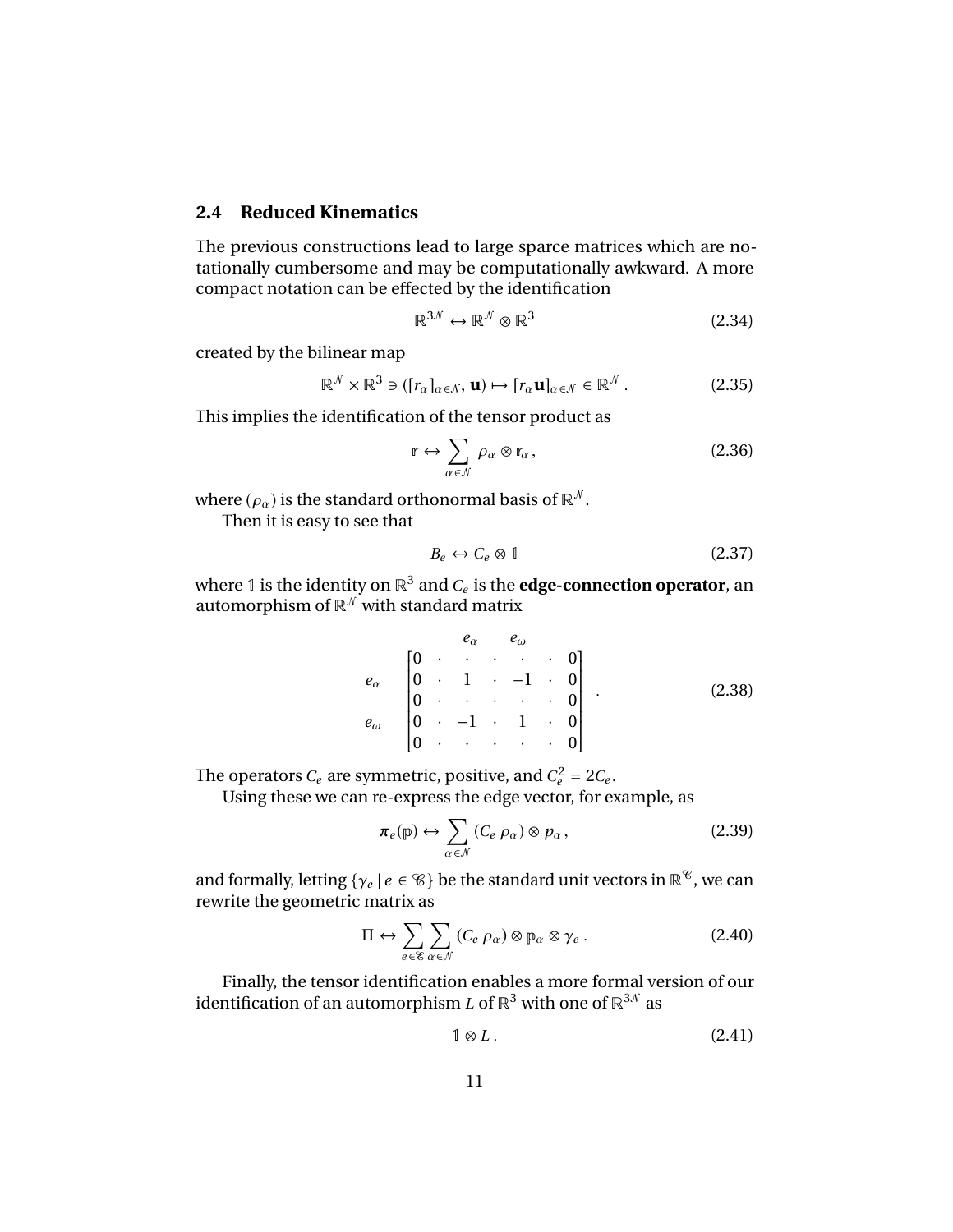

Figure 3: Two Dimensional Examples, Resp. Rigid, Stable and Unstable

# **3 Rigidity and Stability**

Finally, we can define the fundamental notions of the theory:

**Definition 3.1.** *A placement* p *is* **rigid** *if the only velocities admissible for* p *are rigid velocities.*

**Definition 3.2.** *A placement* p *is* **stable** *if the only admissible motions from* p *are rigid-body motions.*

Figure(3) illustrates, in  $\mathbb{R}^2$ , the difference of the two concepts: the first of the frames is rigid, the second is stable but not rigid, since there is an admissible velocity (which does not continue to an admissible motion), while the third clearly is unstable.

A useful restatement of stability is the following.

**Proposition 3.3.** p *is stable if and only if there is a neighborhood of* p *in which the only admissible placements are rigid-equivalents of* p*.*

*Proof.* Clearly if there can be no non-equivalent placements in a neighborhood there can be no family of such placements.

Conversely, let us suppose that every neighborhood of the placement p includes a non-equivalent admissible placement and show that we can produce a one-parameter family of placements originating at p. Following Roth and Whiteley [50], who adapt an argument for bar-structures to this case, we note that the set of all non-rigid admissible placements can be described as an algebraic set by defining

$$
\mathfrak{D} = \left\{ (\mathfrak{q}, \kappa) \in \mathbb{R}^{3N} \times \mathbb{R}^{\mathscr{C}} \mid \forall b \in \mathscr{B}, c \in \mathscr{C} \right\}
$$

$$
\lambda_b(\mathfrak{q}) = \lambda_b(\mathfrak{p}), \lambda_c(\mathfrak{q}) + \kappa^2 = \lambda_c(\mathfrak{p}) \right\} \setminus \text{Euc}(\mathfrak{p}), \quad (3.1)
$$

since the length functions are quadratic and elements of Euc are linear in q. Then q is admissible exactly when there is a number  $\kappa$  such that (q,  $\kappa$ )  $\in \mathcal{D}$ .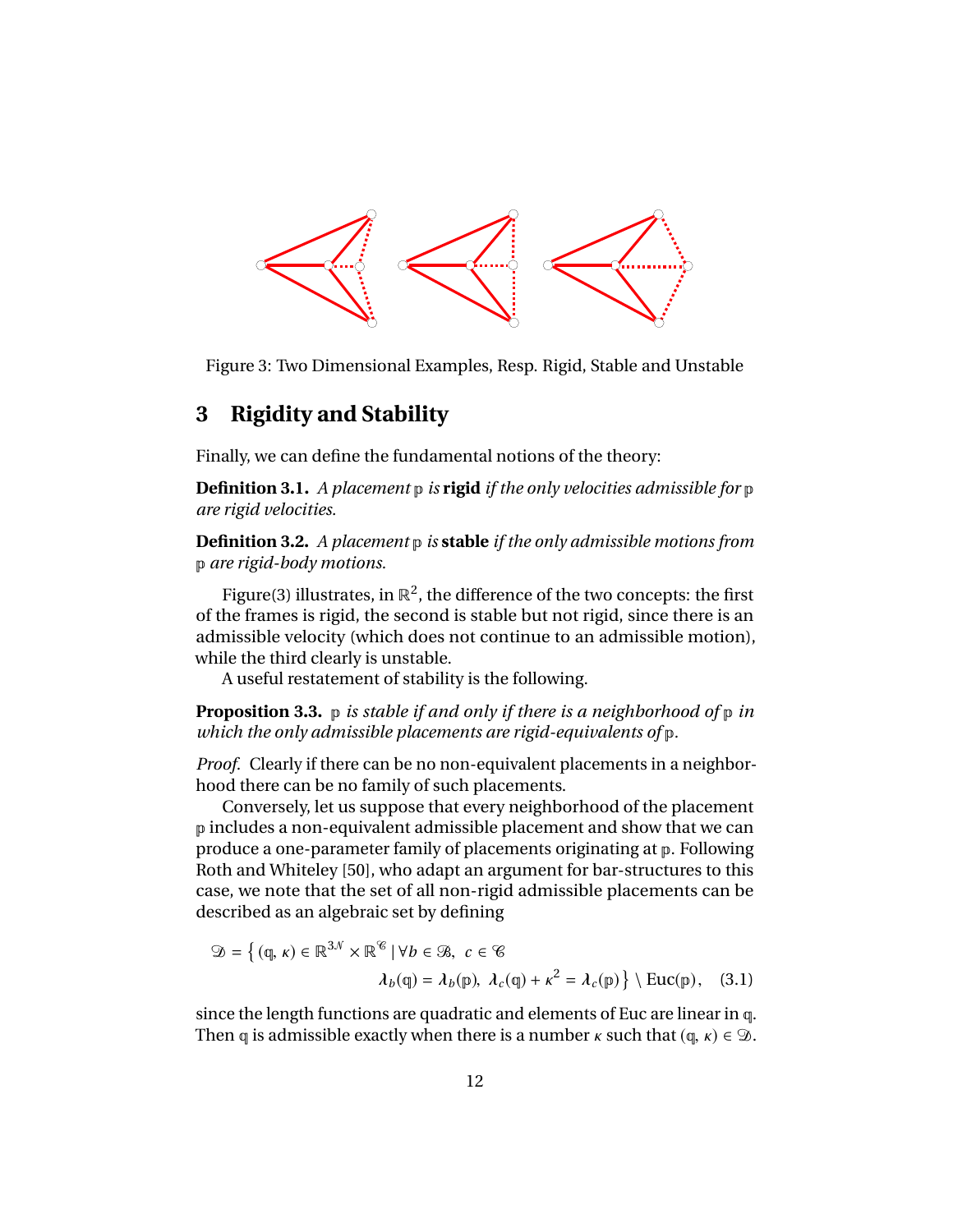Then the continuity of the length function ensures that each neighborhood of ( $\mathbf{p}$ , 0) includes an element of  $\mathcal{D}$ , and the curve-selection lemma of Milnor [37] guarantees that there is an analytic path in  $\mathcal D$  originating at ( $\mathcal P$ , 0). This is the required motion. is the required motion.

#### **Remarks:**

- Nomenclature varies in the literature; in particular, structures which we call stable would be called *rigid* in the mathematical literature, and those which we call rigid are said to be *first-order rigid*.
- Glück in [21] observes that the degree of assumed smoothness of motions is irrelevant in determining stability; hence we have chosen analyticity as a condition.

#### **3.1 Fixing the structure**

Intuitively, it is clear that all considerations of rigidity and stability should be independent of superposed rigid motions. Since many constructions are greatly complicated by the possible presence of these added motions, it is useful to eliminate them explicitly by choosing a particular class of representative elements for the equivalence classes  $Euc(p)$ .

Our method of choice is outlined as follows:

**Proposition 3.4.** *Let the structure have at least one bar* α β*, and have at least two edges. Given a placement* p *of the structure there is exactly one* p <sup>∗</sup> <sup>∈</sup> *Euc*(p) *which has* α *at the origin,* β *lying on the positive <sup>x</sup>-axis and has a specified node,* γ*, not collinear with* β *in the original placement, constrained to lie in the*  $y > 0$  *half of the*  $x - y$  *plane.* 

*Proof.* We introduce the right-handed ordered triple of orthonormal vectors **<sup>e</sup>**, **<sup>f</sup>**, **<sup>g</sup>** such that

$$
\mathbf{p}_{\beta} = \mathbf{p}_{\alpha} + \mu \mathbf{e}, \quad \mathbf{p}_{\gamma} = \mathbf{p}_{\alpha} + \nu \mathbf{e} + \phi \mathbf{f}.
$$

We then construct the proper orthogonal  $Q = \mathbf{e} \otimes \mathbf{e}_x + \mathbf{f} \otimes \mathbf{e}_y + \mathbf{g} \otimes \mathbf{e}_z$ , and set  $\mathbf{r} = -Qp_{\alpha}$ . It follows that

$$
\mathbf{p}^* = Q\mathbf{p} + \mathbf{r} = Q(\mathbf{p} - \mathbf{p}_\alpha) \tag{3.2}
$$

has the required properties. Clearly, it is unique in  $Euc(p)$ , as the rigid motion which carries the first such placement to the next must leave  $\alpha$ and  $\beta$  on the positive *x*−axis; a rotation which carries  $\gamma$  into a new position must leave the axis fixed and hence move  $\gamma$  from the plane. must leave the axis fixed and hence move  $\gamma$  from the plane.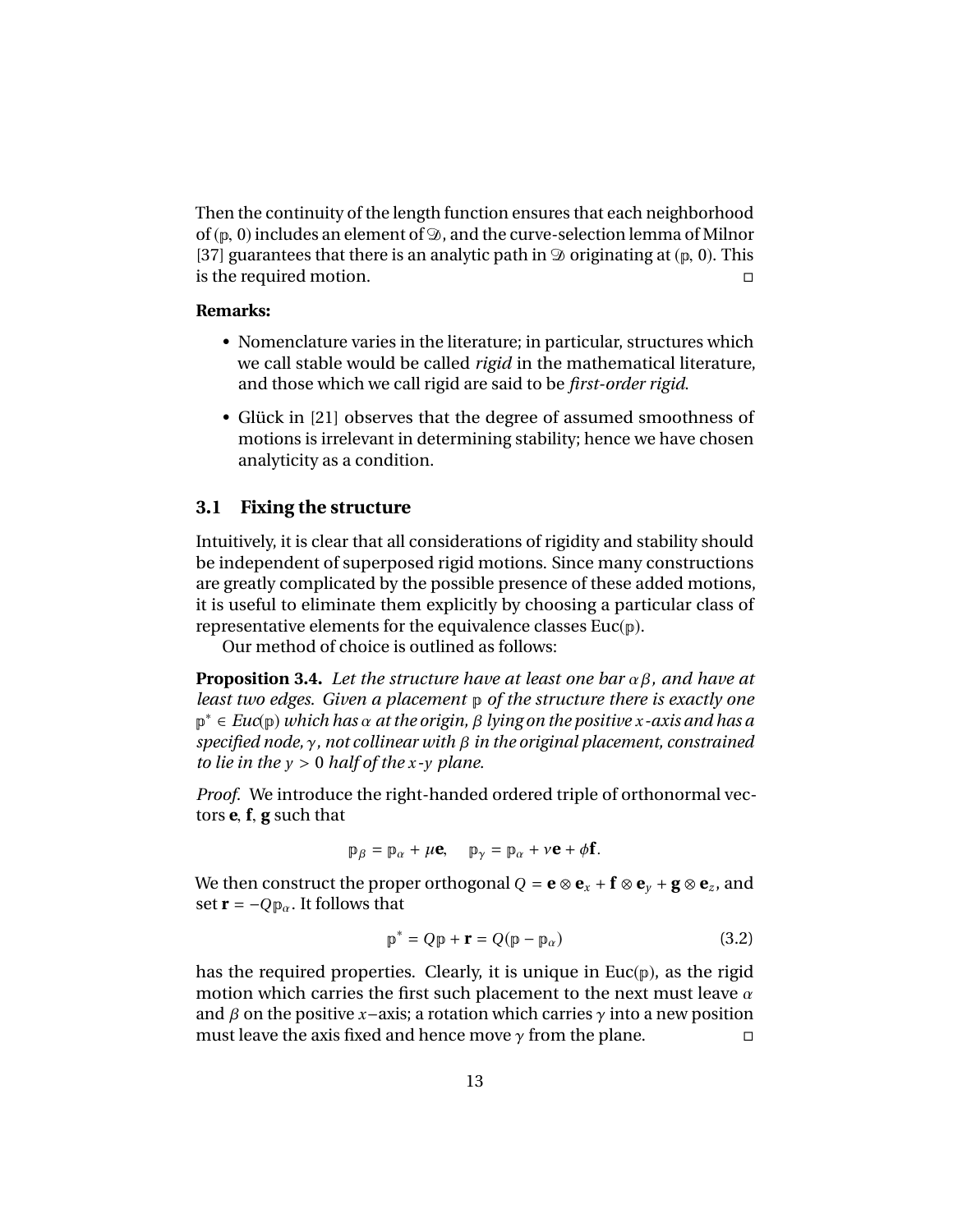**Definition 3.5.** *For a given choice of nodes* α, β, γ*, the class of all placements having the properties in Proposition 3.4 is denoted* **Rep***.*

**Proposition 3.6.** Rep *is an affine subspace of*  $\mathbb{R}^{3N}$  *with tangent space* 

$$
\mathcal{U} = \{ \mathbf{v}^* \in \mathbb{R}^{3\mathcal{N}} \mid \mathbf{v}_\alpha^* = \mathbf{0}, \ \mathbf{v}_\beta^* \cdot \mathbf{e}_y = \mathbf{v}_\beta^* \cdot \mathbf{e}_z = 0, \ \mathbf{v}_\gamma^* \cdot \mathbf{e}_z = 0 \}.
$$
 (3.3)

The subspace  $\mathcal U$  is the space of velocities which can be generated by motions which stay within Rep. It is complementary to the spaces of rigid velocities:

**Proposition 3.7.** *For any*  $p^*$  *in* Rep  $\mathbb{R}^{3\mathcal{N}} = \mathcal{U} \oplus \mathcal{R}(p^*)$ *, ie,* 

$$
\mathcal{U} + \mathcal{R}(\mathbb{p}^*) = \mathbb{R}^{3\mathcal{N}}, \quad \mathcal{U} \cap \mathcal{R}(\mathbb{p}^*) = \{\mathbf{0}\}.
$$
 (3.4)

*Proof.* Let  $v \in \mathbb{R}^{3N}$  be given. We seek a decomposition  $v = u + r$ . To ensure that  $u \in \mathcal{U}$  we must construct the rigid velocity with

$$
\mathbf{r}_{\alpha} = \mathbf{v}_{\alpha}
$$
  
\n
$$
(\mathbf{r}_{\beta})_{y} \mathbf{e}_{y} + (\mathbf{r}_{\beta})_{z} \mathbf{e}_{z} = (\mathbf{v}_{\beta})_{y} \mathbf{e}_{y} + (\mathbf{v}_{\beta})_{z} \mathbf{e}_{z}
$$
  
\n
$$
(\mathbf{r}_{\gamma})_{z} \mathbf{e}_{z} = (\mathbf{v}_{\gamma})_{z} \mathbf{e}_{z}.
$$
\n(3.5)

But r must have the form  $r = Wp^* + v$ . The skew mapping W can be expressed as

$$
W = w_z \mathbf{e}_x \wedge \mathbf{e}_y + w_y \mathbf{e}_x \wedge \mathbf{e}_z + w_x \mathbf{e}_y \wedge \mathbf{e}_z.
$$
 (3.6)

To obey the first of (3.5), since  $\mathbf{p}_{\alpha}^* = \mathbf{0}$  we must take  $\mathbf{v} = \mathbf{v}_{\alpha}$ . Next,  $\mathbf{p}_{\beta}^* = \lambda \mathbf{e}_x$ <br>with  $\lambda > 0$  so we must have β with  $\lambda > 0$  so we must have

$$
\mathbf{r}_{\beta} = \lambda W \mathbf{e}_x + \mathbf{v}_{\alpha} = -\lambda w_z \mathbf{e}_y - \lambda w_y \mathbf{e}_z + \mathbf{v}_{\alpha}.
$$
 (3.7)

Thus we are left with

$$
-\lambda w_z + (\mathbf{w}_\alpha)_y = (\mathbf{w}_\beta)_y
$$
  

$$
-\lambda w_y + (\mathbf{w}_\alpha)_z = (\mathbf{w}_\beta)_z
$$
 (3.8)

which yields a unique pair  $w_z$  and  $w_y$ . Similarly,  $p^*_y = \mu \mathbf{e}_x + v \mathbf{e}_y$ , with  $v > 0$ , so

$$
\mathbf{r}_{\gamma} = \nu w_{z} \mathbf{e}_{x} - \mu w_{z} \mathbf{e}_{y} - (\mu w_{y} + \nu w_{x}) \mathbf{e}_{z} + \mathbf{v}_{\alpha}, \tag{3.9}
$$

leading to

$$
-\mu w_y - \nu w_x + (\nu_\alpha)_z = (\nu_\gamma)_z. \tag{3.10}
$$

Given the previous computations, this determines the value of  $w_x$ . Thus the decomposition exists and is unique.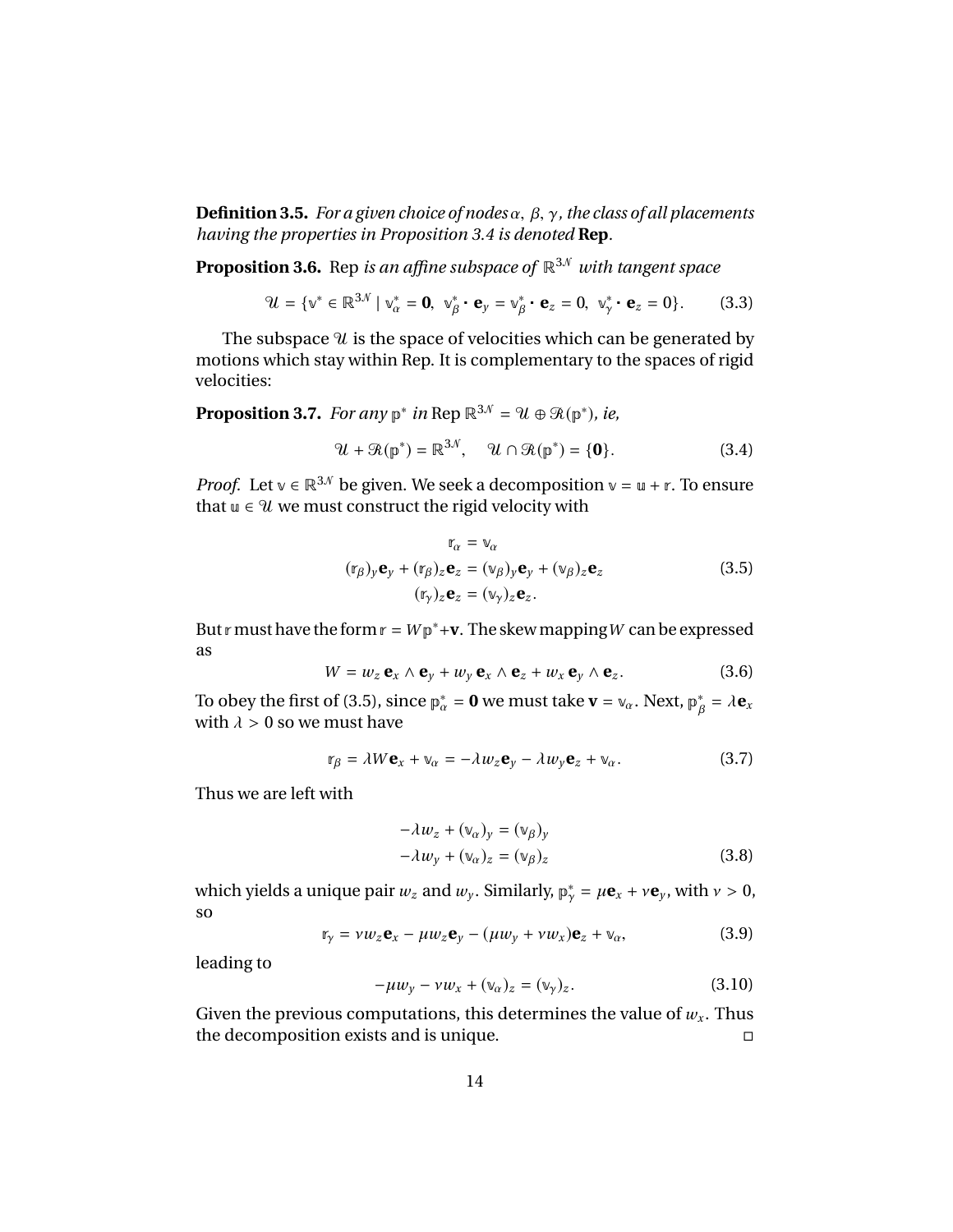#### **Corollary 3.8.** *All derivatives of a motion in* Rep *lie in the subspace* U*.*

Next we consider stability and rigidity. We can apply the construction in the proof of Proposition 3.4 to map motions  $q(t)$  to equivalent motions in Rep. For each  $t$  we can construct a  $Q(t)$  to obtain

$$
\mathbf{q}^*(t) = Q(t)(\mathbf{q}(t) - \mathbf{q}_\alpha(t)) \in \text{Rep.}
$$
 (3.11)

By the construction, the function  $Q(t)$  is smooth and hence the new motion is smooth.

For later uses, we calculate the initial derivatives of the new motion. Given v and a for p, there are skew linear maps*W* and *S* such that the initial velocity v<sup>\*</sup> and initial acceleration a<sup>\*</sup> for p<sup>\*</sup> have the forms

$$
\mathbf{v}^* = WQ(\mathbf{p} - \mathbf{p}_\alpha) + Q(\mathbf{v} - \mathbf{v}_\alpha) = W\mathbf{p}^* + Q(\mathbf{v} - \mathbf{v}_\alpha),\tag{3.12}
$$

and

$$
a^* = (S + W^2)Q(p - p_\alpha) + 2WQ(\nu - \nu_\alpha) + Q(a - a_\alpha),
$$
  
= (S + W^2)p^\* + 2WQ(\nu - \nu\_\alpha) + Q(a - a\_\alpha), (3.13)

where  $Q = Q(0)$ . (Recall the convention about insertions into the larger space:  $v - v_\alpha$  represents the difference of v with the vector in  $\mathbb{R}^{3N}$  all of whose entries are  $v_{\alpha}$ .) The relations can be inverted to give v and a in term of  $v^*$  and  $a^*$ .

Now we verify the expected criteria for stability and rigidity in Rep, and relate these to those for equivalent general placements.

**Proposition 3.9.** *A placement* p ∗ *in* Rep *is stable if and only if there are no admissible motions starting from the placement and remaining in* Rep*.*

*Proof.* If  $p^*$  is stable, then the only admissible motions starting from  $p^*$  are rigid motions. But no rigid motions stay in Rep.

If p ∗ is not stable, there exists a non-rigid admissible q(*t*) originating at p<sup>∗</sup>. But we can use (3.11) to construct an equivalent motion  $\varphi^*(t)$  in Rep originating at  $p^*$  ( $Q(0) = I$ ). It is admissible, since the rigid mappings used in the construction all conserve lengths. Existence of this motion will serve to show p<sup>∗</sup> unstable, once we verify that the construction does not create a constant-valued motion. But were it constant,

$$
\mathbf{q}^*(t) = Q(t) \left( \mathbf{q}(t) - \mathbf{q}_{\alpha}(t)^{\dagger} \right) = \mathbf{p}^* \tag{3.14}
$$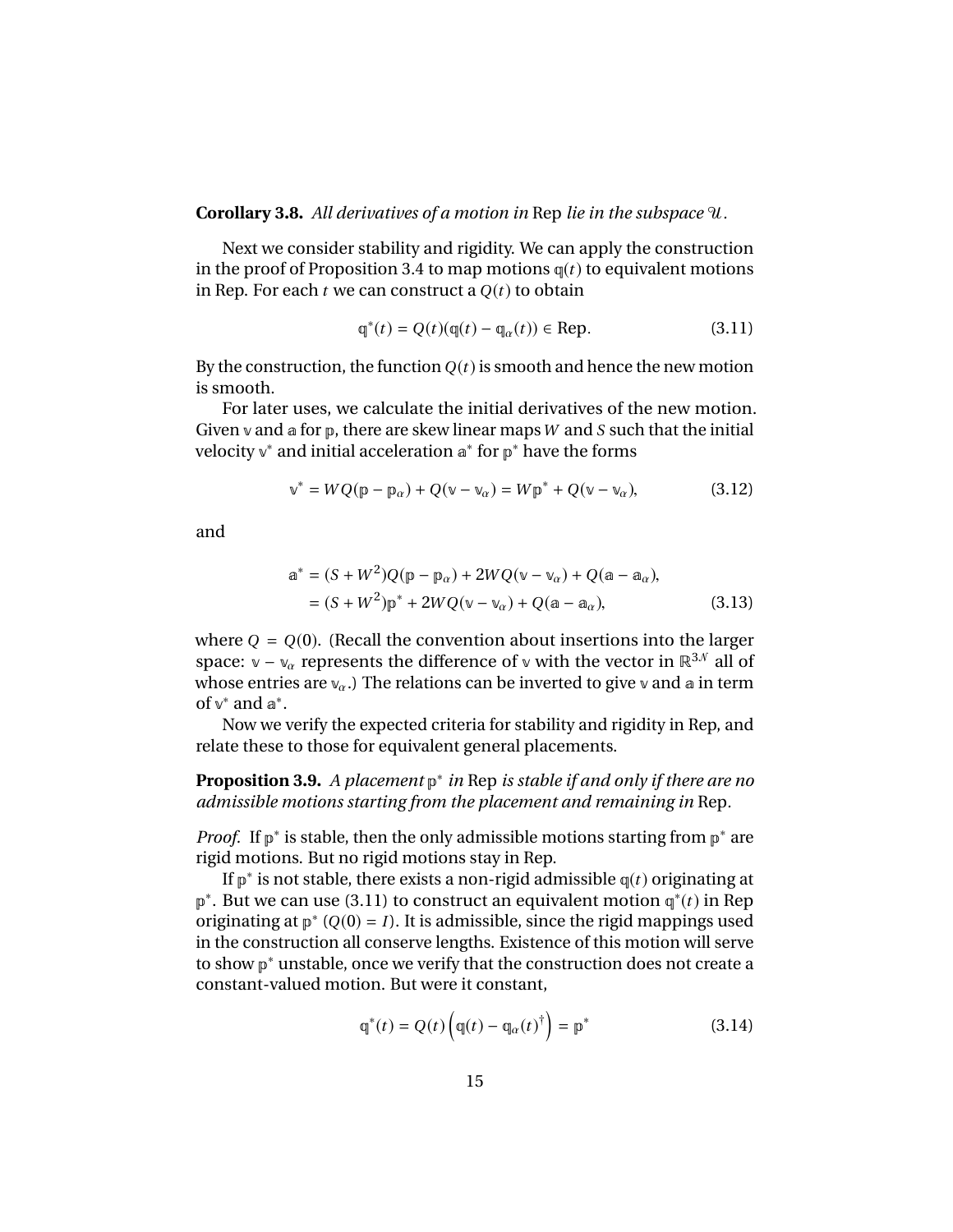and hence

$$
\mathbf{q}(t) = Q(t)^{\top} \mathbf{p}^* + \mathbf{q}_{\alpha}(t)^{\dagger}
$$
 (3.15)

would be a rigid motion.

**Proposition 3.10.** *A placement* p ∗ *in Rep is rigid if and only if it has no non-trivial admissible velocities in* U*.*

*Proof.* If it is rigid then the only admissible velocities are in  $\Re$ , which is complementary to  $\mathcal{U}$ .

If it is not rigid, it has a non-rigid admissible velocity. But this velocity has a decomposition  $v + r$  with  $v \in \mathcal{U}$  not zero. Then  $\Pi^{\top}(v + r) = \Pi^{\top}v \in \mathfrak{G}$ so that v is a non-trivial admissible velocity in  $\mathcal{U}$ .

Finally, we obtain the desired reduction which removes the rigid-bodymotion from our tests for stability and rigidity.

**Proposition 3.11.** A placement p is stable if and only if its equivalent p<sup>\*</sup> ∈ *Rep is stable.*

*Proof.* Suppose the motion  $q(t)$  starts at p and is admissible but not a rigid body motion. We convert it into a motion in Rep from p<sup>∗</sup>. This motion is admissible; by an the argument used in Proposition 3.9, since q is not rigid q<sup>\*</sup> is non-trivial.

Conversely, given a motion from  $p^*$  we use the inverse of the other construction to find a motion from  $p$ . That motion is non-trivial, since  $q^*$ is not rigid.

**Proposition 3.12.** A placement p is rigid if and only if its equivalent p<sup>\*</sup> ∈ *Rep is rigid.*

*Proof.* Choose the orthogonal *Q* carrying p to p<sup>\*</sup>. By Proposition 2.2

$$
\mathbb{V}(\mathbb{p}^*) = Q \mathbb{V}(\mathbb{p}) \quad \text{and} \quad \mathcal{R}(\mathbb{p}^*) = Q \mathcal{R}(\mathbb{p}), \tag{3.16}
$$

Thus the set of admissible velocities for either placement consists only of rigid velocities if and only if the same is true for the other.

The fact that a rigid placement is stable is not entirely obvious in the general case: one has to eliminate the possibility that a rigid velocity might extend to a motion which is not a rigid body motion (*cf* [13]). But in Rep this is trivial: if a motion from the placement exists then it must have a non-zero derivative, and this derivative must lie in  $\mathcal{U}$ , so it is not in  $\mathcal{R}$ .

**Proposition 3.13.** *A placement which is rigid is stable.*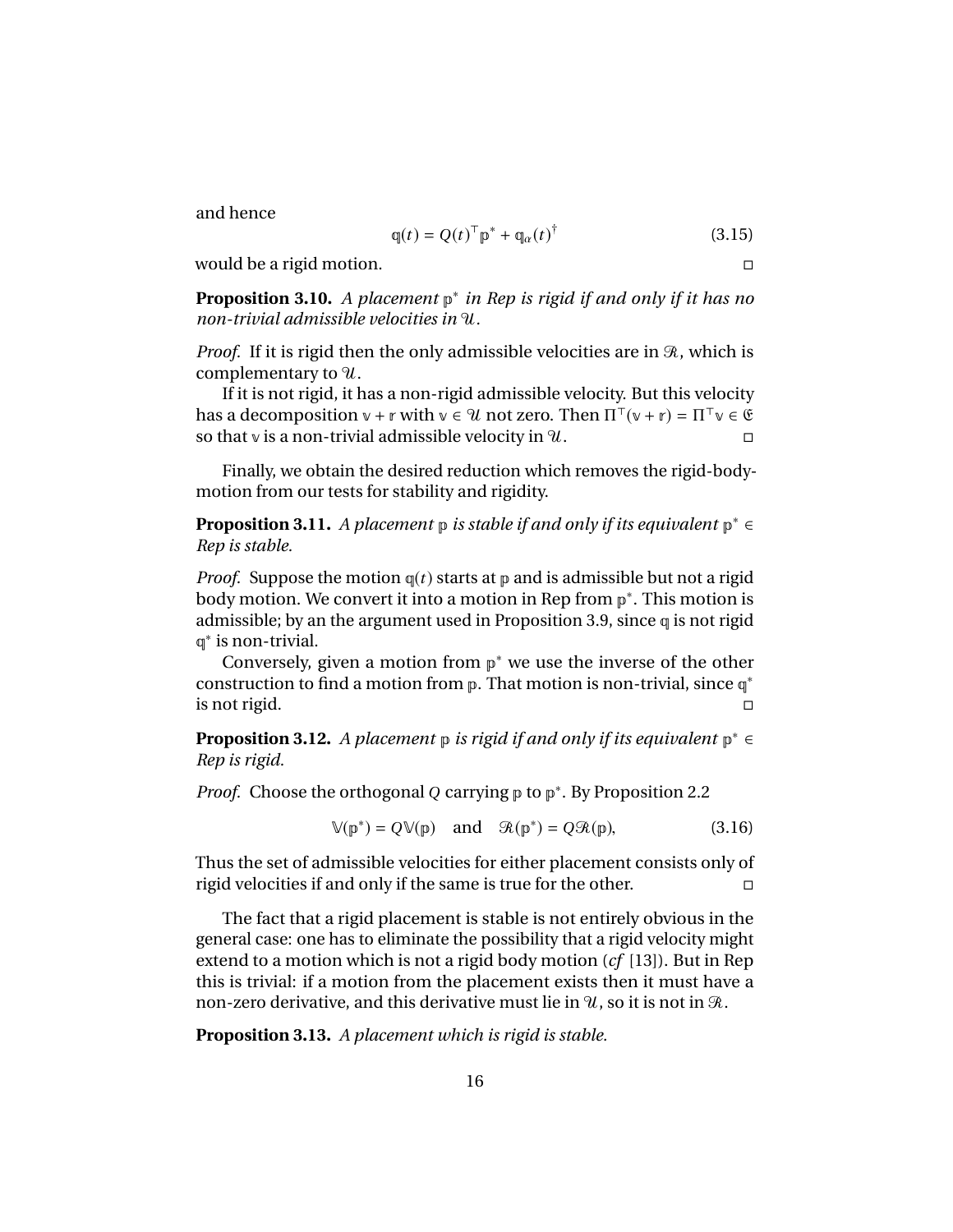#### **3.2 Further Characterization of Rigidity**

An important property of Π is

**Proposition 3.14.** *For each edge e*

$$
\pi_e(\mathbf{p}) \in \mathcal{R}(\mathbf{p})^{\perp}.
$$
 (3.17)

*Proof.* Given *e* and any rigid velocity  $W_{\mathbb{P}} + \mathbf{v}$ , since  $B_e$  is symmetric and  $B_e^2 = 2B_e,$ 

$$
2 \pi_e \cdot (W_{\mathbb{P}} + \mathbf{v}) = 2 B_e \mathbb{p} \cdot (W_{\mathbb{P}} + \mathbf{v}) = 2 B_e \mathbb{p} \cdot W_{\mathbb{P}}
$$
  
=  $B_e^2 \mathbb{p} \cdot W_{\mathbb{P}} = B_e \mathbb{p} \cdot \mathcal{B}_e W_{\mathbb{P}}$   
=  $B_e \mathbb{p} \cdot W_{\mathbb{P}} = 0$ , (3.18)

since *W* is skew.

**Corollary 3.15.** *The range of*  $\Pi(\mathbf{p})$  *is in*  $\mathcal{R}(\mathbf{p})^{\perp}$ *.* 

This, since the domain of the matrix is  $\mathbb{R}^8$ , leads to an important observation.

**Remark 3.16.** *The dimension of the range of*  $\Pi$  *is no greater than* 3( $\#N$ ) – 6 *and the dimension of its domain is* #E*.*

Recall that the placement is rigid exactly when

$$
\mathbb{V} = \mathcal{R}.\tag{3.19}
$$

We characterize this through use of the following lemma.

**Lemma 3.17.** *The polar of*  $\vee$  *is*  $\vee$ <sup>*o*</sup> =  $\Pi$   $\Im$ .

*Proof.* Consider

$$
(\Pi \mathfrak{S})^o = \{ \mathbf{v} \mid \mathbf{v} \cdot \Pi \mathbf{\mu} \le 0 \ \forall \mathbf{\mu} \in \mathfrak{S} \}
$$
  
= 
$$
\{ \mathbf{v} \mid \Pi^\top \mathbf{v} \cdot \mathbf{\mu} \le 0 \ \forall \mathbf{\mu} \in \mathfrak{S} \}
$$
  
= 
$$
\{ \mathbf{v} \mid \Pi^\top \mathbf{v} \in \mathfrak{E} \} = \mathbf{V}.
$$
 (3.20)

Since  $\Pi \subseteq$  is a closed convex cone,  $\mathbb{V}^o = (\Pi \subseteq)^{oo} = \Pi \subseteq$ 

Thus the placement is rigid if and only if

$$
\Pi \mathfrak{S} = \mathfrak{R}^o = \mathfrak{R}^\perp; \tag{3.21}
$$

the last holds since  $\Re$  is a subspace. We re-express this as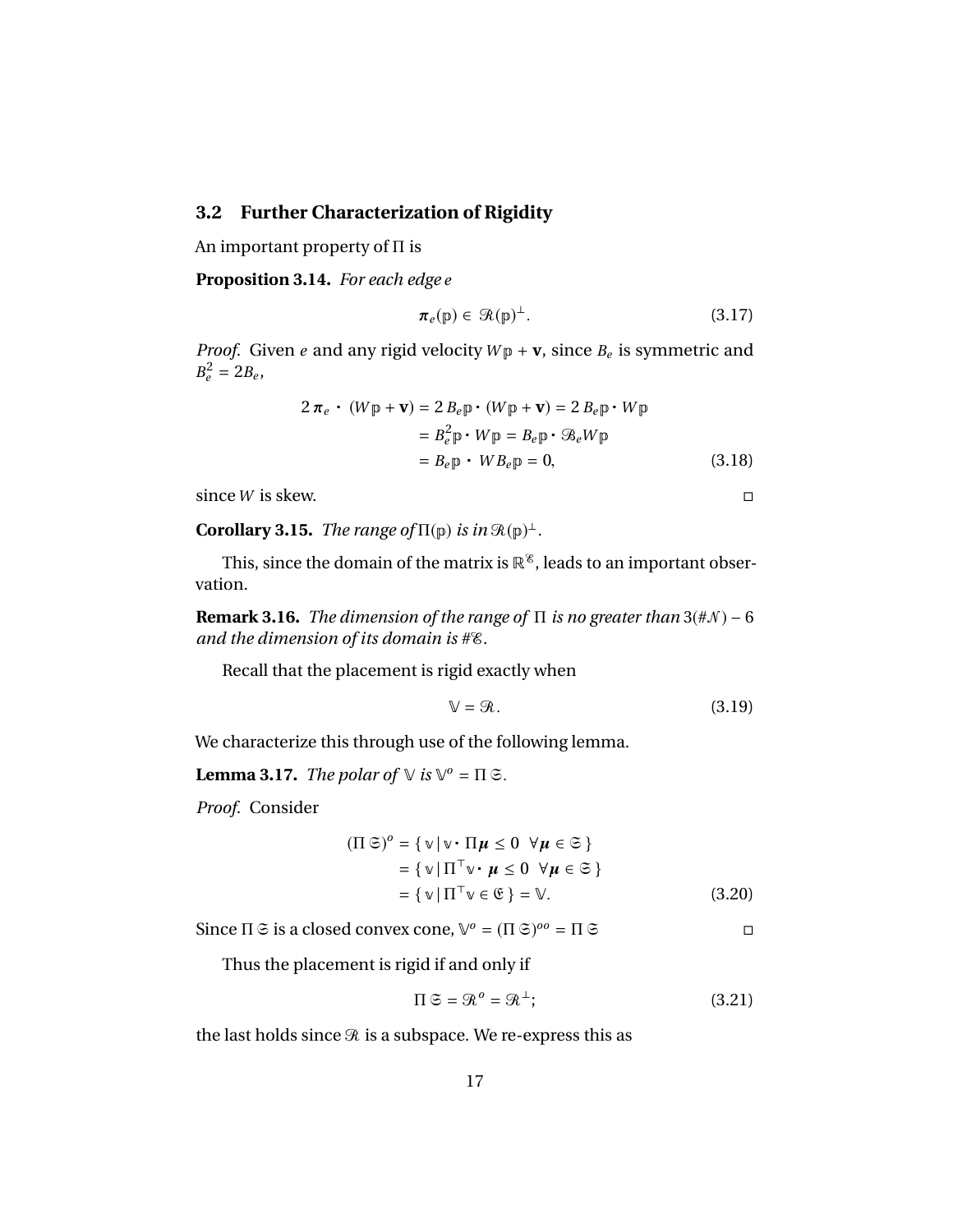**Proposition 3.18.** *A placement is rigid if and only if*

$$
Span\{\pi_e \mid e \in \mathcal{E}\} = \mathcal{R}^{\perp}
$$
 (3.22)

We look at some special placements in which stability and rigidity are equivalent. Following Asimow and Roth ([3]) and Roth and Whiteley ([50]), we call p a **regular placement** if q = p yields a *local maximum* of

$$
\dim (\text{Span} \{ \pi_e(\mathbf{q}) \mid e \in \mathcal{E} \}) = \text{rank}(\Pi(\mathbf{q})); \quad \mathbf{q} \in \mathbb{R}^{3 \mathcal{N}} \tag{3.23}
$$

More specially, if q = p yields a *local maximum* of

$$
\dim\left(\text{Span }\{\pi_e(\mathfrak{q})\,|\,e\in\mathfrak{A}\}\right);\quad\mathfrak{q}\in\mathbb{R}^{3N}\tag{3.24}
$$

*for all*  $\mathcal{A} \subseteq \mathcal{E}$ , we say that  $p$  is a **general placement**.

From Prop 3.18, recognizing that the range of  $\Pi$  is  $\mathcal{R}$ , immediately

**Lemma 3.19.** *If a placement is rigid then the placement is regular.*

**Theorem 3.20** (Asimow & Roth)**.** *A placement of a bar structure is rigid if and only if it is stable and the placement is regular.*

*Proof.* We already have observed that rigidity implies stability. With the lemma, this give us the forward implication.

For the converse, let us assume the placement is not rigid; we will show that it cannot be stable. We need the following concept<sup>2</sup>

**Lemma 3.21.** *The complete (bar) graph, K formed from the node-set* N*of a regular placement is rigid.*

The affine span of the node-set either is a plane or is all of  $\mathbb{R}^3$ , since we have excluded colinearity. Suppose that is all of space. Then we choose four nodes  $p_0$ , and  $p_0 + e_i$ ,  $i = 1, 2, 3$ , where the  $e_i$  are spanning. Given an admissible velocity  $y$  we define a linear man  $W$  by  $We_i = y_i - y_0$ , using the admissible velocity v, we define a linear map W by  $W\mathbf{e}_i = v_i - v_0$ , using the obvious abbreviation for the velocities of the selected nodes. Since all line segments are not shortened by the velocity, we calculate that

$$
W\mathbf{e}_i \cdot \mathbf{e}_i = 0, \text{ and}
$$

$$
W(\mathbf{e}_i - \mathbf{e}_j) \cdot (\mathbf{e}_i - \mathbf{e}_j) = 0
$$

 $^2$ In fact, Asimow and Roth define the concept of rigidity using this implicit comparison of the admissible velocities for *K* and the structure.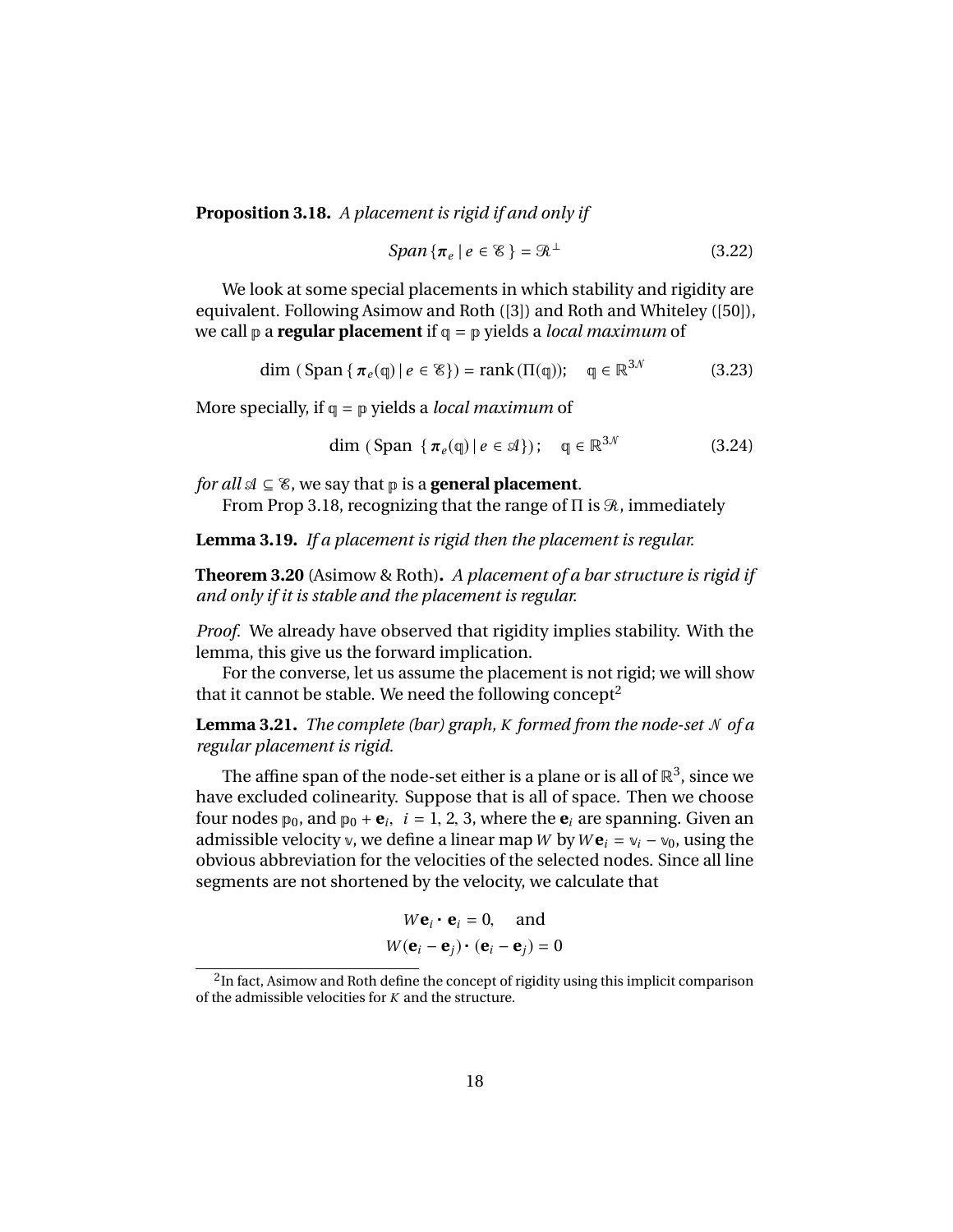so that

$$
W\mathbf{e}_i \cdot \mathbf{e}_j = -\mathbf{e}_i \cdot W\mathbf{e}_j \tag{3.25}
$$

for all choices of *<sup>i</sup>*, *<sup>j</sup>*. Thus*<sup>W</sup>* is skew and we have the claimed relation for the distinguished nodes.

For any other node, say  $p_k = p_0 + v$ , we note that  $v \cdot (v_k - v_0) = 0$  and  $(\mathbf{v} - \mathbf{e}_i) \cdot (\mathbf{v}_k - \mathbf{v}_i) = 0$  for  $i = 1, 2, 3$  in order to ensure that the connecting<br>edges all are unchanged in length. Then for each *i* edges all are unchanged in length. Then for each *i*

$$
(\mathbf{v}_{\kappa} - \mathbf{v}_0 - W\mathbf{v}) \cdot \mathbf{e}_i = (\mathbf{v}_{\kappa} - \mathbf{v}_0 - W\mathbf{v}) \cdot (\mathbf{e}_i - \mathbf{v})
$$
  
=  $(\mathbf{v}_{\kappa} - \mathbf{v}_i) \cdot (\mathbf{e}_i - \mathbf{v}) + (W\mathbf{e}_i - W\mathbf{v}) \cdot (\mathbf{e}_i - \mathbf{v}) = 0,$  (3.26)

which implies that  $v_k = Wv + v_0$ . Hence the velocity is rigid.

If the points are planar, then we have only three nodes in the spanning set, but we may use the condition that the nodes remain in a plane to ensure unique specification of*W* and the representation of the velocity. (If **n** is the normal to the plane, this condition is  $(p_k - p_0) \cdot W\mathbf{n} + (v_k - v_0) \cdot \mathbf{n} = \mathbf{0}$  for all nodes.) We define W by the previous calculations for  $e_1$ ,  $e_2$  and by

$$
W\mathbf{n} = -\mathbf{n} \cdot (\mathbf{v}_1 - \mathbf{v}_0) \,\hat{\mathbf{e}}_1 - \mathbf{n} \cdot (\mathbf{v}_2 - \mathbf{v}_0) \,\hat{\mathbf{e}}_2 \tag{3.27}
$$

where  $(\hat{\mathbf{e}}_1, \hat{\mathbf{e}}_2)$  is dual to  $(\mathbf{e}_1, \mathbf{e}_2)$  in the subspace. We then use the planar calculation for other nodes along with the previous computations to verify the affine representation. This completes the proof of the lemma.

Assuming the placement is not rigid, we can find a velocity v not in  $\Re$ which is admissible for the structure. Since it is *not* admissible for *K* there are nodes  $\alpha$ ,  $\beta$ , necessarily *not* ends of an edge of the structure, for which

$$
\mathbf{v} \cdot (\mathbf{p}_{\alpha} - \mathbf{p}_{\beta}) \neq 0. \tag{3.28}
$$

Next, consider the collection of edge vectors  $(\pi_e(\mathbf{p}) \mid e \in \mathcal{E})$ . Choose a linearly independent subset with the same span; say  $(\pi_i(\mathbf{p}) \mid i \in I)$ . This cannot span  $\mathbb{R}^{3N}$ , since there is a vector, v, orthogonal to all. Since the edge vectors are continuous functions of the placement, this subset remains linearly independent in a neighborhood of  $p$ , and because  $p$  is regular, the other edge vectors remain dependent upon these in a neighborhood. Note that even though  $\alpha \beta$  is not an edge, we can define  $\pi_{\alpha \beta}$ ; this vector is not in the span of  $(\pi_i(\mathbf{p}) \mid i \in I)$ , because of (3.28). Again, by continuity, the collection  $(\pi_i)$  together with  $\pi_{\alpha\beta}$  stays linearly independent in a neighborhood.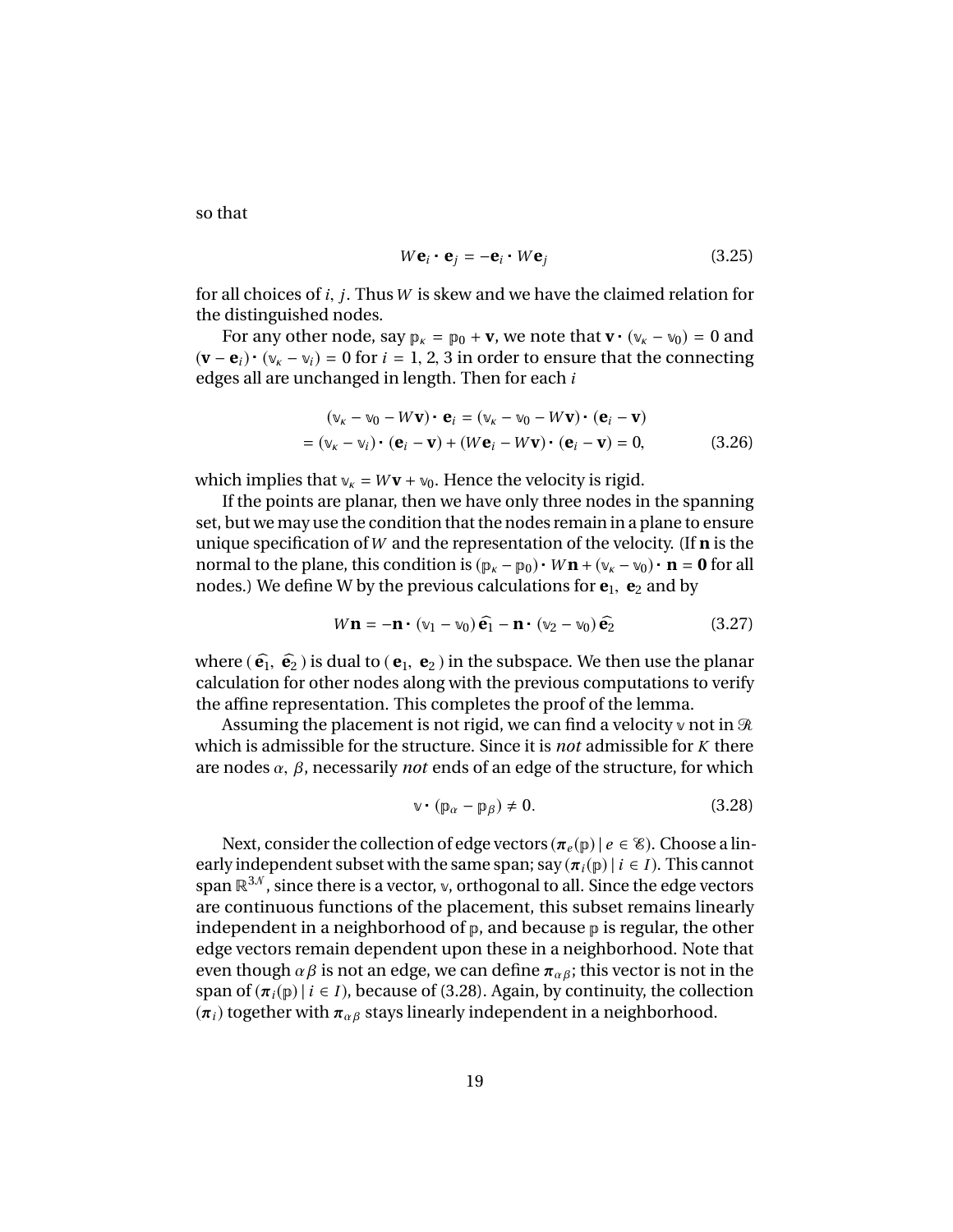Now consider the set of differential equations

$$
\pi_i(\mathbf{q}(t)) \cdot \mathbf{q}(t) = 0 \quad \forall i; \tag{3.29}
$$

$$
\pi_{\alpha\beta}(\mathbf{q}(t)) \cdot \mathbf{q}(t) = 1.
$$
 (3.30)

There is a half-neighborhood of  $t = 0$  in which this has a solution. Because the other edge vectors locally are linear combinations of the  $(\pi_i)$ , it follows that no edges change in length, while the nodes  $\alpha$ ,  $\beta$  move further apart, so the motion is not isometric.

l

Roth and Whiteley in [50] strengthen the hypothesis to extend this result to tensegrity structures:

**Theorem 3.22** (Roth & Whiteley)**.** *Suppose that* p *is a general placement. Then the tensegrity structure is rigid at* p *if and only if it is stable there.*

*Proof.* Rigidity implies stability, as we have noted. Suppose that the placement is not rigid. Consider the set  $\widehat{\mathbb{V}}$  of admissible, non-rigid velocities. If all are isometric flexes, then the placement also is not rigid as a bar structure. But the placement is regular, so the previous results says it would be unstable as a bar structure and hence unstable as a tensegrity structure.

Suppose, then, that there is a  $v \in \hat{V}$  which tends to shorten at least one edge. We let

$$
\mathcal{A} = \{ e \in \mathcal{E} \mid \pi_e \cdot w = 0 \ \forall w \in \widehat{\mathbb{V}} \}
$$
 (3.31)

Since v shortens one element,  $A \neq \mathcal{C}$ ; it is not empty, as we assume there are bars in the structure. As in the previous proof, choose a linearly independent spanning set( $\pi_i$ ) from {  $\pi_e$  |  $e \in \mathcal{A}$  }.<br>We cannot use the technique of the last :

We cannot use the technique of the last proof, as there may be several edges shortened by v.

Consider the set on which this selected set of edges have fixed lengths:

$$
\{ \varphi \mid \lambda_i(\varphi) = \lambda_i(\varphi) \ \forall i \}.
$$
 (3.32)

This is a manifold near  $p$  with tangent space at q normal to all  $\pi_i(q)$ . It follows that the tangent space at  $\phi$  also is normal to all edge vectors  $\pi_e$  with  $e \in \mathcal{A}$ . But this also must be true in a neighborhood of  $p$ . For if in each neighborhood of p there were a q and an  $e_o \in \mathcal{A}$  with  $\pi_{e_o}(\mathfrak{q})$  not normal to the tangent space then the collection of edge vectors from  $\mathcal{A}$  would be of the tangent space then the collection of edge vectors from  $\mathcal A$  would be of higher dimension at  $q$  than at  $p$ , contradicting that  $p$  is a general placement. It follows that all edges in  $\mathcal A$  are of constant length in a neighborhood of  $p$ on the manifold.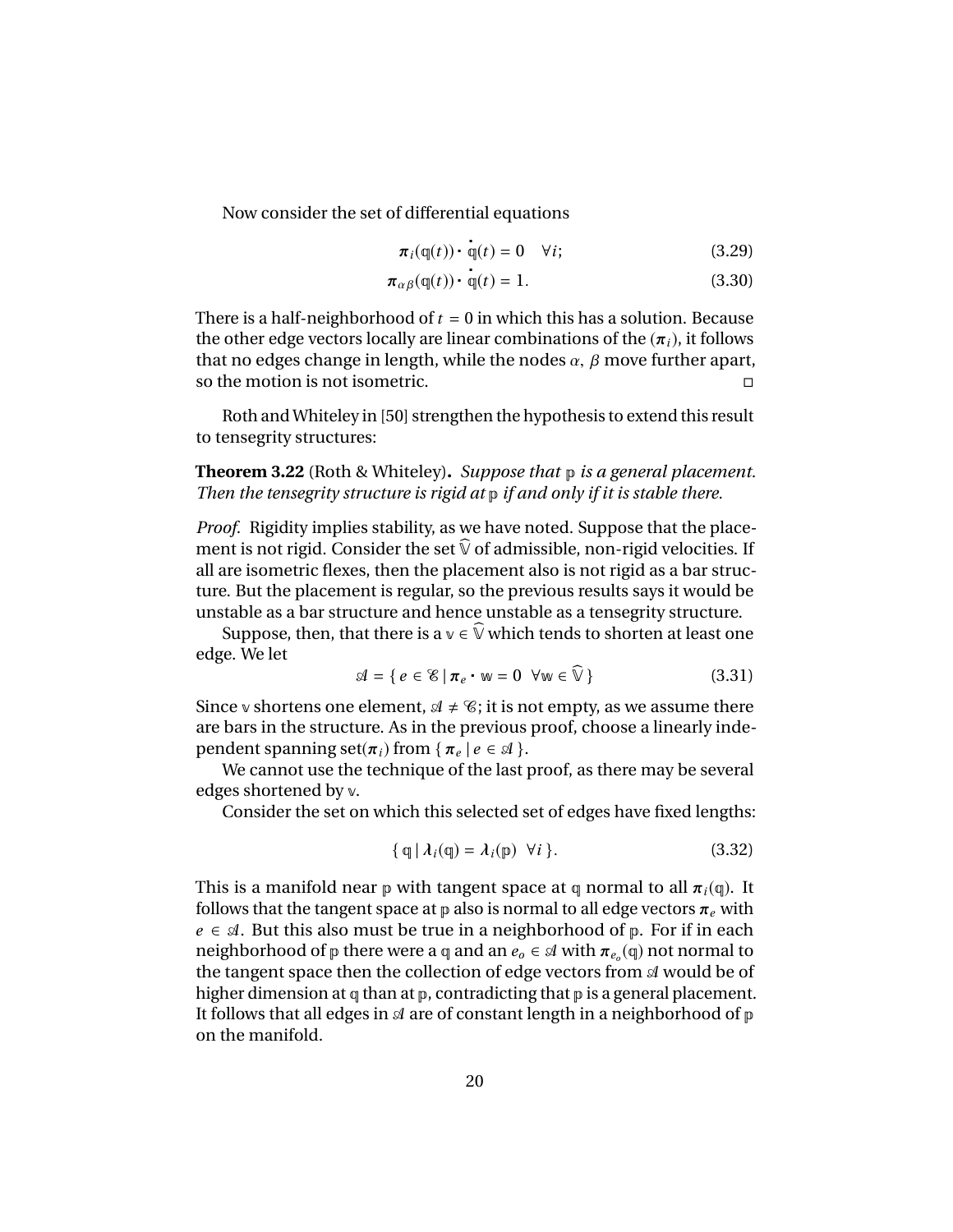We choose a path in the manifold starting at  $p$  whose initial tangent vector is v. All of the edges in  $\mathcal A$  remain constant on this path, and since v shortens at least one edge, the same remains true, by continuity, in some neighborhood. Thus we have an admissible path, and the placement is unstable.

These results are useful, but leave much to be done; as we shall see, placements which are stable but not rigid are of great interest, and these cannot be general placements. We formalize this:

**Corollary 3.23.** *If a placement* p *of a tensegrity structure is stable but not rigid then it cannot be general, ie, there is a set of edges* A*such that in any neighborhood of* p

$$
\mathbb{q} \mapsto \dim\left(\text{Span}\left\{\pi_e(\mathbb{q}) \,|\, e \in \mathcal{A}\right\}\right)
$$

*has values greater or equal that at* q = p*.*

#### **3.3 Stability and Expansions of Motions**

The concept of second-order stability was introduced by Connelly and Whiteley [13]. To motivate it, consider a motion  $q(t)$  away from  $p$ , and take the first and second derivatives of the associated length function:

$$
\lambda_e(0) = B_e \mathbf{p} \cdot \mathbf{p} \tag{3.33a}
$$

$$
\lambda_e(0) = 2B_e \mathbb{P} \cdot \mathbb{q}(0),\tag{3.33b}
$$

$$
\vec{\lambda}_e(0) = 2B_e \vec{\mathbb{q}}(0) \cdot \dot{\vec{\mathbb{q}}}(0) + 2B_e \vec{\mathbb{p}} \cdot \ddot{\vec{\mathbb{q}}}(0).
$$
 (3.33c)

Accordingly, we call a pair  $(\vee, a) \in \mathbb{R}^{3\mathcal{N}} \times \mathbb{R}^{3\mathcal{N}}$  an **admissible velocityacceleration** pair for p if they satisfy

$$
B_b \mathbf{p} \cdot \mathbf{v} = 0, \text{ and } B_b \mathbf{v} \cdot \mathbf{v} + B_b \mathbf{p} \cdot \mathbf{a} = 0 \tag{3.34a}
$$

for each bar  $b \in \mathcal{B}$ , and *either* 

$$
B_c \mathbb{p} \cdot \mathbb{v} < 0 \tag{3.34b}
$$

*or*

$$
B_c \mathbf{p} \cdot \mathbf{v} = 0, \text{ and } B_c \mathbf{v} \cdot \mathbf{v} + B_c \mathbf{p} \cdot \mathbf{a} \le 0 \tag{3.34c}
$$

for each cable *c* . Of course, rigid motions give rise to admissible velocityacceleration pairs.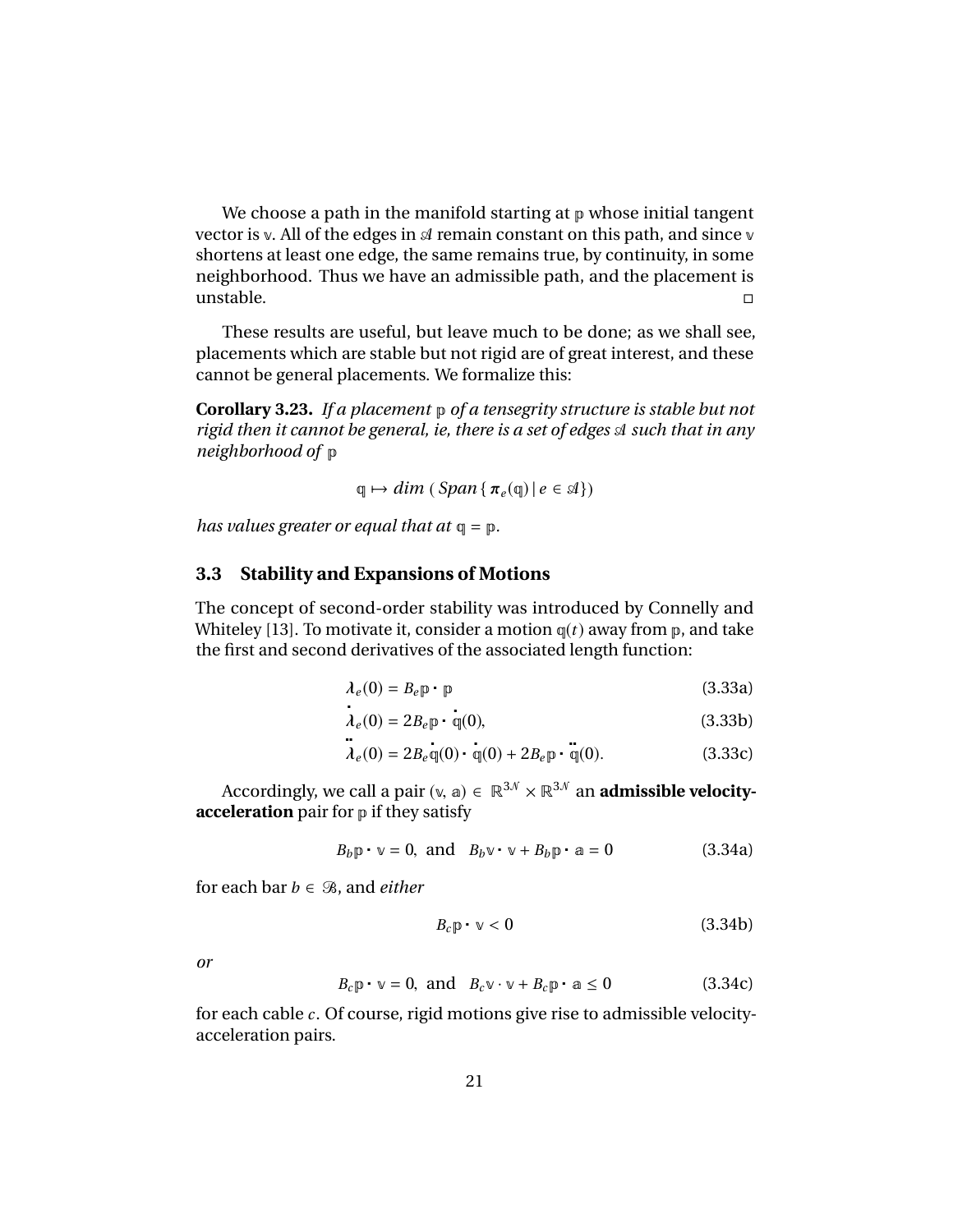**Definition 3.24.** *A placement* p *is* **second-order stable** *if the only admissible velocity-acceleration pairs* (v, <sup>a</sup>) *are those with* <sup>v</sup> *rigid.*

Clearly a placement which is rigid is second-order stable, but also

**Theorem 3.25** (Connelly & Whiteley)**.** *A placement which is second-order stable is stable.*

We defer the proof; it is simplest to prove it in Rep, and we must first establish some equivalences.

Let  $p^* \in \text{Rep}$  be rigidly equivalent to p via  $p^* = Q(p - p^{\dagger}_{\alpha})$ . In (3.12) and <br>2) we have the general form of the velocity and acceleration change un (3.13) we have the general form of the velocity and acceleration change under equivalent motions from the two placements. Since the motions from p<sup>\*</sup> remain in Rep, it follows that given an admissible velocity-acceleration pair for p we can choose skew maps *W* and *S* to ensure that the velocityacceleration pair for  $p^*$  are each in  $\mathcal{U}$ .

Then for the equivalent  $p$ ,  $p^*$  we relate the factors from the second-order stability test. First,

$$
B_{e}\mathbf{p}^*\cdot\mathbf{v}^*=B_{e}\mathbf{p}\cdot\mathbf{v},
$$

and

$$
B_e \mathbf{v}^* \cdot \mathbf{v}^* = B_e (W \mathbf{p}^* + Q(\mathbf{v} - \mathbf{v}_\alpha^\dagger) \cdot (W \mathbf{p}^* + Q(\mathbf{v} - \mathbf{v}_\alpha^\dagger))
$$
  
= 
$$
-B_e \mathbf{p}^* \cdot W^2 \mathbf{p}^* + 2B_e W \mathbf{p}^* \cdot Q \mathbf{v} + B_e \mathbf{v} \cdot \mathbf{v}
$$
  
= 
$$
-B_e \mathbf{p}^* \cdot W^2 \mathbf{p}^* - 2B_e \mathbf{p}^* \cdot W Q \mathbf{v} + B_e \mathbf{v} \cdot \mathbf{v},
$$
 (3.35)

while

$$
B_{e}\mathbf{p}^{*} \cdot \mathbf{a}^{*} = B_{e}\mathbf{p}^{*} \cdot \left[ (S + W^{2})Q(\mathbf{p} - \mathbf{p}_{\alpha}^{\dagger}) + 2WQ(\mathbf{v} - \mathbf{v}_{\alpha}^{\dagger}) + Q(\mathbf{a} - \mathbf{a}_{\alpha}^{\dagger}) \right]
$$
  
\n
$$
= B_{e}\mathbf{p}^{*} \cdot S\mathbf{p}^{*} + B_{e}\mathbf{p}^{*} \cdot W^{2}\mathbf{p}^{*} + 2B_{e}\mathbf{p}^{*} \cdot WQ\mathbf{v} + B_{e}\mathbf{p} \cdot \mathbf{a}
$$
  
\n
$$
= B_{e}\mathbf{p}^{*} \cdot W^{2}\mathbf{p}^{*} + 2B_{e}\mathbf{p}^{*} \cdot WQ\mathbf{v} + B_{e}\mathbf{p} \cdot \mathbf{a}. \qquad (3.36)
$$

Then we combine these to find

$$
B_e \mathbf{p}^* \cdot \mathbf{v}^* = B_e \mathbf{p} \cdot \mathbf{v}
$$
 (3.37)

and

$$
B_e \mathbf{v}^* \cdot \mathbf{v}^* + B_e \mathbf{p}^* \cdot \mathbf{a}^* = B_e \mathbf{v} \cdot \mathbf{v} + B_e \mathbf{p} \cdot \mathbf{a}
$$
 (3.38)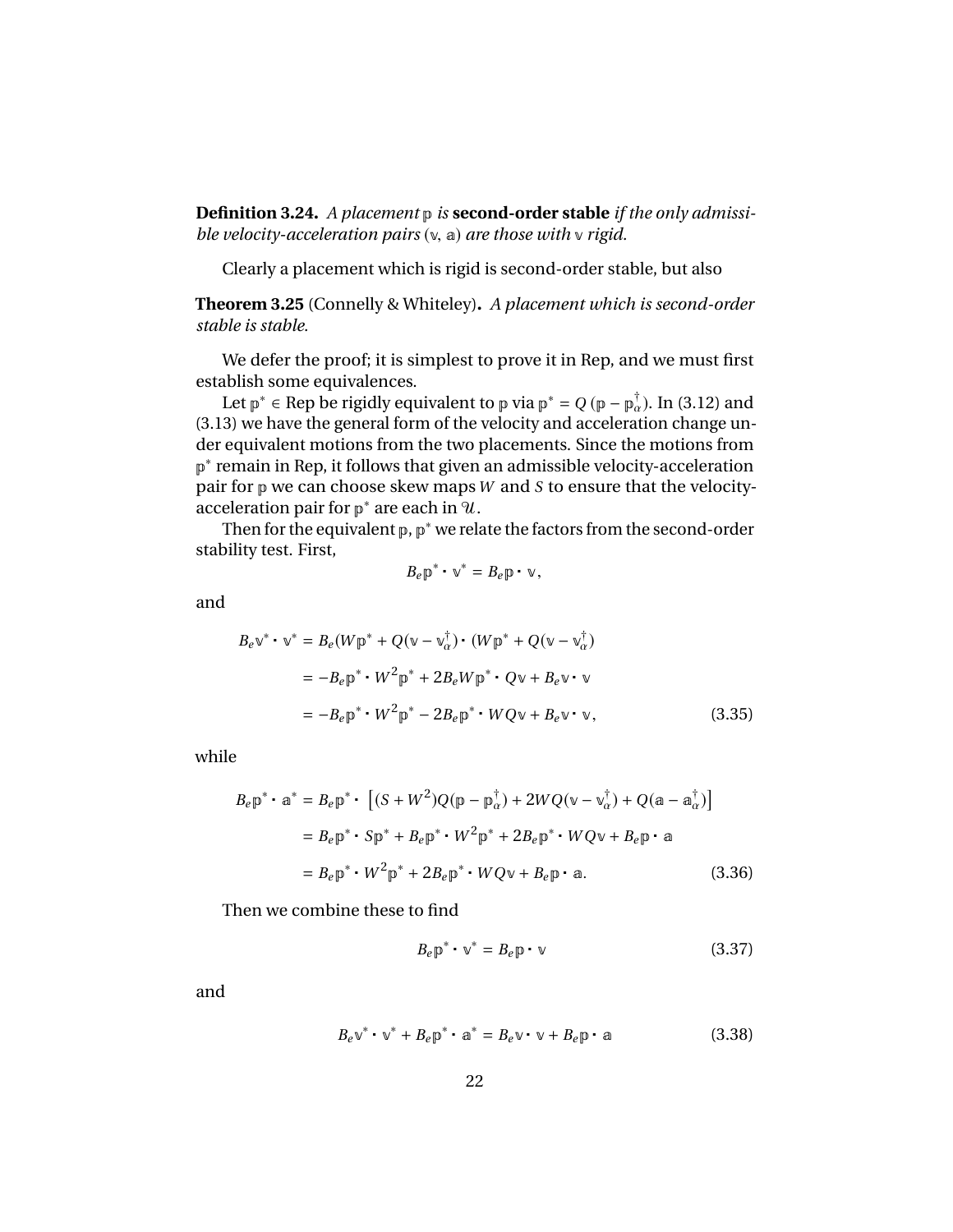**Proposition 3.26.** *If* p <sup>∗</sup> ∈ *Rep is rigidly equivalent to* p *with rotation Q, and if velocities and accelerations are related by (3.12) and (3.13) then*

$$
B_e \mathbf{p}^* \cdot \mathbf{v}^* = B_e \mathbf{p} \cdot \mathbf{v}
$$

*and*

$$
B_{e} \mathbf{v}^* \cdot \mathbf{v}^* + B_{e} \mathbf{p}^* \cdot \mathbf{a}^* = B_{e} \mathbf{v} \cdot \mathbf{v} + B_{e} \mathbf{p} \cdot \mathbf{a}.
$$

*Hence* **p** *is second-order stable if and only if*  $p^*$  *is.* 

To complete the proof we need only note that the mapping of velocity acceleration into Rep carries a rigid velocity into a rigid velocity and conversely a rigid velocity for p <sup>∗</sup> has as preimage only rigid velocities.

Finally, by considering projections into  $\mathcal{U}$ , it is easy to see that we may restate the criterion for Rep:

**Corollary 3.27.** *A placement in Rep is second-order stable if and only if any admissible velocity-acceleration pair in* U*has zero velocity.*

In [1] Alexandrov, dealing only with bar structures, generalizes this expansion of the motion, and provides some more sufficient conditions for stability. We follow his computations. For convenience, let us work in Rep, with **velocity subspace**  $\mathcal{U}$ .

A motion from  $p^*$  is written as

$$
q(t) = \sum_{s=0}^{\infty} t^s q_s \qquad q_0 = p^*.
$$
 (3.39)

All of the coefficients except  $q_0$  lie in  $\mathcal{U}$ .

For each edge *e*, we calculate

$$
\lambda_e(t) = \lambda_e(\mathbf{p}) + \frac{1}{2} \sum_{s=1}^{\infty} \left( \sum_{r=0}^s B_e \, \mathbf{q}_r \cdot \mathbf{q}_{s-r} \right) t^s. \tag{3.40}
$$

First, consider a bar *b*. To be admissible the motion must satisfy

$$
\sum_{r=0}^{s} B_b q_r \cdot q_{s-r} = 0 \qquad s = 1, 2, ..., \qquad (3.41)
$$

and since  $B_b \mathbf{q}_0 = \pi_b$  we have the **recursion relation** 

$$
2\pi_b \cdot q_s = -\sum_{r=1}^{s-1} B_b q_r \cdot q_{s-r} \qquad s = 1, 2, .... \qquad (3.42)
$$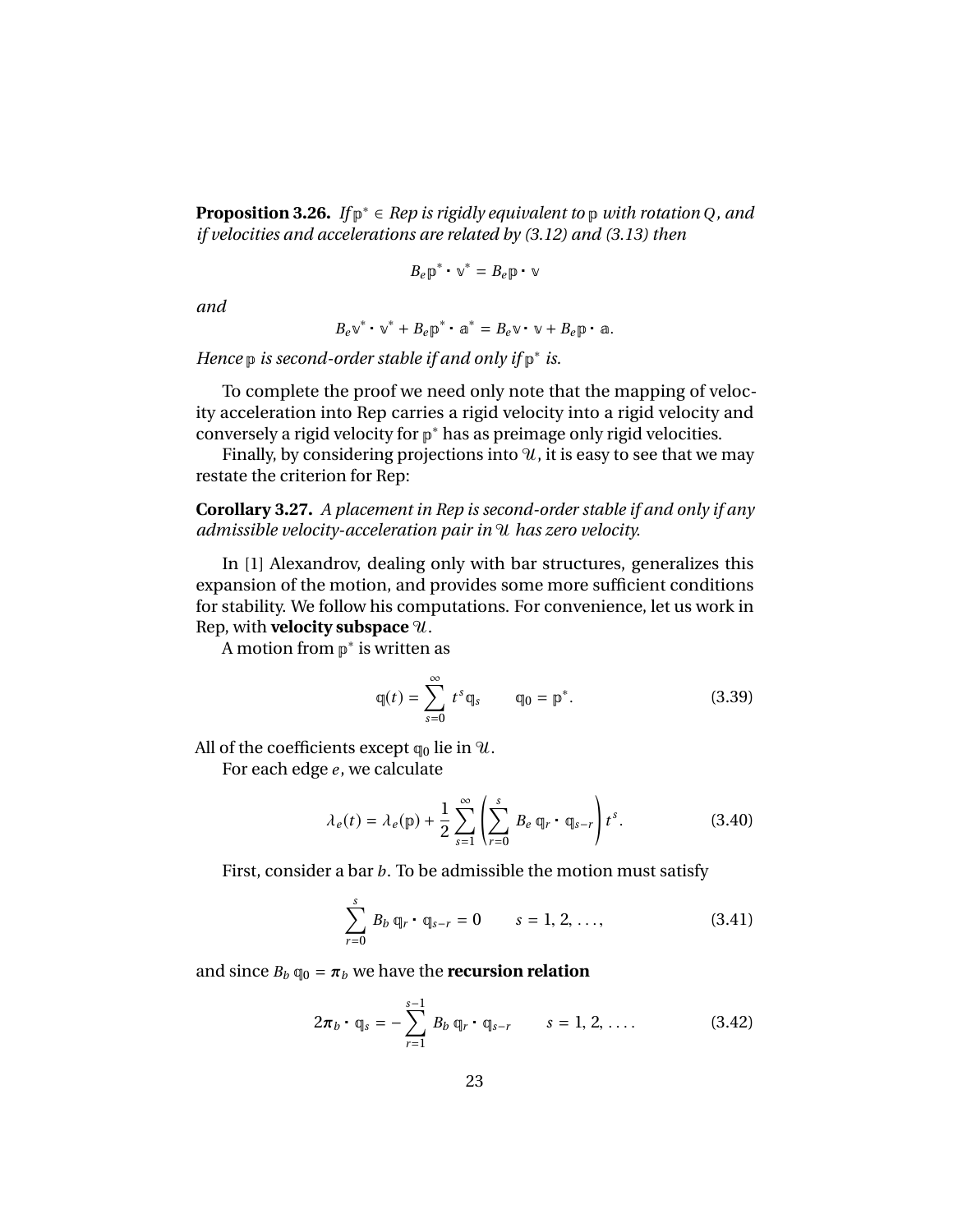For reference, the first few terms are

$$
2 \pi_b \cdot q_1 = 0
$$
  
\n
$$
2 \pi_b \cdot q_2 = -B_b q_1 \cdot q_1
$$
  
\n
$$
2 \pi_b \cdot q_3 = -2 B_b q_2 \cdot q_1
$$
  
\n
$$
2 \pi_b \cdot q_4 = -2 B_b q_1 \cdot q_3 - B_b q_2 \cdot q_2.
$$
\n(3.43)

The first two are part of the criterion that  $q_1$ ,  $2q_2$  be a velocity-acceleration pair.

For a cable *c* the recursion may truncate. The conditions are

$$
\sum_{r=0}^{s} B_c q_r \cdot q_{s-r} \le 0 \qquad p = 1, 2, ..., \qquad (3.44)
$$

or the recursion

$$
2\,\pi_{c} \cdot \mathbb{q}_{s} \leq -\sum_{r=1}^{s-1} \, B_{c} \, \mathbb{q}_{r} \cdot \mathbb{q}_{s-r} \qquad p=1,2,\ldots, \qquad (3.45)
$$

with the understanding that the recursion truncates at the first *p* for which inequality obtains. Alexandrov's generalization of the second-order stability condition, expanded to tensegrity structures, follows:

**Lemma 3.28.** *If there is an integer s such that for some*  $b \in \mathcal{B}$  *(3.42) has no solution in*  $\mathcal{U}$ *, or if there is an integer s such that for some*  $c \in \mathcal{C}$  *not already shortened (3.45) has no solution in* U*, then the placement is stable.*

We wish to prove the second-order stability condition (Theorem 3.25); we need to consider the equivalent statement in Rep. If a motion  $q(\cdot)$ yielding initial velocity and acceleration v and a is equivalent to the motion  $\mathbb{q}^*(\cdot)$  in Rep, the initial velocity and acceleration of the latter both lie in  $\mathcal U$ and have the forms

$$
\begin{aligned} \mathbf{v}^* &= WQ(\mathbf{p} - \mathbf{p}_{\alpha}^{\dagger}) + Q(\mathbf{v} - \mathbf{v}_{\alpha}^{\dagger}), \\ \mathbf{a}^* &= (S + W^2)Q(\mathbf{p} - \mathbf{p}_{\alpha}^{\dagger}) + 2WQ(\mathbf{v} - \mathbf{v}_{\alpha}^{\dagger}) + Q(\mathbf{a} - \mathbf{a}_{\alpha}^{\dagger}), \end{aligned} \tag{3.46}
$$

where both *S* and*W* are skew and *Q* is the rotation map in the rigid map of p into p<sup>\*</sup>. We can reuse previous arguments to show that given any  $\mathbf{v}$ , a we can find  $W$ . S to ensure that the resulting  $\mathbf{v}^*$ ,  $\mathbf{v}^*$  are in  $9I$ . Note that (3.46) is can find *W*, *S* to ensure that the resulting  $v^*$ ,  $a^*$  are in  $\mathcal{U}$ . Note that (3.46) is<br>an injection between  $(v, a)$  and  $(v^* \, a^*)$ an injection between  $(v, a)$  and  $(v^*, a^*)$ .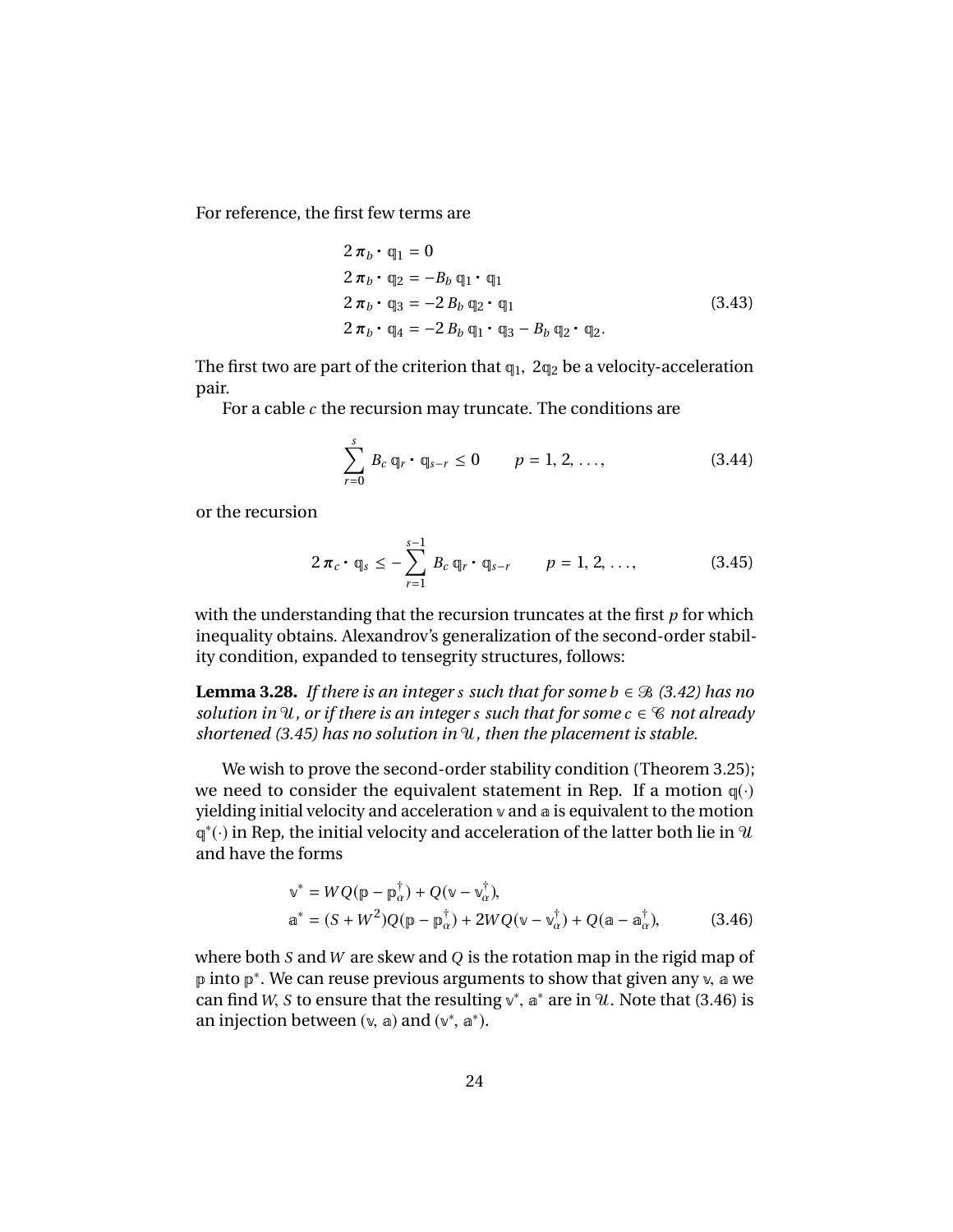*Proof.* Suppose that there is an admissible motion from  $p^* \in Rep$ . Consider its expansion as in (3.39).

If  $q_1 \neq 0$ , then for each bar *b* and cable *c* 

$$
\boldsymbol{\pi}_b \cdot \mathbf{q}_1 = 0 \text{ and } 2\boldsymbol{\pi}_b \cdot \mathbf{q}_2 + B_b \mathbf{q}_1 \cdot \mathbf{q}_1 = 0 \qquad (3.47)
$$

and

$$
\pi_c \cdot q_1 < 0 \quad \text{or}
$$
\n
$$
\pi_c \cdot q_1 = 0 \quad \text{and} \quad 2\pi_c \cdot q_2 + B_c q_1 \cdot q_1 \leq 0
$$

so that  $q_1$ ,  $\frac{1}{2}$ <br>If  $q_1$  = 0  $\frac{1}{2}$ q<sub>2</sub> form an admissible velocity-acceleration pair.

If  $q_1 = 0$ , let  $q_r$  be the first non-zero coefficient. From the recursion relation, for each bar *b* and cable *c*

$$
\pi_b \cdot \mathbb{q}_r = 0
$$
 and  $\pi_c \cdot \mathbb{q}_r \leq 0$ .

Consider the recursion rule for  $q_{2r}$ :

$$
2\pi_b \cdot \mathbb{q}_{2r} + B_b \mathbb{q}_r \cdot \mathbb{q}_r = 0,
$$

and, if  $q_r < 0$ ,

$$
2\pi_c \cdot q_{2r} + B_c q_r \cdot q_r \leq 0.
$$

Hence  $q_r$ ,  $q_{2r}$  form an admissible velocity-acceleration pair.<br>Hence if there is an admissible motion then there is a

Hence if there is an admissible motion then there is an admissible velocity-acceleration pair. Thus non-existence of such a pair implies stability.

# **4 Forces and Stresses**

Now we introduce the concept of forces into our calculations.

#### **4.1 Resolvable Forces**

We represent a set of **externally imposed forces** applied to the structure as a vector of nodal forces:

$$
\mathbf{f} \in \mathbb{R}^{3N}.\tag{4.1}
$$

We are interested in equilibrium of structures, so *we consider only those sets of applied forces whose net force and moment is zero.* It is convenient to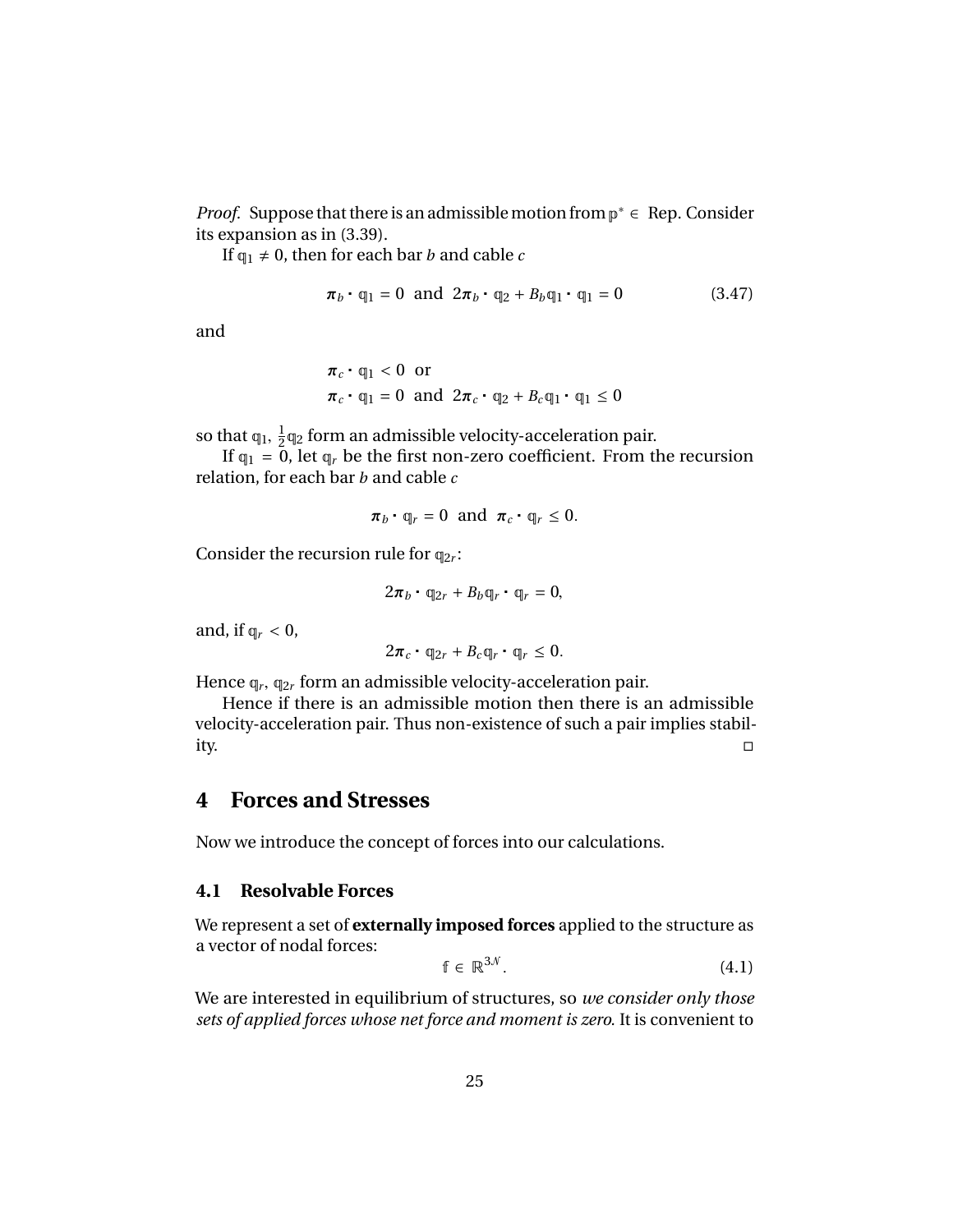express this by saying that if  $p$  is a given placement of the structure, then a force f is **equilibrated** relative p if

$$
\mathbb{f} \in \mathcal{R}(\mathbb{p})^{\perp}.
$$
 (4.2)

Each edge of the structure may carry a force; we measure their magnitude in a convenient way by a **stress vector**

$$
\omega \in \mathbb{R}^{\mathscr{E}}.\tag{4.3}
$$

 $\omega_e$  is the force carried by the edge  $e$  divided by the length of  $e.$  It is taken to be positive if the force is a tension, so that it generates a force on the node  $\omega_e$  is the force carried by the edge  $e$  divided by the length of  $e$ . It is taken to  $e_{\alpha}$  as

$$
-\omega_e \left(\pi_{e_\alpha}-\pi_{e_\omega}\right). \tag{4.4}
$$

The totality of the edge-forces acting on a node is then the corresponding entry in the sum

$$
-\sum_{e}\omega_{e}\pi_{e} \tag{4.5}
$$

and **balance of external and edge-forces** is expressed as

$$
\mathbb{f} = \sum_{e} \omega_e \pi_e. \tag{4.6}
$$

or

$$
f = \Pi \omega \tag{4.7}
$$

By (4.7) and the corresponding form (2.31) for edge-strains, we have the **equation of virtual work**: for any  $\omega$  and any  $\nu$ 

$$
f \cdot \mathbf{v} = \boldsymbol{\omega} \cdot \boldsymbol{\epsilon},\tag{4.8}
$$

outlining the duality between the forces-velocities and stress-stretching pairs. A further characterization of virtual work is allowed by the continued calculation

$$
\mathbb{f} \cdot \mathbb{v} = \Pi \omega \cdot \mathbb{v} = \sum_{e} \omega_{e} B_{e} \mathbb{p} \cdot \mathbb{v} =
$$

$$
= \left( \sum_{e} \omega_{e} B_{e} \right) \mathbb{p} \cdot \mathbb{v} = \Omega \mathbb{p} \cdot \mathbb{v}
$$
(4.9)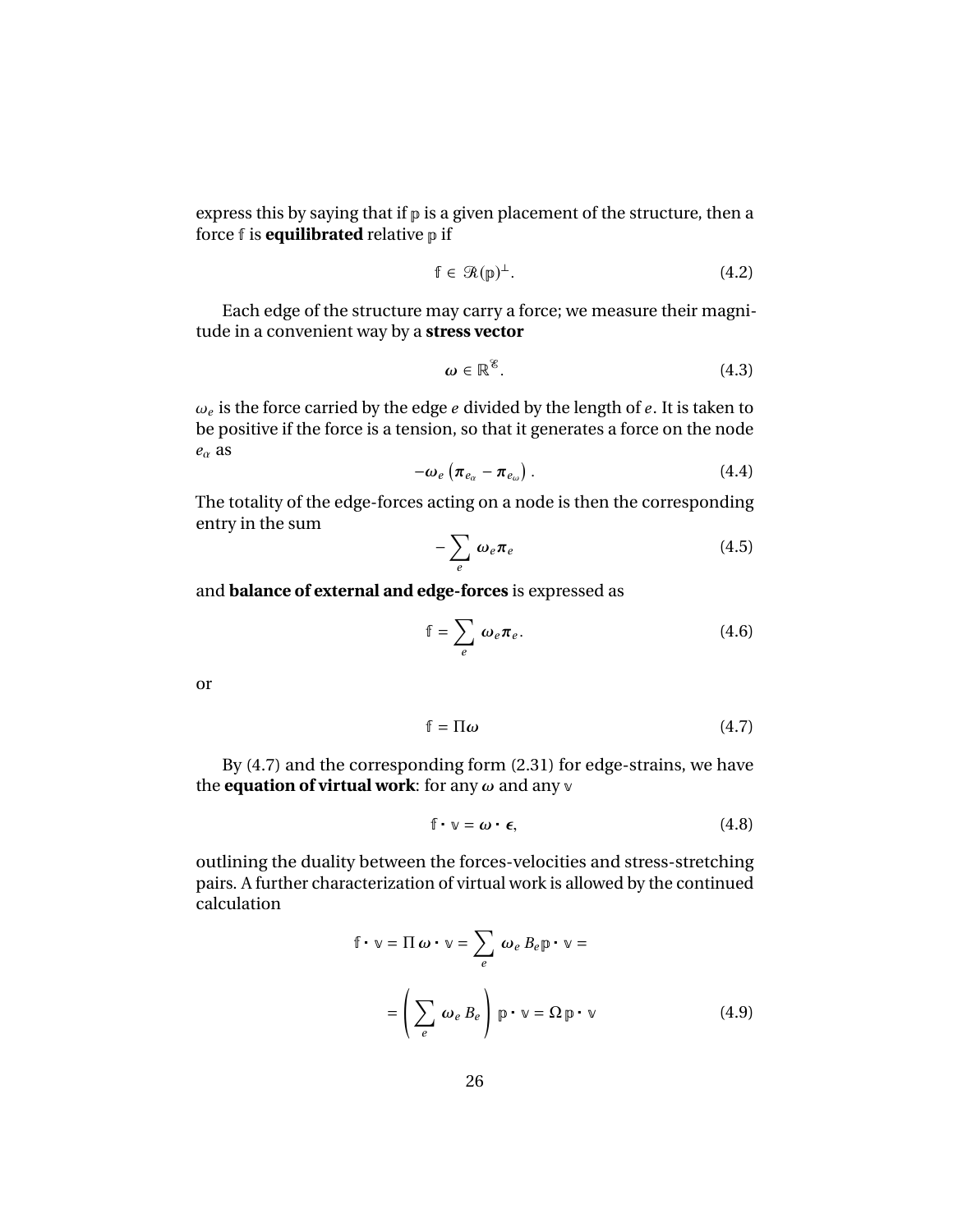where we have introduced the (symmetric) **stress operator**

$$
\Omega = \sum \omega_e B_e \tag{4.10}
$$

of Connelly [10, 13]. Note that  $\Omega$  is determined only by  $\omega$  and the graph of the structure, *ie,* it is independent of placement.

Recognizing that cables can carry only tension, we call a stress a **proper stress** if

$$
\omega \in \mathfrak{S},\tag{4.11}
$$

(recall the definition of the stress cone as  $\mathfrak{S} = \{ \mu \in \mathbb{R}^{\mathcal{E}} \mid \mu_c \geq 0 \ \forall c \in \mathcal{C} \}$ ) and call the stress **strict** if  $\omega_c > 0$  for all cables *c*.

An external force f balanced by a stress vector is called **resolvable**. By (4.6) and (3.17), we have

**Proposition 4.1.** *Any resolvable external force is equilibrated.*

Of particular interest is the cone of **properly resolvable forces** for p

$$
\mathbb{F}(p) = \Pi \mathfrak{S} \subseteq \mathfrak{R}^{\perp}.
$$
 (4.12)

We already have used this set in Lemma 3.17 and in Proposition 3.18. We repeat these in

**Proposition 4.2.** *For any placement the convex cone of properly resolvable forces* F *is the polar of the cone of admissible velocities, and the placement is rigid if and only if* F *is a linear space.*

The classical definition of mechanical rigidity was formulated in [33]

**Definition 4.3** (Maxwell)**.** *A placement of* **T** *is* **statically rigid** *if each equilibrated force is properly resolvable.*

The following was proved for bar-trusses by Maxwell, and generalized to tensegrity structures in [50]

**Theorem 4.4** (Maxwell, Roth & Whiteley)**.** *Rigidity is equivalent to statical rigidity.*

*Proof.* Rigidity means that  $V = \mathcal{R}$ ; statically rigidity means that  $F = \mathcal{R}^{\perp}$ . But Lemma 3.17 ensures that the two statements are equivalent.

**Corollary 4.5.** *A structure in a given placement can support all applied loads if and only if it is not flexible.*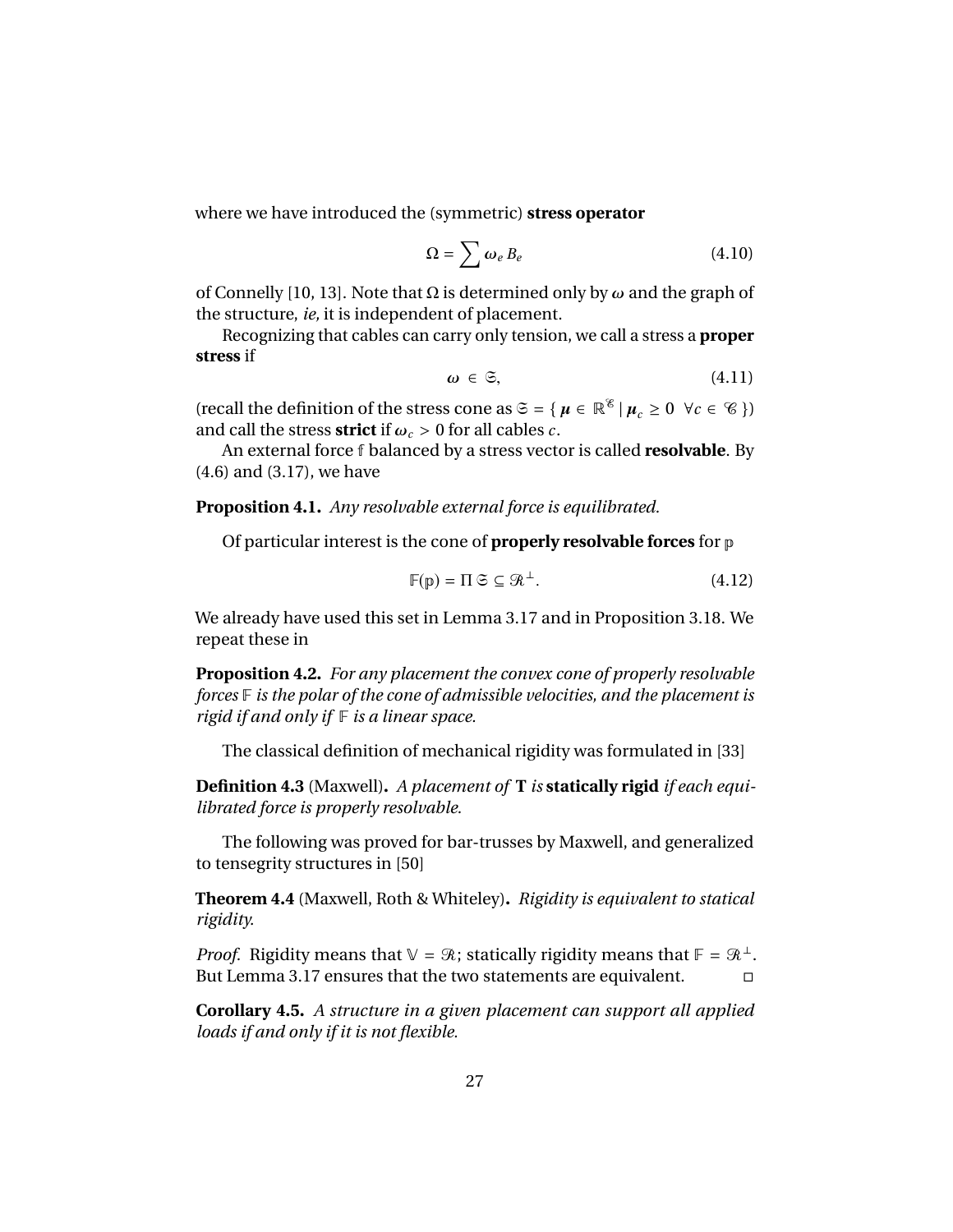#### **4.2 Prestresses and Stability; the Second-order Stress Test**

The notion of prestresses turns out to be of central importance in the development of the theory, as experiments with tensegrity constructs demonstrate.

A stress vector  $\omega$  is a **prestress** if it resolves **0**, *i.e.*, if

$$
\sum_{e} \omega_e \pi_e = \mathbf{0} \tag{4.13}
$$

or

$$
\Pi \omega = \mathbf{0} \tag{4.14}
$$

Thus a prestress represents a linear dependency amongst the set { <sup>π</sup>*<sup>e</sup>* } of edge vectors or, equivalently, is in the null space of Π. Both points of view are useful in what follows. We may call  $(p, \omega)$  a **tensegrity pair** if  $\omega$  is a prestress for the placement p

The equation of virtual work (4.8) leads to a useful computation, which says that a prestress does no work under any velocity applied to the system.

**Lemma 4.6.** *If*  $\omega$  *is a prestress for the placement then for any velocity field*  $\vee$ *,* 

$$
\mathbf{f} \cdot \mathbf{v} = \boldsymbol{\omega} \cdot \boldsymbol{\epsilon} = \sum_{e} \omega_e \boldsymbol{\epsilon}_e = 0. \tag{4.15}
$$

*If* ω *is proper and* <sup>v</sup> *is admissible, then for each edge <sup>e</sup>*

$$
\omega_e \epsilon_e = 0. \tag{4.16}
$$

*Proof.* The first statement is immediate. The second is a consequence, since for each bar we have  $\epsilon_b = 0$ , while for each cable  $\omega_c \epsilon_c \le 0$  by the sign restrictions on proper prestresses and admissible velocities. restrictions on proper prestresses and admissible velocities.

Some technical results will be useful later.

**Proposition 4.7.** *Given a stress vector*  $\omega \in \mathbb{R}^{\mathscr{C}}$ 

*1.* ω *is a prestress for the placement* <sup>p</sup> *iff the corresponding stress operator has the property*

$$
\Omega \mathbf{p} = 0. \tag{4.17}
$$

*2. If* ω *is a prestress for the placement* <sup>p</sup> *then*

$$
\omega \cdot \lambda(\mathbf{p}) = 0. \tag{4.18}
$$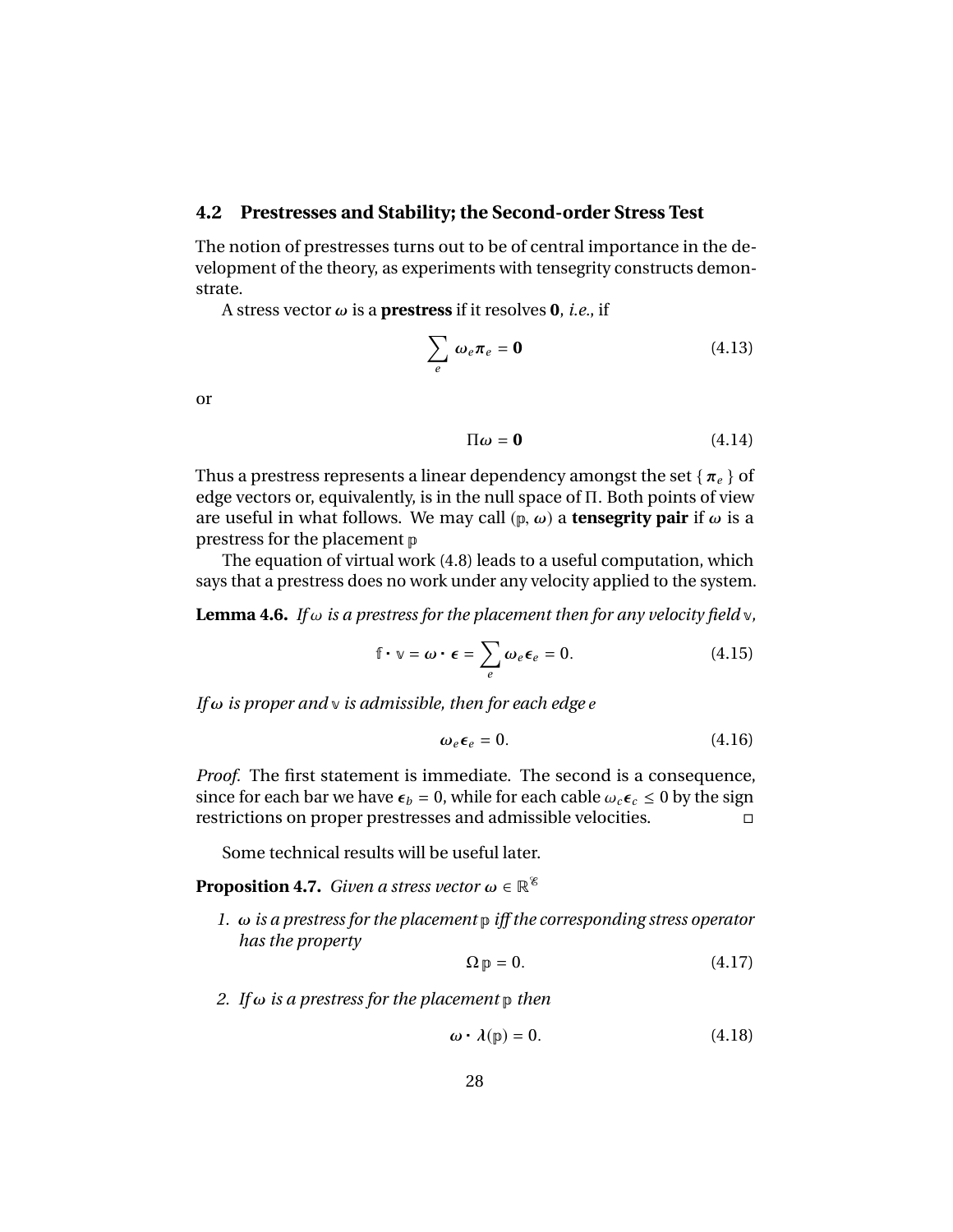*3. If* ω *is a prestress for the placement* <sup>p</sup> *then it is a prestress for any placement* q *which is an affine image of* p*. In particular, it is a prestress for all placements equivalent to* p*.*

*Proof.* The first is just a restatement of  $\sum \omega_e B_e \mathfrak{p} = 0$ . To obtain the second, we take the dot product of this expression with  $\mathfrak{p}$ . The last result is an immewe take the dot product of this expression with p. The last result is an immediate consequence of the fact that linear maps filter through *B<sup>e</sup>* (equation  $(2.26)$ ).

Now we can relate stability and prestresses. An interesting relation between structures and the equivalent bar-truss is given in [50]:

**Theorem 4.8** (Roth & Whiteley)**.** *A placement is rigid as a tensegrity structure if and only if it is is rigid as a bar-truss and the placement admits a strict proper prestress.*

*Proof.* If  $\mathbb F$  denotes the set of resolvable forces for the tensegrity structure the corresponding set of forces for the bar-truss, F*<sup>s</sup>* is the range of Π:

$$
\mathbb{F}_s = \Pi \, \mathbb{R}^{\mathscr{E}} = \text{Span} \, \mathbb{F}. \tag{4.19}
$$

Generally  $\mathbb{F} \subseteq \mathbb{F}_s$  They are equal exactly when  $-\pi_c \in \mathbb{F}$  for each cable *c*, and hence exactly when  $F$  is a subspace. We use the lemma

**Lemma 4.9.** *There exists a strict prestress for the placement if and only if* F *is a subspace.*

*Proof.* If  $\omega$  is a strict proper prestress we have

$$
\sum \omega_b \pi_b + \sum \omega_c \pi_c = \mathbf{0} \tag{4.20}
$$

with all  $\omega_c > 0$ . This means that for any cable  $c_o$ ,

$$
-\boldsymbol{\pi}_{c_o} = \frac{1}{\omega_{c_o}} \left( \sum \omega_b \pi_b + \sum_{c \neq c_o} \omega_c \pi_c \right), \qquad (4.21)
$$

and, as noted above, this ensures that  $\mathbb F$  is a subspace.

Conversely, if  $\mathbb F$  is a subspace, then for any  $c_o \in \mathscr C$  we have  $-\pi_{c_o} \in \mathbb F$ , so we can find coefficients such that

$$
-\boldsymbol{\pi}_{c_o} = \sum \boldsymbol{\epsilon}_b \boldsymbol{\pi}_b + \sum_c \boldsymbol{\epsilon}_c \boldsymbol{\pi}_c, \quad \boldsymbol{\epsilon}_c \geq 0. \tag{4.22}
$$

Thus there is a strict proper prestress (with the stress in  $c_o$  being  $1+\epsilon_{c_o}$ ).  $\Box$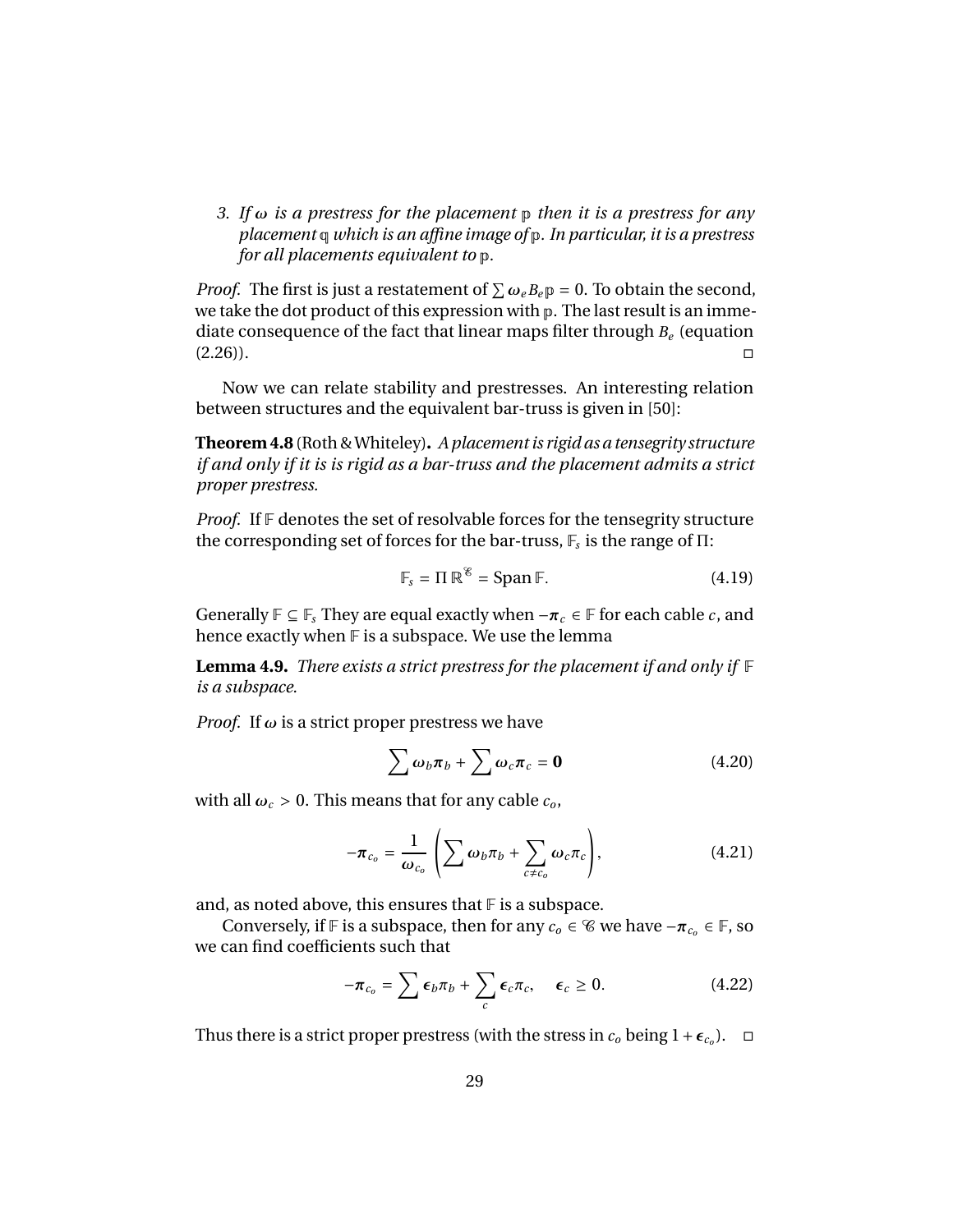If the tensegrity structure is rigid then so is the bar structure and the lemma ensures that there is a strict proper prestress (since  $\mathbb{F} = \mathcal{R}^{\top}$ ).

If the bar structure is rigid then  $\mathbb{F}_s = \mathcal{R}^\top$ , and if there is a strict proper prestress then F is a subspace and  $F = F_s = \mathcal{R}^\top$ .

**Corollary 4.10.** *There exists a strict proper prestress if and only if*  $\vee$  *is a subspace.*

The connection with  $\vee$  follows since  $\mathbb{F}^o = \vee$ .

Thus we have a connection of prestress and rigidity. We wish to examine the connection to stability. The following result from [50], *cf.* [64], is a first step.

**Theorem 4.11** (Roth & Whiteley). *Given a placement and*  $c_0 \in \mathcal{C}$ *, there is an admissible velocity with stretching*  $\epsilon_{c}$  < 0 *if and only if every proper prestress has*  $\omega_{c_0} = 0$ .

In fact this is a consequence of the next theorem, but it has a direct proof which is more intuitive than that one.

*Proof.* Consider the velocity v. By Lemma 4.6, since the velocity is admissible, for any proper prestress  $\omega$  we have

$$
\omega_c \epsilon_c = 0
$$

for each cable *c*. But  $\epsilon_{c_0}$  < 0, which means that  $\omega_{c_0}$  = 0.

Conversely, if every proper prestress has  $\omega_{c_0} = 0$  it follows from the argument in Lemma 4.9 that

$$
-\pi_{c_o} \notin \mathbb{F}.\tag{4.23}
$$

But this ensures that there is a  $\mathbb{v} \in \mathbb{V} = \mathbb{F}^0$  such that

$$
-\pi_{c_o} \cdot \mathbf{v} > 0,\tag{4.24}
$$

 $ie \epsilon_{c_0} < 0$ , while

$$
\gamma \cdot \mathbf{v} \le 0 \tag{4.25}
$$

for all vectors  $\gamma$  in F. In fact it must be true that  $\gamma \cdot \pi_b = 0$  for all bars *b*, since  $-\pi_b \in \mathbb{F}$ . Hence v is admissible. since  $-$ π<sub>*b*</sub> ∈ **F**. Hence  $\vee$  is admissible.

It is then a simple step to generalize this to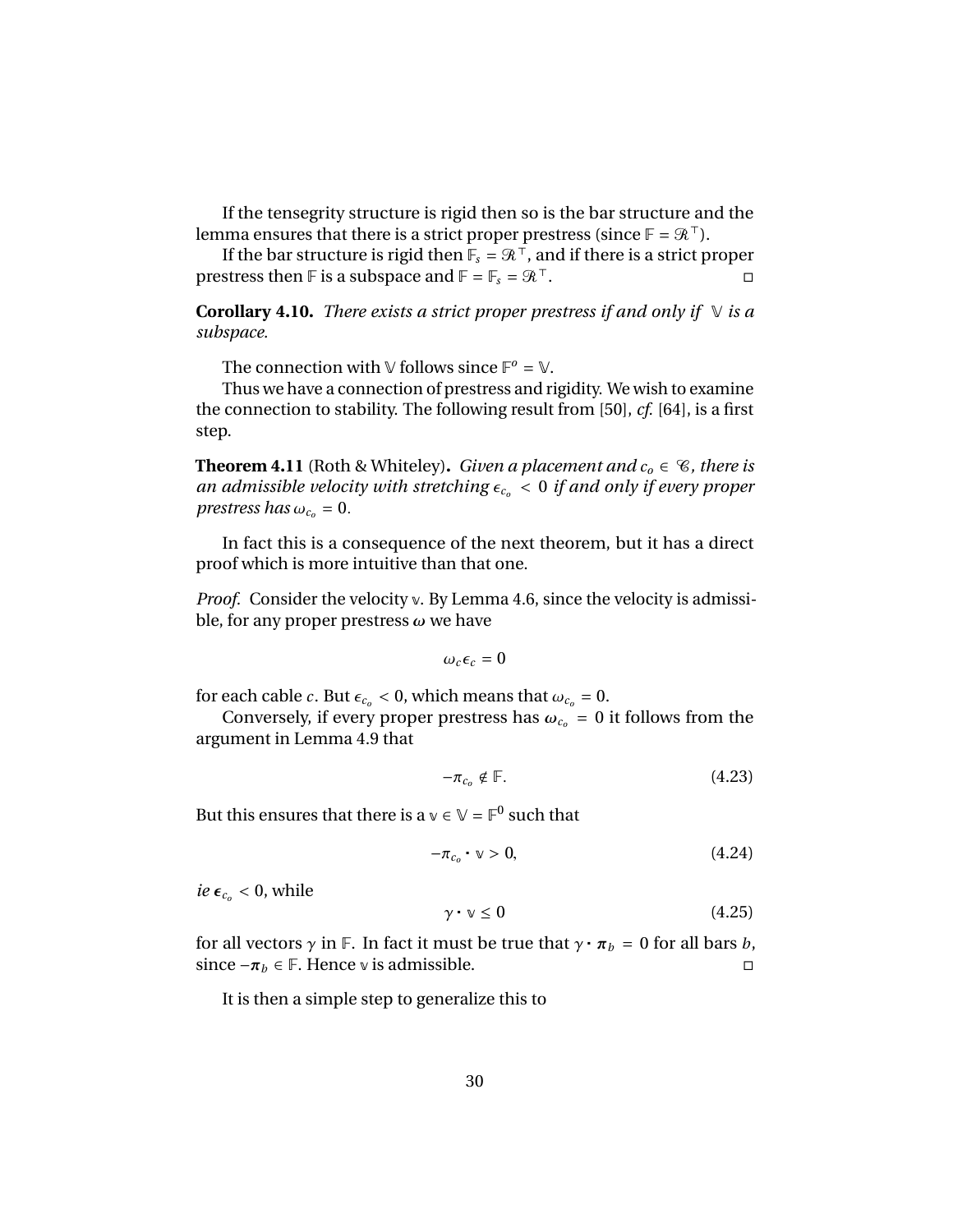**Corollary 4.12.** *Given a placement of* **T** *and*  $\mathcal{A} \subset \mathcal{C}$ *, there is an admissible velocity with*  $\epsilon_c$  < 0 *for all*  $c \in \mathcal{A}$  *if and only if every proper prestress has*  $\omega_c = 0$  *for all*  $c \in \mathcal{A}$ *.* 

This result appears stated in a slightly different form as Prop 5.1.1 in [13]. Their Prop 5.1.2 is the following, which can be regarded as a generalization of the virtual work statement (4.15), or alternatively, a convexification of the statement of orthogonality of the range of the operator and the null-space of its transpose in linear algebra.

**Proposition 4.13.** *Given a placement and given*  $\epsilon \in \mathbb{R}^8$  *there exists a velocity* w *such that*

$$
\pi_b \cdot w = \epsilon_b \text{ for every } b \in \mathcal{B}, \tag{4.26a}
$$

$$
\pi_c \cdot w \le \epsilon_c \text{ for every } c \in \mathcal{C}, \tag{4.26b}
$$

*if and only if for every proper prestress* ω

$$
\omega \cdot \epsilon \ge 0. \tag{4.27}
$$

*Proof.* Let  $\mathcal{H}$  denote the range of  $\Pi^{\top}$ . Then (4.26) is the statement that

$$
\epsilon \in \mathcal{H} - \mathfrak{E}. \tag{4.28}
$$

−€ is a closed convex cone, so that  $\mathcal{H}$  –  $\mathcal{E}$  also is one. For any closed convex cone  $\mathcal{D}$  we have  $\mathcal{D}^{oo} = \mathcal{D}$ , so that (4.28) is equivalent to

$$
\epsilon \in (\mathcal{H} - \mathfrak{E})^{oo}.\tag{4.29}
$$

Now we need a computation for polars of such sets.

**Lemma 4.14.** *For any subspace* U*and any convex closed cone* D

$$
(\mathcal{U} + \mathfrak{D})^o = \mathcal{U}^\perp \cap \mathfrak{D}^o.
$$
 (4.30)

*Proof.* If  $\mathbf{a} \in \mathcal{U}^{\perp} \cap \mathcal{D}^{\circ}$  then for all  $\mathbf{u} \in \mathcal{U}$ ,  $\mathbf{d} \in \mathcal{D}$  we have  $\mathbf{a} \cdot (\mathbf{u} + \mathbf{d}) \leq 0$ .<br>Conversely if  $\mathbf{a} \cdot (\mathbf{u} + \mathbf{d}) \leq 0$  for all such vectors then also  $\mathbf{a} \cdot (-\mathbf{u$ Conversely if  $\mathbf{a} \cdot (\mathbf{u} + \mathbf{d}) \le 0$  for all such vectors then also  $\mathbf{a} \cdot (-\mathbf{u} + \mathbf{d}) \le 0$ and it follows that  $\mathbf{a} \cdot \mathbf{u} = 0$ ,  $\mathbf{a} \cdot \mathbf{d} \leq 0$ .

Hence (4.29) becomes

$$
\epsilon \in (\mathcal{H}^{\perp} \cap (-\mathfrak{S}))^{\circ} = -(\mathcal{H}^{\perp} \cap \mathfrak{S})^{\circ}.
$$
 (4.31)

But  $\mathcal{H}^{\perp}$  is the null space of  $\Pi$ , *ie*, the set of null stresses, so that  $\Im \cap \mathcal{H}^{\perp}$ is the set of proper prestresses. Thus (4.31) says that  $\epsilon \cdot (-\omega) \le 0$  for any<br>proper prestress which is the same as (4.27) proper prestress, which is the same as (4.27).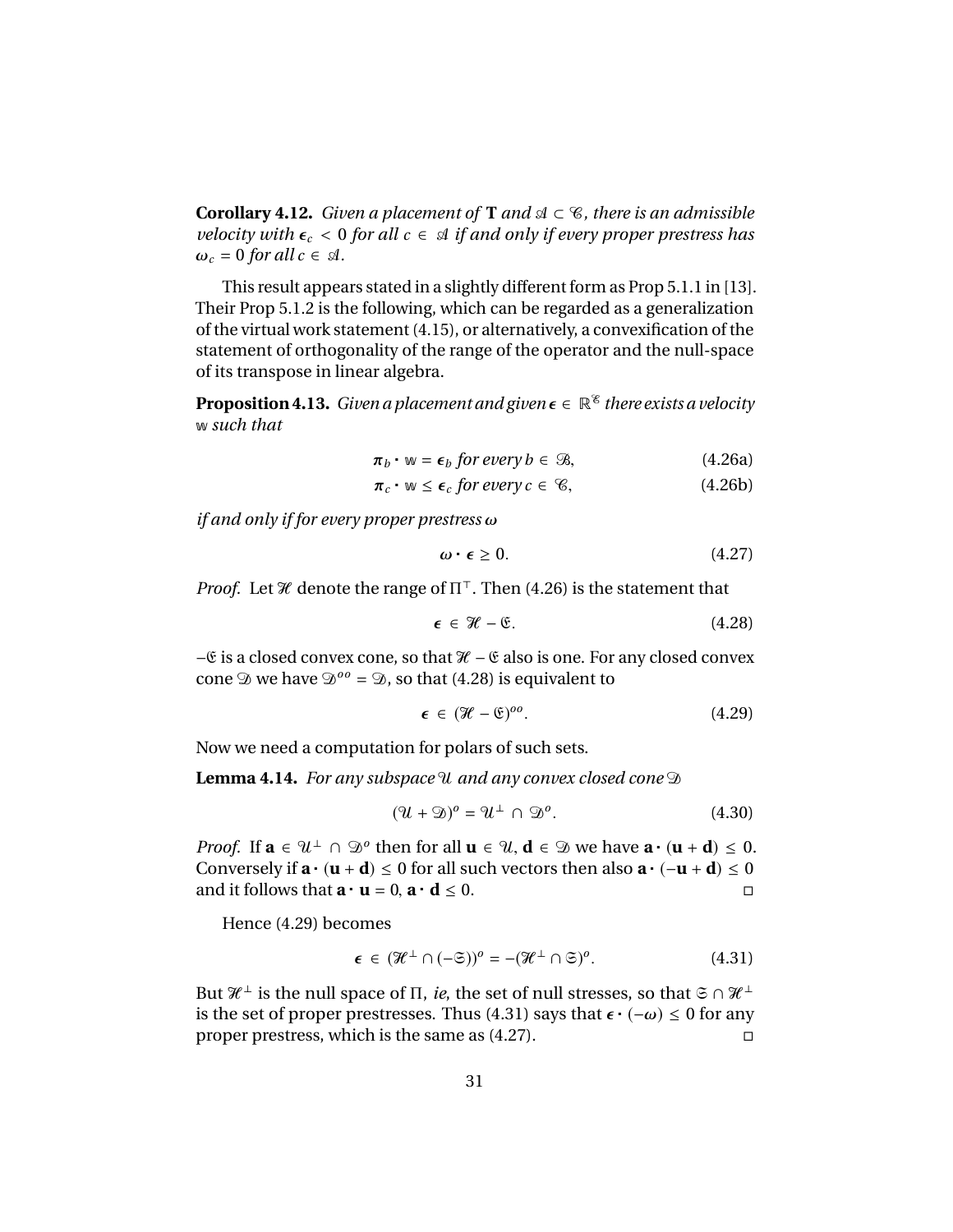An immediate application of Proposition 4.13 gives an important test for the existence of velocity-acceleration pairs.

**Corollary 4.15.** *An admissible velocity* v *extends to an admissible velocityacceleration pair if and only if for every proper prestress* ω

$$
\sum \omega_e \mathbf{v} \cdot B_e \mathbf{v} = \mathbf{v} \cdot \Omega \mathbf{v} \le 0. \tag{4.32}
$$

*Proof.* From (3.34) we see that given an admissible v we seek an a such that

$$
\boldsymbol{\pi}_b \cdot \mathbf{a} = -\mathbf{v} \cdot B_b \mathbf{v} \tag{4.33a}
$$

$$
\pi_c \cdot a \leq -\mathbf{v} \cdot B_c \mathbf{v} \tag{4.33b}
$$

for all bars and those cables for which  $B_c p \cdot v = 0$ . For the set  $\mathcal A$  of cables which have  $B_c p \cdot v < 0$  there is no restriction; for these let us replace (4.33b) by

$$
\pi_c \cdot \mathbf{a} \le -1. \tag{4.33c}
$$

The proposition says that (4.33) can be true if and only if

$$
-\sum_{\mathscr{E}\backslash\mathscr{A}}\omega_e\mathbf{v}\cdot B_e\mathbf{v}-\sum_{\mathscr{A}}\omega_c\geq 0.\tag{4.34}
$$

Since  $\omega_c = 0$  for all  $c \in \mathcal{A}$ , this is equivalent to

$$
-\sum \omega_e \mathbf{v} \cdot B_e \mathbf{v} \ge 0. \tag{4.35}
$$

 $\Box$ 

Since second-order stability implies stability we have the **second-order stress test** of Connelly and Whiteley [13].

**Corollary 4.16.** *A sufficient condition for stability of a placement is that for some proper prestress*

$$
\mathbf{v} \cdot \Omega \mathbf{v} = \mathbf{v} \cdot \sum \omega_e B_e \mathbf{v} > 0, \qquad (4.36a)
$$

*or, equivalently,*

$$
\sum \omega_e \left(\mathbb{v}_{e_\alpha} - \mathbb{v}_{e_\omega}\right)^2 > 0, \tag{4.36b}
$$

*for all non-rigid admissible velocities.*

An alternative, weaker version of this may be useful.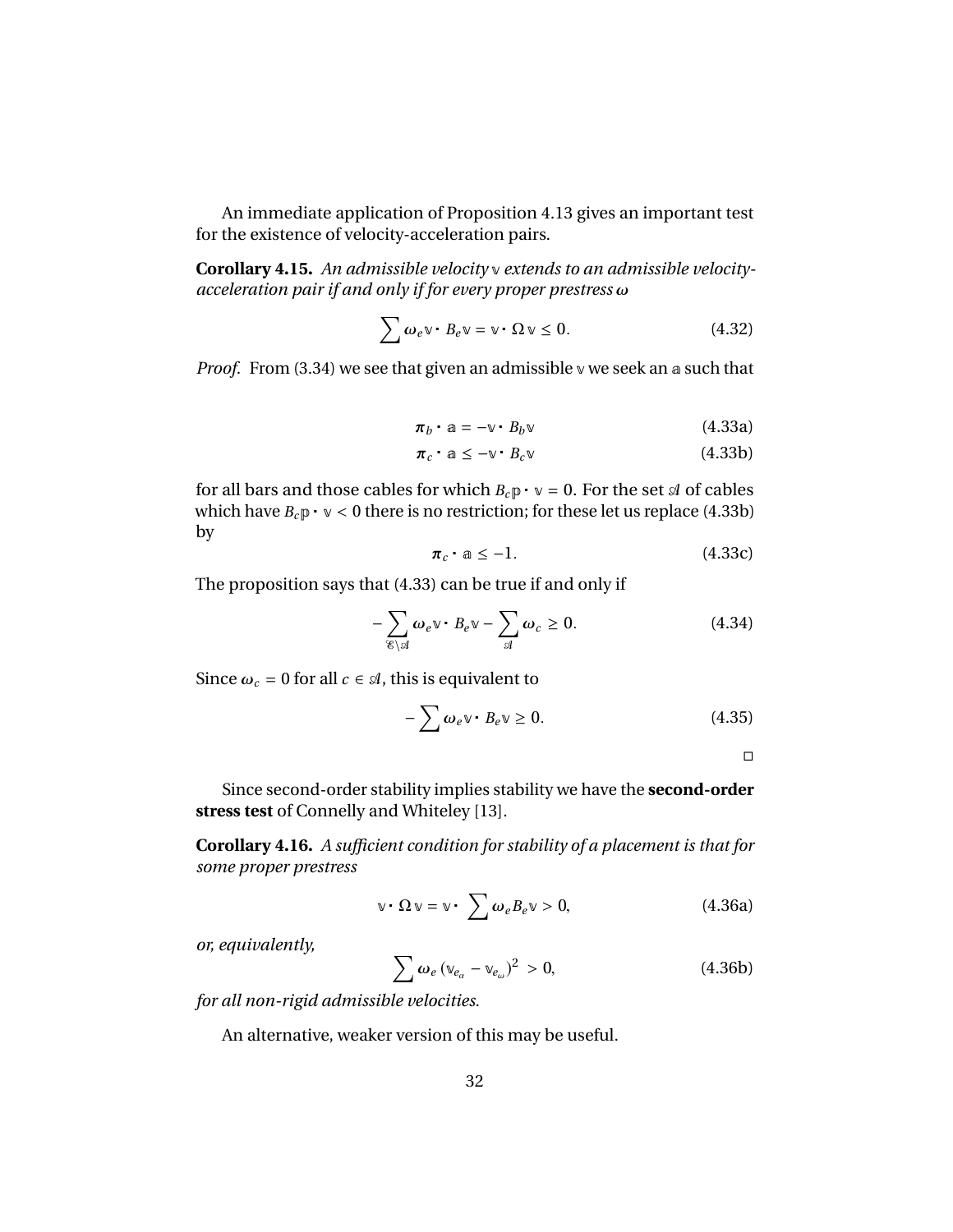**Corollary 4.17.** *A sufficient condition for stability of a placement is that for each non-rigid admissible velocity there is a proper prestress for which*

$$
\mathbf{v} \cdot \Omega \mathbf{v} = \mathbf{v} \cdot = \mathbf{v} \cdot \sum \omega_e B_e \mathbf{v} > 0, \qquad (4.37)
$$

Note that for an affine velocity  $v = Wp + v^{\dagger}$  we have

$$
\sum \omega_e B_e v = W \sum \omega_e B_e p = 0, \qquad (4.38)
$$

so that

$$
\mathbf{v} \cdot \Omega \mathbf{v} = 0,\tag{4.39}
$$

and the second-order stress test fails if there is an admissible non-rigid affine velocity.

It follows that a way of ensuring Proposition 4.16 hold is Connelly's condition of **super-stability** ([15]): a placement is stable if

- There is a strict proper prestress.
- $\Omega$  is positive semi-definite.
- The rank of  $\Omega$  is maximal.
- Aside from rigid velocities no affine velocities are admissible .

These ensure that there are no non-isometric flexes and that  $\Omega$  is positivedefinite on non-rigid velocities.

A physical motivation for the criterion in Proposition 4.17 is given by Calladine and Pellegrino [7]. Consider that

$$
\Pi(\mathbf{p}) = [\dots B_e \mathbf{p} \dots]. \tag{4.40}
$$

If the admissible velocity  $\nu$  is regarded as an infinitesimal perturbation of  $\nu$ the perturbed geometric matrix is

$$
\Pi(\mathbf{p} + \mathbf{v}) = [\dots (B_e \mathbf{p} + B_e \mathbf{v}) \dots] = \Pi(\mathbf{p}) + \Pi(\mathbf{v}). \tag{4.41}
$$

A prestress for  $p$  is not necessarily one for the new placement; the force required to maintain the given prestress in the new placement would be

$$
f = \Pi(p + v)\omega = \Pi(v)\omega = \sum \omega_e B_e v, \qquad (4.42)
$$

and (4.37) is then the statement is

$$
f \cdot \nu > 0, \tag{4.43}
$$

that *positive work must be done to move the structure from its original placement.*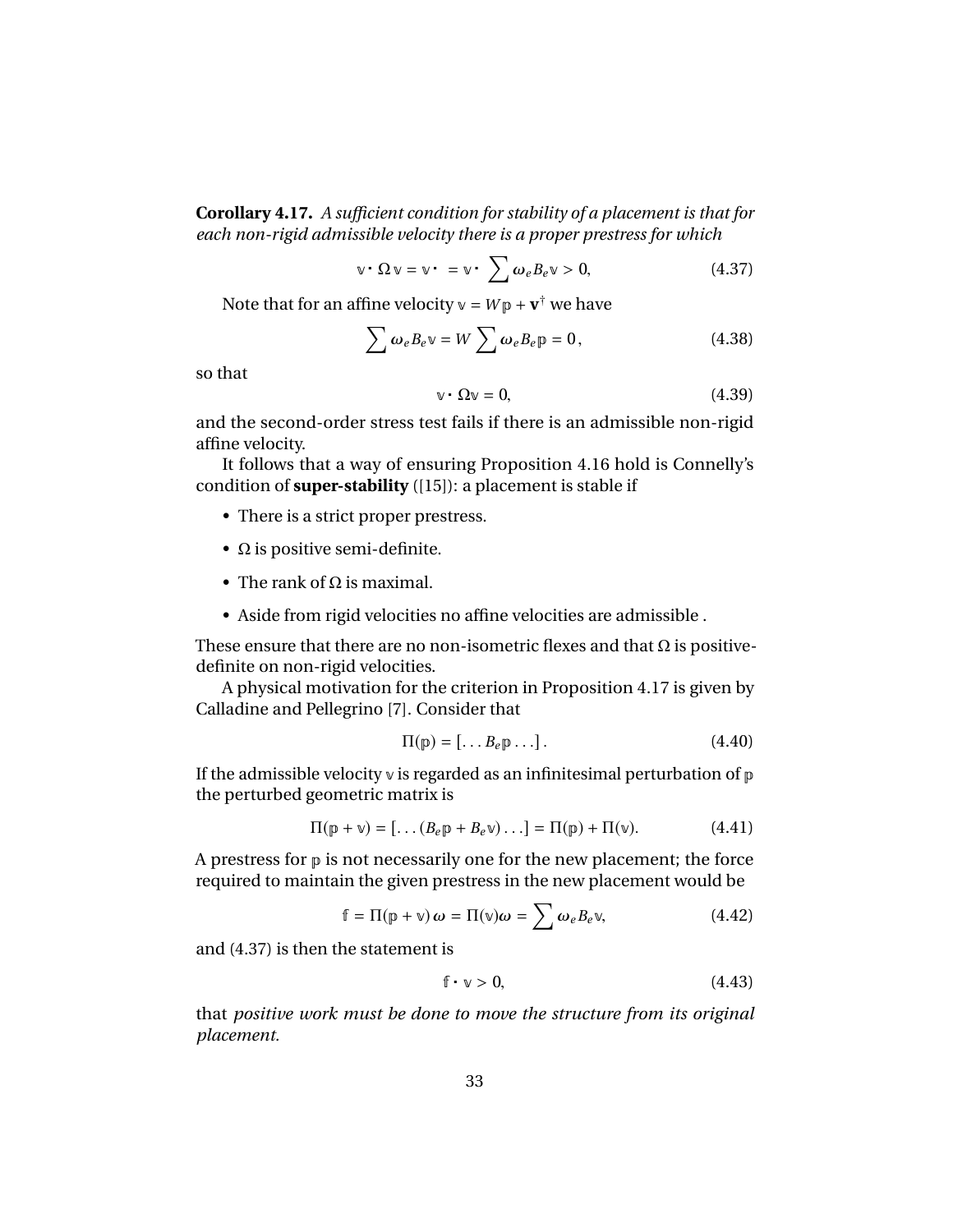#### **4.3 Stress in Rep**

Rep is a special type of constrained structure. We will discuss general constraints later, but here will verify that the criteria for stability developed in the previous section will apply without change to this case. Rep is an affine subspace (of the form  $\mathbf{b} + \mathbf{u}$ ), as verified in Proposition 3.6; the distinguishing property of Rep is that stated in Proposition 3.7:

$$
\mathcal{U} \oplus \mathcal{R}(\mathbb{p}^*) = \mathbb{R}^{3\mathcal{N}}.
$$
 (4.44)

For any structure constrained to an affine space one distinguishes a class of applied forces which do no work on velocities in the associated subspace of velocities. These are called **reaction forces**, and, physically, represent forces needed to maintain the constraints in a motion. For Rep the space of reaction forces is  $\mathcal{U}^{\perp}$ , and they have a special property:

**Proposition 4.18.** *If*  $p^* \in Rep$  *then given any force*  $f \in \mathbb{R}^{3N}$  *there is a reaction force* r *such that* f + r *is balanced.*

*Proof.* By (4.44) we have  $\mathcal{U}^{\perp} \oplus \mathcal{R}(\mathbb{p}^*)^{\perp} = \mathbb{R}^{3\mathcal{N}}$  and hence we can write  $f =$  $-r + d$ , with  $d \in \mathcal{R}(p^*)^{\perp}$ . By definition d is balanced.

For a general constrained structure there may be prestresses which resolve purely reactionary forces. Here this cannot be.

**Proposition 4.19.** *If*  $p^* \in Rep$  *then for any*  $\omega \in \mathbb{R}^{\mathscr{C}}$ 

$$
\Pi \omega \notin \mathcal{U}^{\perp}.
$$
 (4.45)

This is because the range of  $\Pi$  is in  $\mathcal{R}(\mathbb{p}^*)^{\perp}$ , which meets  $\mathcal{U}^{\perp}$  only in **0**. Now we consider the specialization of Proposition 4.13. Given an  $\epsilon \in \mathbb{R}^{\mathscr{E}}$ we seek  $a w \in \mathcal{U}$  with

$$
\pi_b \cdot w = \epsilon_b \text{ for every } b \in \mathcal{B},
$$
  

$$
\pi_c \cdot w \le \epsilon_c \text{ for every } c \in \mathcal{C},
$$

It is convenient to restate this by allowing w to be any vector in  $\mathbb{R}^{3,0}$  and replacing each  $\pi_e$  by  $P\pi_e$ , where *P* is the orthogonal projection of  $\mathbb{R}^{3N}$ <br>onto <sup>9</sup>/. This replaces Π in the proposition by *P*Π and the pecessary and onto U. This replaces Π in the proposition by *P*Π and the necessary and sufficient condition is replaced by

$$
\epsilon \cdot \omega \le 0 \quad \forall \omega \in \mathfrak{S} \text{ such that } P\Pi \omega = \mathbf{0}. \tag{4.46}
$$

But *P*Π $ω = 0$  means Π $ω ∈ Ψ<sup>⊥</sup>$  which can be true only if Π $ω = 0$ . We restate the result for this case.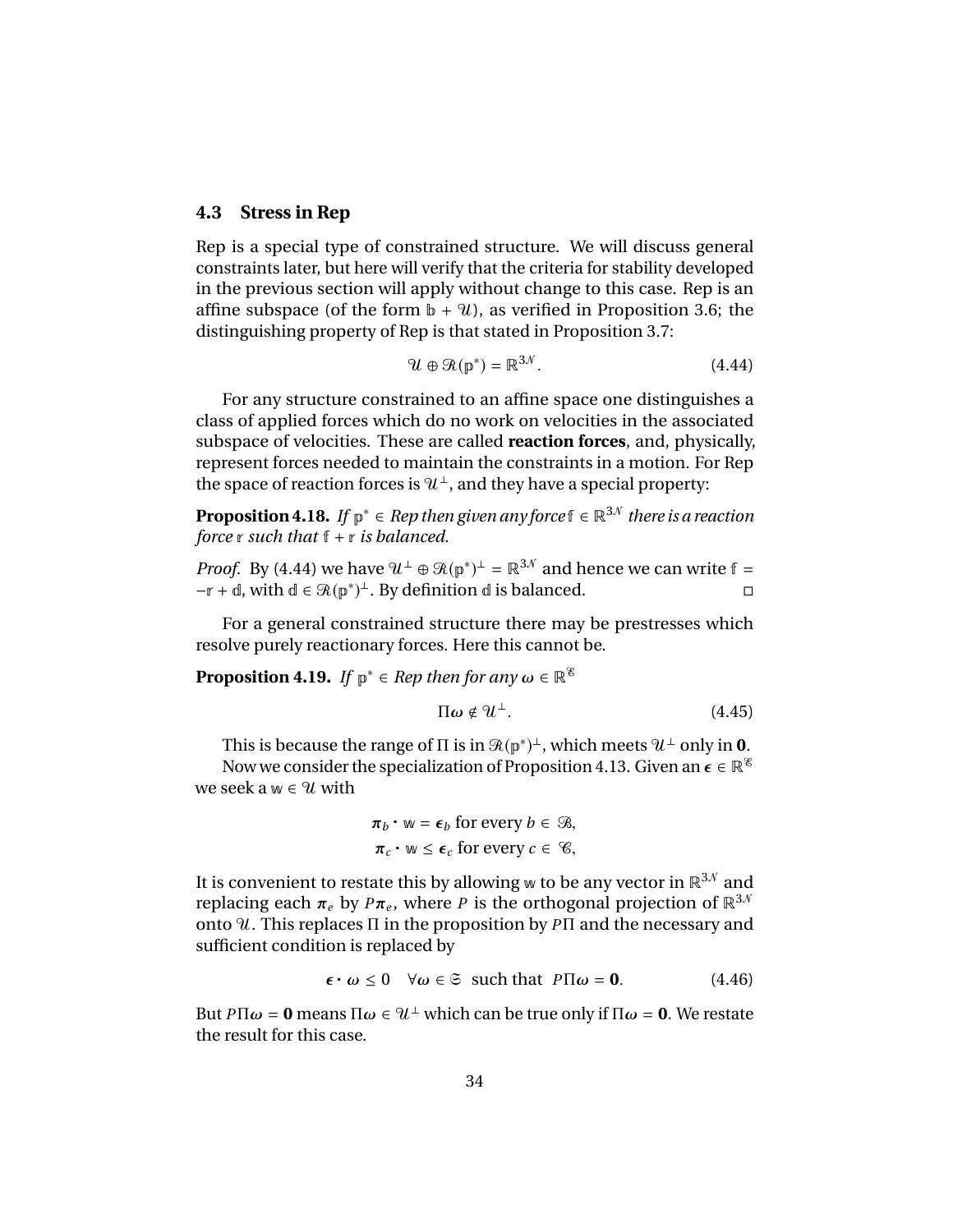**Proposition 4.20.** *Given a placement in Rep and given*  $\epsilon \in \mathbb{R}^8$  *there exists a velocity* w ∈ U*such that*

$$
\pi_b \cdot w = \epsilon_b \text{ for every } b \in \mathcal{B}, \tag{4.47a}
$$

$$
\pi_c \cdot w \le \epsilon_c \text{ for every } c \in \mathcal{C}, \qquad (4.47b)
$$

*if and only if for every proper prestress* ω

$$
\omega \cdot \epsilon \ge 0. \tag{4.48}
$$

#### **4.4 Sufficient Conditions Based on Expansions of the Motion**

We follow the formulation of the second-order stress test, but using the full expansion of motions as in Subsection 3.3. As in that section, we will assume the placement we consider is in Rep. We saw there that a motion was admissible if it satisfies recursion relations of the form

$$
2\pi_e \cdot q_s \leq -\sum_{r=1}^{s-1} B_e q_r \cdot q_{s-r} \qquad s = 1, 2, .... \qquad (4.49)
$$

In these equations we stipulate that the  $\leq$  converts to an equality for bars, and have not explicitly noted the possible truncation of the series for *e* a cable. To do the latter precisely, let us define a *sequence of un-shortened cables* recursively:

$$
\mathcal{C}_0 = \mathcal{C} \tag{4.50a}
$$

and for positive *m*

$$
\mathcal{C}_m = \mathcal{C}_{m-1} \setminus \{c \in \mathcal{C}_{m-1} \mid 2\pi_c \cdot \mathbf{q}_m < -\sum_{r=1}^{m-1} B_c \mathbf{q}_r \cdot \mathbf{q}_{m-r}\} \tag{4.50b}
$$

We now can apply Proposition 4.13 to the set of inequalities.

**Proposition 4.21.** Let  $q(t) := \sum t^s q_s$  be a motion in Rep. Define the sequence  $(\mathscr{C}_m)$  *as in (4.50) and set*  $\mathscr{C}_m = \mathscr{B} \cup \mathscr{C}_m$ *. Then necessary and sufficient conditions that the expansion represent an admissible motion are that for each proper prestress* ω*,*

$$
\forall e \in \mathscr{E} \qquad \pi_e \cdot \mathbb{q}_1 \le 0 \tag{4.51a}
$$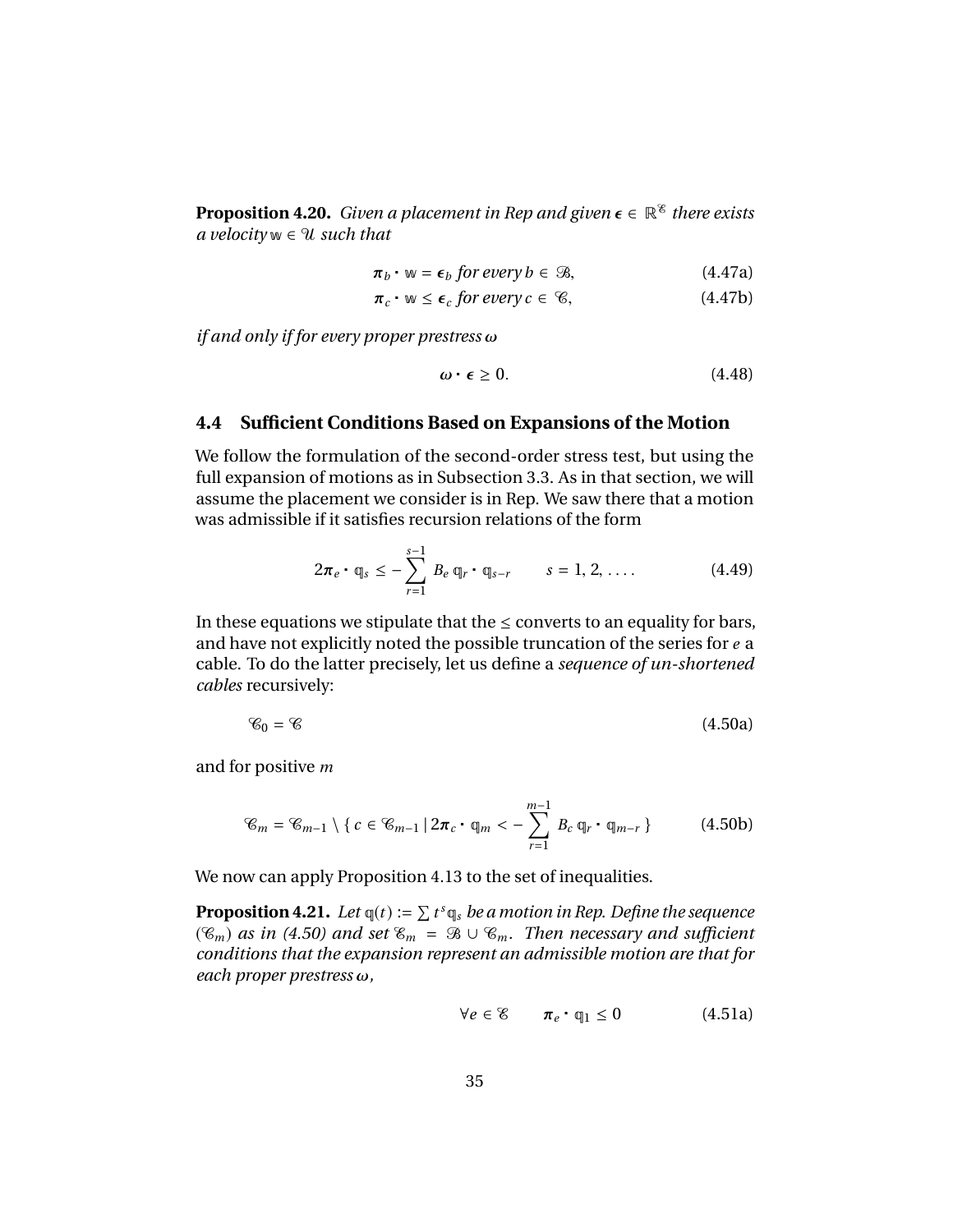*and for*  $n = 1... \infty$ 

$$
\sum_{e \in \mathcal{E}_{2n}} \left\{ \sum_{p=1}^{n-1} 2 \omega_e B_e \mathbb{q}_p \cdot \mathbb{q}_{2n-p} + \omega_e B_e \mathbb{q}_n \cdot \mathbb{q}_n \right\} \le 0 \tag{4.51b}
$$

$$
\sum_{e \in \mathcal{E}_{2n+1}} \left\{ \sum_{p=1}^{n} \omega_e B_e \mathbb{q}_p \cdot \mathbb{q}_{2n+1-p} \right\} \le 0. \tag{4.51c}
$$

*In each of these equations, the* ≤ *connotes equality for edges which are bars.* 

An interesting consequence is applicable mostly to bar structures;

**Corollary 4.22.** *It there is no prestress a placement of a structure is stable if and only if it is rigid.*

It may be useful to examine the form of the first few terms from (4.51).

$$
\sum \omega_e B_e q_1 \cdot q_1 \le 0
$$
\n
$$
\sum \omega_e B_e q_1 \cdot q_2 \le 0
$$
\n
$$
2 \sum \omega_e B_e q_1 \cdot q_3 + \sum \omega_e B_e q_2 \cdot q_2 \le 0
$$
\n
$$
\sum \omega_e B_e q_1 \cdot q_4 + \sum \omega_e B_e q_2 \cdot q_3 \le 0
$$
\n(4.52)

Proposition 4.21 carries a set of stopping rules or **sufficient conditions for stability**:

**Corollary 4.23.** *The placement is stable if for any expansion there is a prestress for which for some <sup>n</sup>* > <sup>1</sup>

$$
\sum_{\mathcal{E}_{2n}} \left\{ \sum_{p=1}^{n-1} 2 \omega_e B_e \mathbb{q}_p \cdot \mathbb{q}_{2n-p} + \omega_e B_e \mathbb{q}_n \cdot \mathbb{q}_n \right\} > 0 \tag{4.53a}
$$

*or*

$$
\sum_{\mathcal{E}_{2n+1}} \left\{ \sum_{p=1}^n \omega_e B_e \mathfrak{q}_p \cdot \mathfrak{q}_{2n+1-p} \right\} > 0. \tag{4.53b}
$$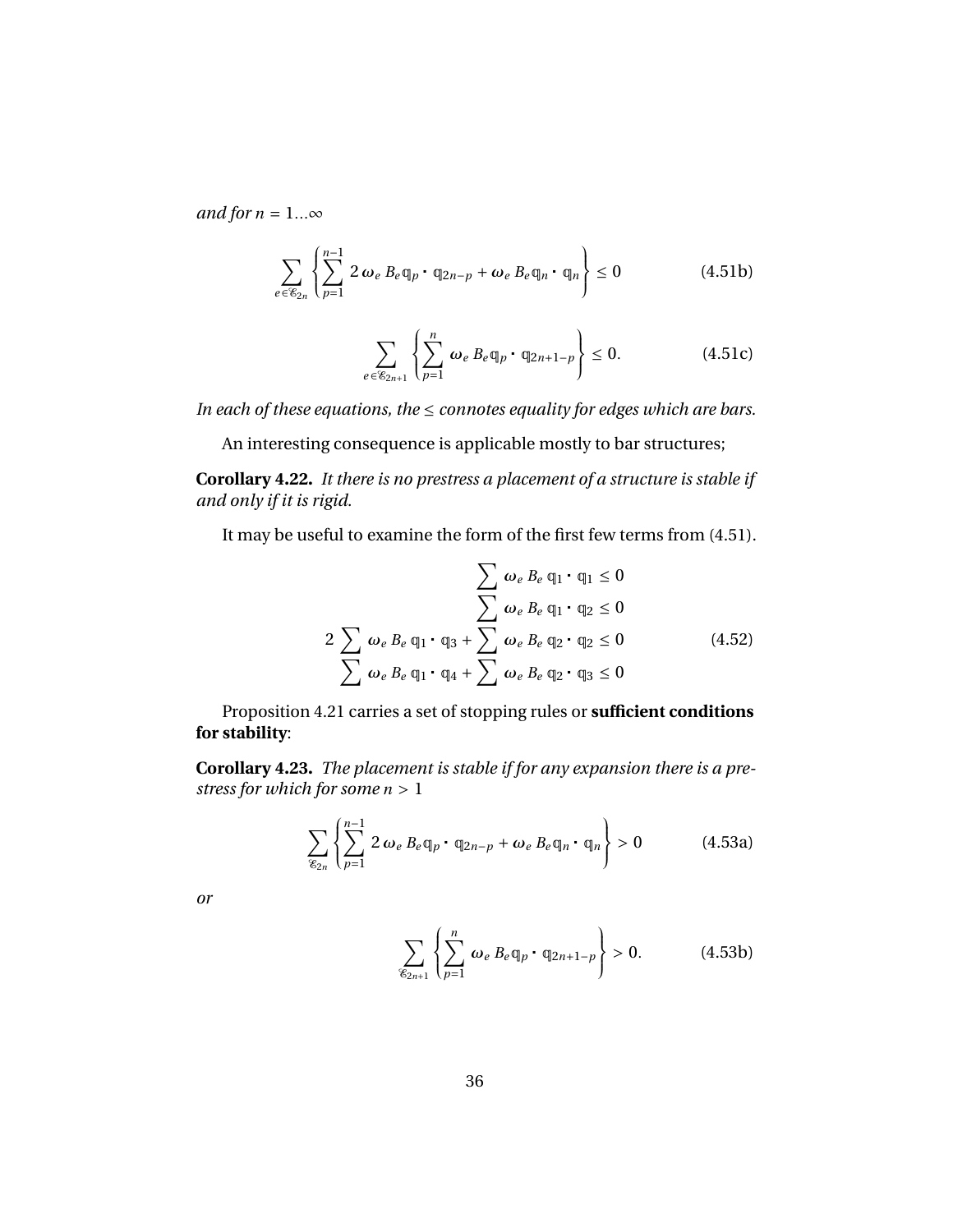These generalize the second-order stress test. The first few are:

$$
\sum_{\mathbf{N}} \omega_e B_e \mathbf{q}_1 \cdot \mathbf{q}_1 > 0 \tag{4.54a}
$$

$$
\sum_{\alpha} \omega_e B_e \mathbf{q}_1 \cdot \mathbf{q}_2 > 0 \tag{4.54b}
$$
\n
$$
\sum_{\alpha} \omega_e B_e \mathbf{q}_2 \cdot \mathbf{q}_2 > 0 \tag{4.54c}
$$

$$
2\sum \omega_e B_e q_1 \cdot q_3 + \sum \omega_e B_e q_2 \cdot q_2 > 0 \qquad (4.54c)
$$
  

$$
\sum \omega_e B_e q_1 \cdot q_4 + \sum \omega_e B_e q_2 \cdot q_3 > 0, \qquad (4.54d)
$$

or, in terms of the stress operator

$$
\Omega \mathfrak{q}_1 \cdot \mathfrak{q}_1 > 0 \tag{4.55a}
$$

$$
\Omega \mathfrak{q}_1 \cdot \mathfrak{q}_2 > 0 \tag{4.55b}
$$

$$
2\Omega \mathfrak{q}_1 \cdot \mathfrak{q}_3 + \Omega \mathfrak{q}_2 \cdot \mathfrak{q}_2 > 0 \qquad (4.55c)
$$

$$
\Omega \mathbb{q}_1 \cdot \mathbb{q}_4 + \Omega \mathbb{q}_2 \cdot \mathbb{q}_3 > 0. \tag{4.55d}
$$

Satisfaction of any one ensures that the expansion cannot be continued.

It is easy to deal with the case in which the motion might be of higher degree. For example, if  $q_i = 0$  for all  $i < n$  then  $\omega_e B_e q_n \cdot q_n > 0$  ensures stability.

# **5 Energies and Stability**

The second-order stress test (Corollary 4.16) is a positivity condition which ensures stability; the results of the last section enlarge upon it. Here we shall expand upon this, developing ideas due to Connelly [10, 13] and to Calladine and Pellegrino from a different point of view.

#### **5.1 Elastic Energies**

We consider the equilibria of structures in which all of the edges are elastic. Placements in which such a structure is in equilibrium under null external loading will also serve as equilibrated placements for a non-elastic tensegrity structure of corresponding edge lengths (let us agree to call this the **hard** version of the structure). Physically, it seems clear that if motions from a placement of an elastic structure increase the energy of the system then both it and the corresponding hard structure will be stable. The converse clearly is false: a hinged rod under compression between fixed pivots is stable as a hard structure, but unstable as an elastic system.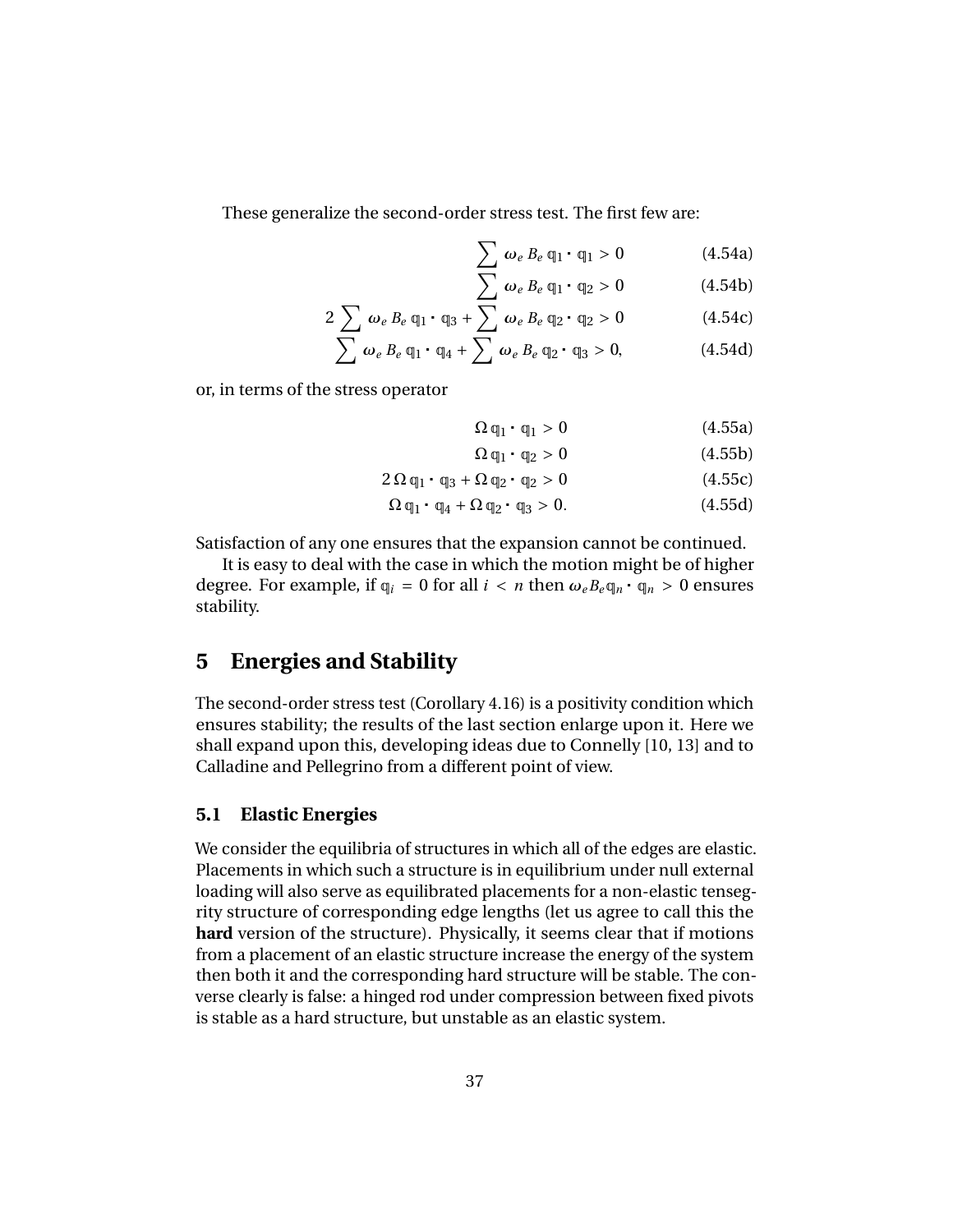Even in an elastic structure it is important to distinguish cables from bars. In this setting a cable is an elastic element which cannot accept stress when shorter than its natural length.

Recall that  $\lambda_e$  is half of the square of the length of the edge  $e$  . We let

$$
l_e = \sqrt{2\lambda_e} \tag{5.1}
$$

denote the **edge-length**. Then an elastic energy for the edge is specified by giving a **natural length**  $l_e^o$  and an **energy function**  $\psi_e$ . The energy of the edge is then given as edge is then given as

$$
\psi_e(l_e - l_e^o) \tag{5.2}
$$

with the provision that for cables *c*

$$
\psi_c(l) = 0 \quad \text{for } l \le 0. \tag{5.3}
$$

The simplest form of such a function is quadratic (if the edge is linearly elastic):  $\psi_e(l) = \kappa_e l^2$ . We shall assume, as is reasonable on physical grounds, that for all *e*

$$
\psi_e(0) = 0,\tag{5.4}
$$

$$
\psi_e'(0) = 0,\tag{5.5}
$$

$$
\psi''_b > 0
$$
 for bars and  $\psi''_{c'}|_{\mathbb{R}^-} > 0$  for cables. (5.6)

It follows that each  $\psi_e$  is a convex function with non-negative values.<br>For our purposes it is more convenient to revert to using  $\lambda$  ; from

For our purposes it is more convenient to revert to using  $\lambda_e$ ; from(5.1) energy as a function of  $\lambda$  is the energy as a function of  $\lambda_e$  is

$$
\phi_e(\lambda_e) = \psi_e(l_e - l_e^o) = \psi_e \left( \sqrt{2\lambda_e} - l_e^o \right) . \tag{5.7}
$$

We relate this to our previous notations by equating the rate of change of energy to the rate of working in the edge. For a motion with initial velocity v

$$
\frac{d}{dt}\phi_e\Big|_{t=0} = \phi'_e \nabla \lambda_e \cdot \mathbf{v} = \phi'_e \pi_e \cdot \mathbf{v} = \omega_e \,\epsilon_e,\tag{5.8}
$$

which shows that in this context the stress in *e* is

$$
\omega_e = \phi'_e(\lambda_e). \tag{5.9}
$$

This is consistent with the interpretation of  $\omega_e$  as a force per length, since

$$
\phi_e'(\lambda_e) = \frac{\psi_e'(l_e - l_e^o)}{l_e},
$$
\n(5.10)

and  $\psi'_e(l_e - l_e^o)$  is the force in the element at this value of length.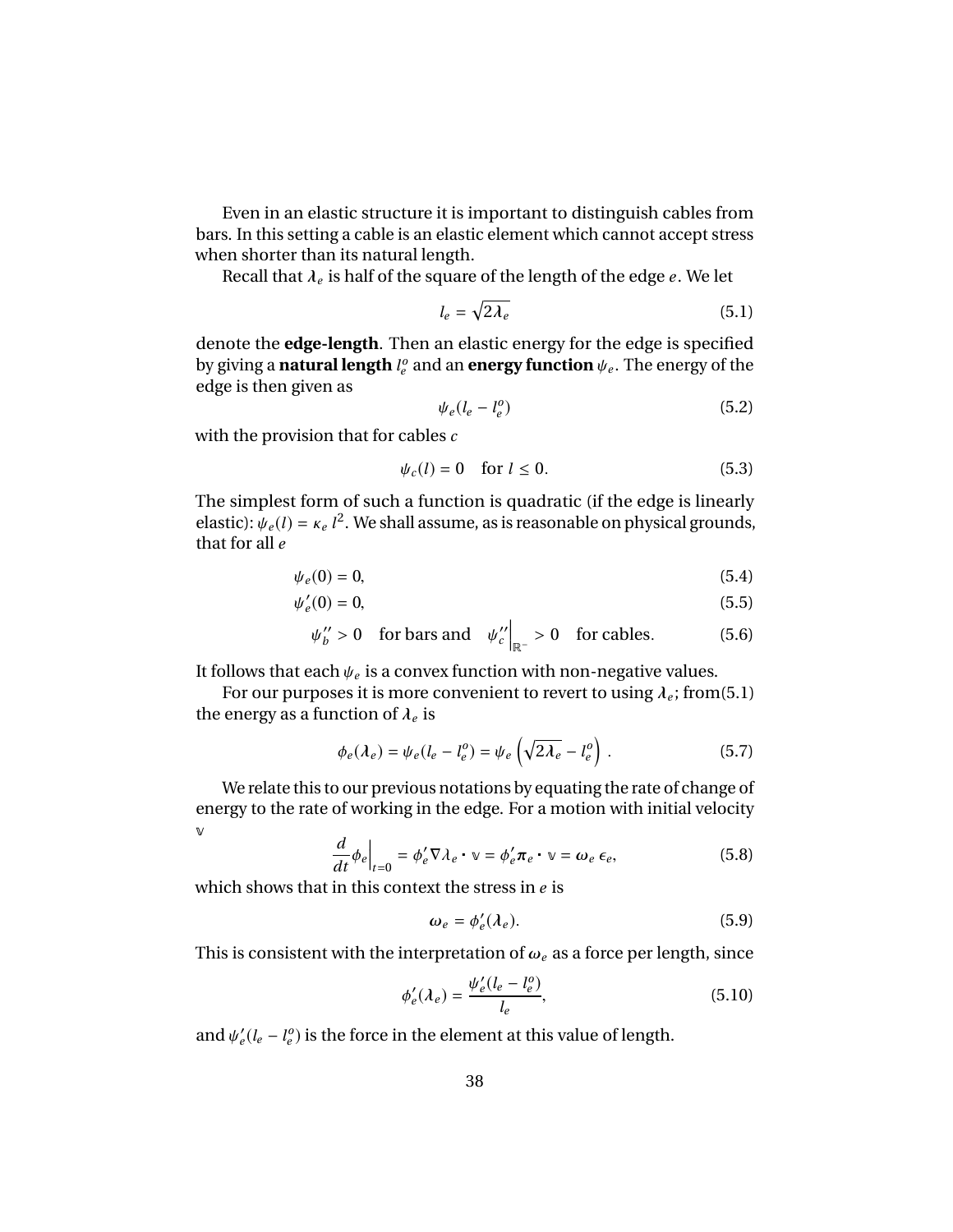#### **Lemma 5.1.**

- *If*  $l_e(\mathbf{p})$  *is greater than the natural length then*  $\omega_e = \phi'(\lambda_e) > 0$
- *If*  $l_e(\mathbf{p})$  *is less than the natural length then*  $\omega_e = \phi'(\lambda_e) < 0$
- *If*  $l_e(\mathbf{p})$  *is equal to the natural length then*  $\omega_e = \phi'(\lambda_e) = 0$

The **total elastic energy** is

$$
\Phi(\mathbf{p}) = \sum \phi_e(\lambda_e(\mathbf{p})). \tag{5.11}
$$

We are concerned with the behavior of this function. If it is a strict local minimum at a placement, then the elastic structure is stable.

**Proposition 5.2.** *Suppose that* p *represents a strict local minimum of* Φ *modulo rigid motions. Then if all cables have non-negative stresses (* $\phi_c' \geq 0$ *),*<br>p is a stable tensegrity placement for the corresponding tensegrity structure p *is a stable tensegrity placement for the corresponding tensegrity structure.*

*Proof.* To begin, note that since p gives a relative local minimum, the energy is stationary there:

$$
\nabla \Phi = \sum \phi'_e(\lambda_e(\mathbf{p})) \nabla \lambda_e(\mathbf{p}) = \sum \omega_e \pi_e = 0.
$$
 (5.12)

Thus the stresses in the elastic structure are (proper) prestresses for the hard structure.

Any placement q near p and admissible for the hard structure must have  $\lambda(q) \leq \lambda(p)$ . Thus cables *c* have lengths at these q no longer than those at p. Since the  $\psi_c$  are increasing functions, it follows that  $\phi_c(\lambda_c(\mathfrak{q})) \leq \phi_c(\lambda_c(\mathfrak{p}))$ . On the other hand, the lengths of bars *b* do not change, and so  $\phi_b(\lambda_b(q))$  =  $\phi_b(\lambda_b(p))$ . Hence  $\Phi(q) \leq \Phi(p)$ . By hypothesis the inequality can only be an equality and q can differ from p only by a rigid transformation.

Thus a stable placement of an elastic tensegrity structure also is stable for the hard structure. But it is clear that less is required for the latter:

**Corollary 5.3.** *Suppose that* p *represents a strict local minimum of* Φ *among all motions which are admissible for the hard structure, modulo rigid motions. Then if all cables have non-negative stresses* ( $\phi'_c \geq 0$ ),  $\phi$  *is a stable*<br>*tensegrity placement for the hard tensegrity structure tensegrity placement for the hard tensegrity structure.*

Let us investigate conditions that ensure the energy is minimal. We have observed that (5.12) ensures that it is stationary.<sup>3</sup>

 $3$ If there are applied conservative forces, we add a potential for the applied forces to the energy; minimization then yields the full force balance (4.6).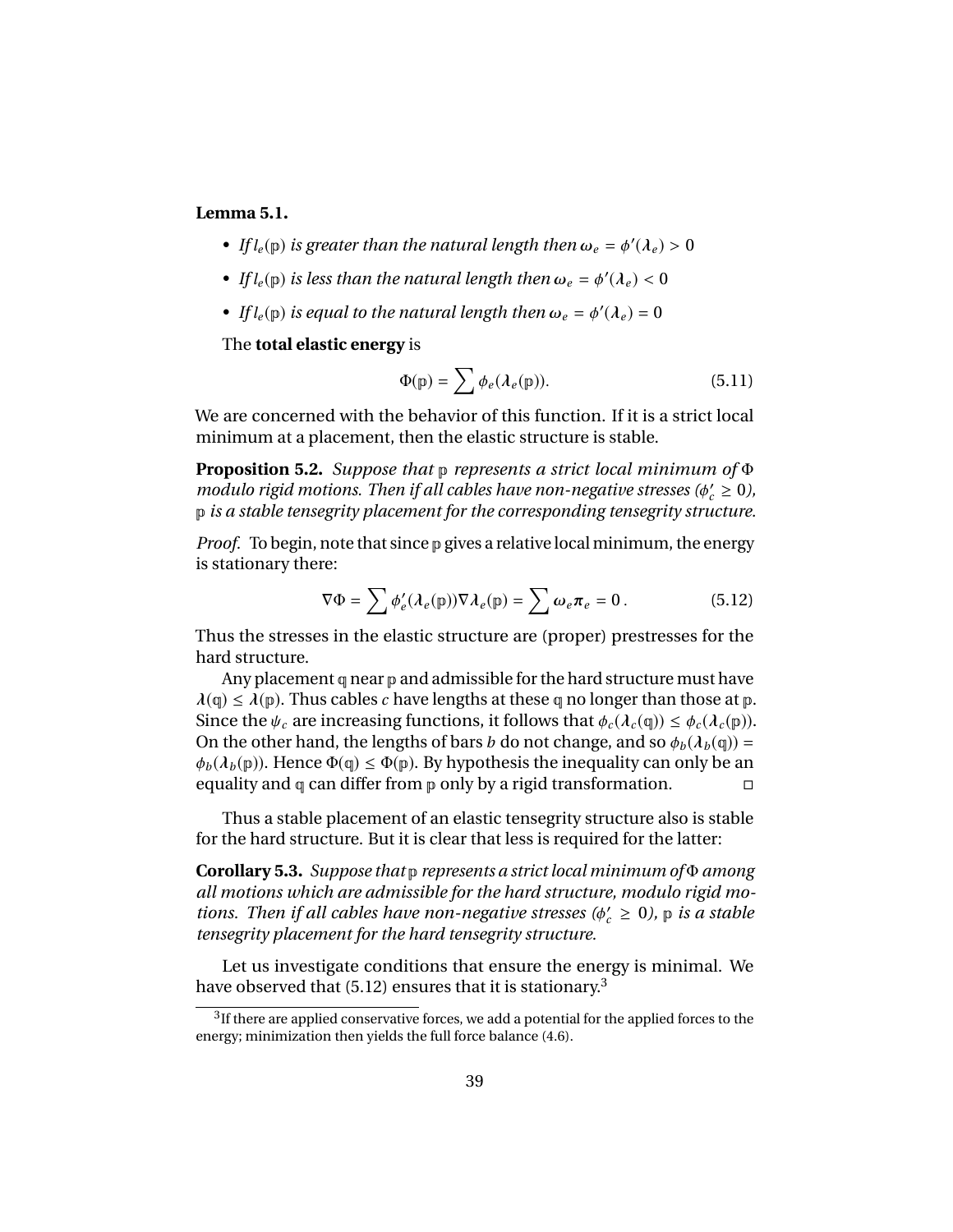Next, we examine the second-order terms. The second derivative is

$$
\nabla^2 \Phi = \sum \phi_e^{\prime\prime} \pi_e \otimes \pi_e + \sum \omega_e B_e = \sum \phi_e^{\prime\prime} \pi_e \otimes \pi_e + \Omega. \tag{5.13}
$$

If we examine the values of this quadratic form on initial velocities, we note that it is zero on any rigid velocity. Thus an immediate criterion is

**Corollary 5.4.** *A sufficient condition for stability of a placement of an elastic tensegrity structure is that*

$$
\sum \Phi_e^{\prime\prime} \left[ \pi_e \cdot \mathbf{v} \right]^2 + \mathbf{v} \cdot \Omega \mathbf{v} > 0 \tag{5.14}
$$

*for all velocities*  $v \in \mathbb{R}^{\perp}$ *.* 

Of course, we also have

**Corollary 5.5.** *A sufficient condition for stability of a placement of the hard version of an elastic tensegrity structure is that*

$$
\sum \Phi_e^{\prime\prime} \left[ \pi_e \cdot \mathbf{v} \right]^2 + \mathbf{v} \cdot \Omega \mathbf{v} > 0 \tag{5.15}
$$

*for non-rigid admissible velocities*  $v \in \mathbb{R}^{\perp}$ *.* 

*This* **energy criterion** *is weaker, in general, than the second order stress test, but is identical if the only admissible velocities are isometric.* That condition is ensured if we know that the prestress leaves all cables stressed (Theorem 4.11 ).

**Corollary 5.6.** *If it is true that*  $\phi'_c(\mathbf{p}) > 0$  *for all cables, then for any admissible velocity* v

$$
\nabla^2 \Phi[\mathbf{v}, \mathbf{v}] = \mathbf{v} \cdot \Omega \mathbf{v} \tag{5.16}
$$

*so that the energy is positive-definite on the subspace of non-rigid admissible velocities if and only if* Ω *is.*

To interpret (5.15) in physical terms, note that

$$
\Phi_e'' = \frac{\psi_e''}{2\lambda_e} - \frac{\psi_e'}{(2\lambda_e)^{3/2}}\tag{5.17}
$$

$$
= \frac{\psi_e^{\prime\prime}}{l_e^2} - \frac{\psi_e^{\prime}}{l_e^3} = \left(l_e \, \phi_e^{\prime\prime} - \phi_e^{\prime}\right) / l_e^3. \tag{5.18}
$$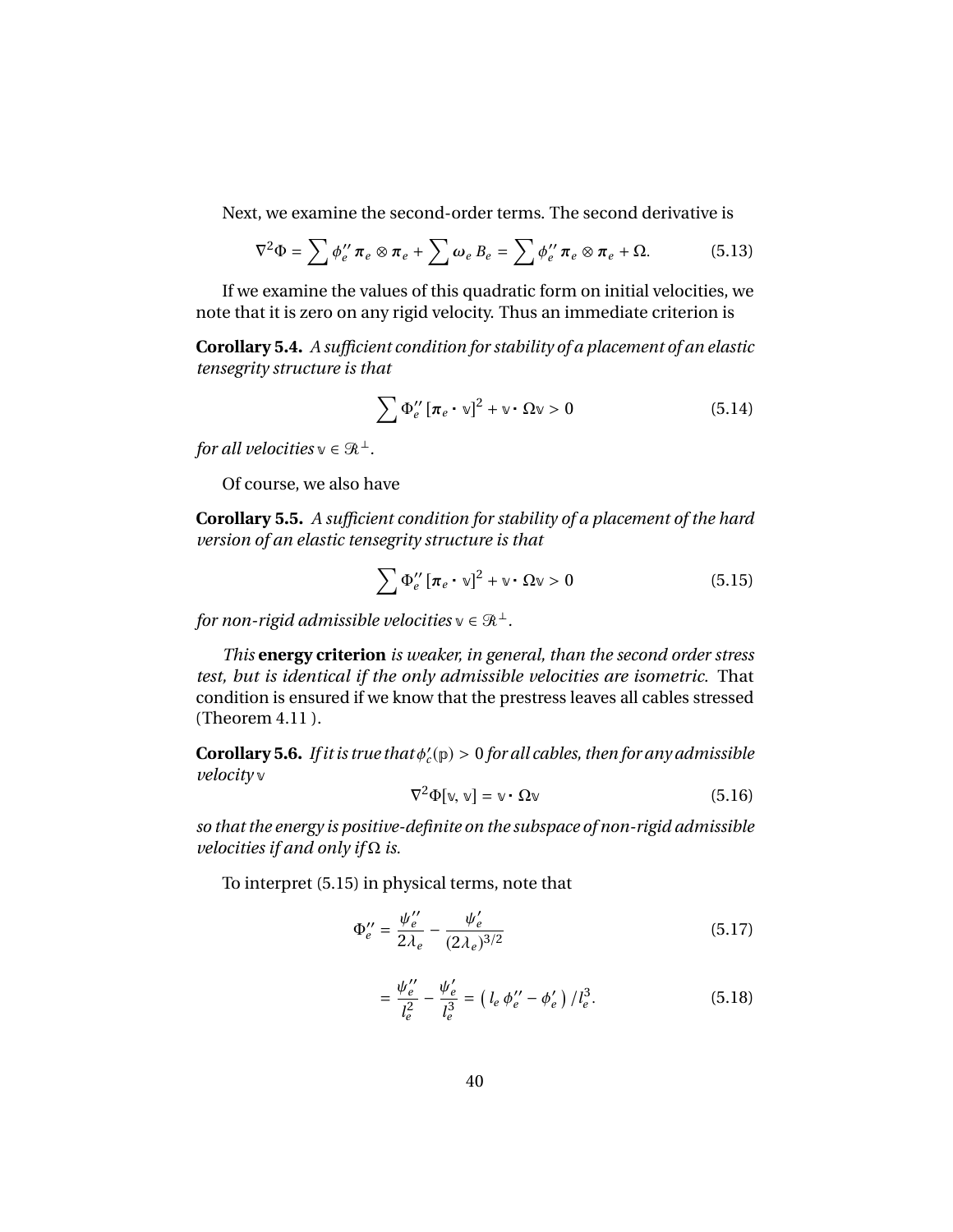This is indeterminant in general, but in particular if the edge is linearly elastic, so that  $\psi'_e = \kappa_e (l_e - l_e^o)$  and  $\psi'_e = \kappa_e$ , then

$$
\Phi_e'' = \kappa_e l_e^o / l_e^3 > 0. \tag{5.19}
$$

and the term is positive, enhancing the second-order stability condition. **Remark** We have chosen to "elastify" all of the edges of the structure. Similar calculations apply to one in which only some edges are taken to be elastic (*cf* [44]). In this case, the lengths of the hard edges enter the minimization as constraints, and their stresses as LaGrange multipliers. In this sense a hard structure is one in which the system consists only in constraints, with a null objective function.

#### **5.2 Prestress Stability**

Connelly and Whiteley take a constructive approach to the above energy calculations. They consider a tensegrity pair ( $\mathbf{p}, \boldsymbol{\omega}$ ) and assert that  $\mathbf{p}$  is stable if an energy function, or, more precisely, the quadratic localization of one, can be constructed. They attain more generality by allowing indefiniteness in the quadratic form.

In [13] they define a placement to be **prestress stable** if there is a proper prestress  $ω$  and a family of non-negative numbers ( $γ<sub>e</sub>$ ) such that

- $H = \sum \gamma_e \pi_e \otimes \pi_e + \Omega$  is positive semi-definite,
- for any cable *c*,  $\omega_c = 0 \Rightarrow \gamma_c = 0$ ,
- $H(\mathbb{V}, \mathbb{V}) = 0$  only if  $\mathbb{V} \in \mathcal{R}$ .

In other words they propose to construct an energy function which will serve the desired role in establishing stability. The restriction placed upon the stress-free cables serves to generalize applicability somewhat, as it enables ignoring of these cables (so long as their being non-stressed does not enable motions which leave *H* unchanged). They then observe that prestress stability implies stability.

### **6 Stability and Stresses**

The results in the last sections dealt with local approximations. Some results which are purely topological were established by Connelly and Whiteley.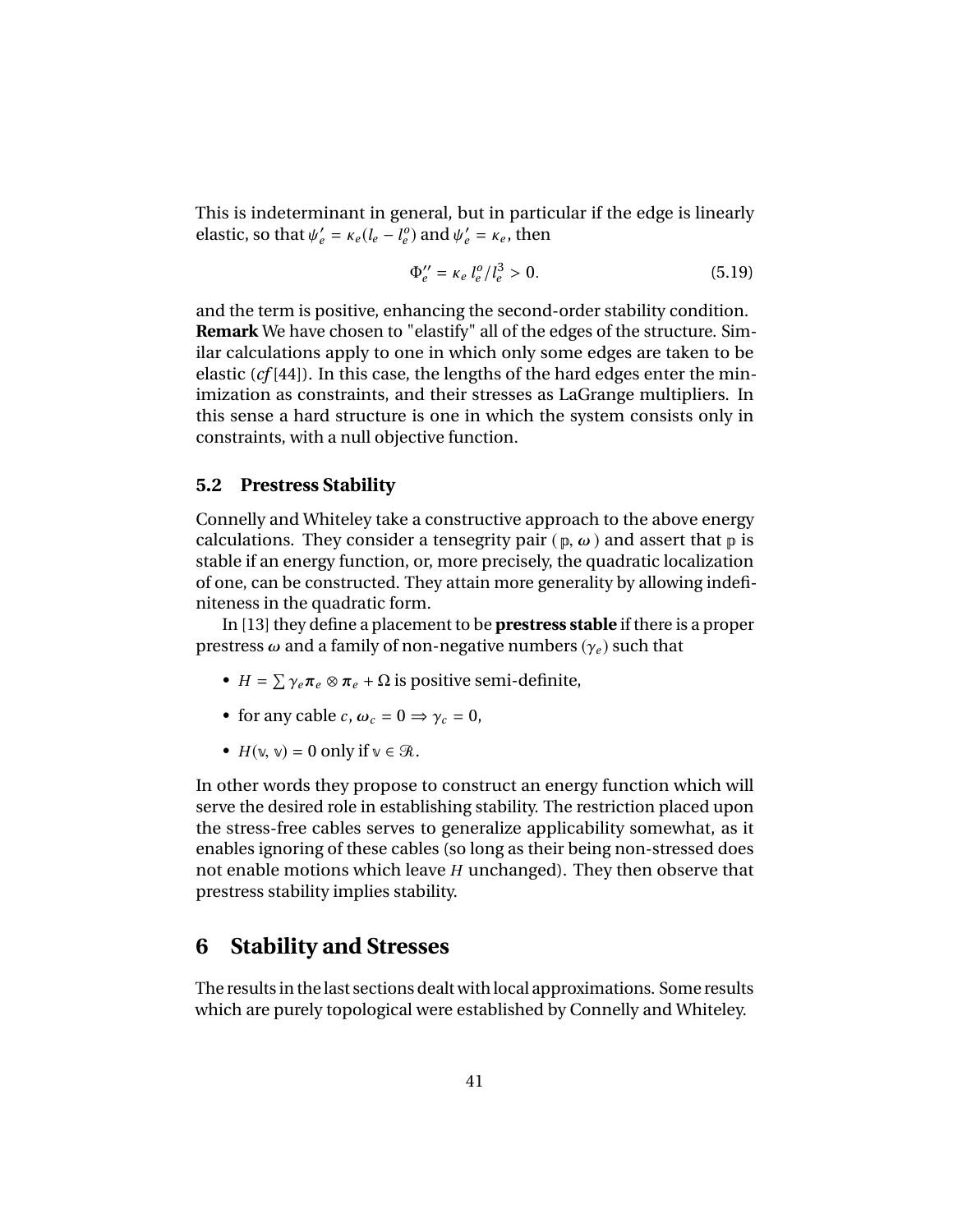#### **6.1 Existence of a Prestress**

In [10] Connelly used relaxation techniques to relate stability and existence of a prestress for a tensegrity structure (we assume throughout this subsection that the structure has at least one cable). Our proof of these results is adapted from Whiteley [63]. The preliminary result presented next is of interest in itself. It indicates in particular that a strict prestress is in some sense generic for stable placements.

**Proposition 6.1.** *Let* p *be a stable placement of a tensegrity structure. Then within any neighborhood of* p *there is a placement with a strict proper prestress.*

Recall that strict means that there is a prestress on all cables; no assertion is made about bars.

*Proof.* Using Proposition 3.11, it suffices to work within Rep. Given p, for each edge *e* we set  $\Lambda_e = \lambda_e(p)$  and construct a family of energy functions. For each bar *b*, set

$$
f_b(\lambda) = (\lambda - \Lambda_b)^2.
$$
 (6.1)

For each cable *c* we construct a family of functions. Given  $\delta \geq 0$ , set

$$
f_c^{\delta}(\lambda) = \begin{cases} \frac{\delta}{\Lambda_c} \lambda & 0 \le \lambda < (1 + \delta)\Lambda_c \\ (\delta + \delta^2) + \frac{\delta}{\Lambda_c} [\lambda - (1 + \delta)\Lambda_c] \\ + [\lambda - (1 + \delta)\Lambda_c]^2 & \text{otherwise} \end{cases}
$$
(6.2)

Thus  $f_c^0$  is zero in  $[0, \Lambda_c]$  and quadratic after, while each  $f_c^{\delta}$  is linear, hencefixes alone in  $[0, \Lambda_c + \delta]$  and quadratic after All are  $C^1$  and the with positive slope, in  $[0, \Lambda_c + \delta]$  and quadratic after. All are  $C^1$ , and the  $f^{\delta}$  converge uniformly to  $f^0$  on bounded intervals. We define the total  $f_c^{\delta}$  converge uniformly to  $f_c^0$  on bounded intervals. We define the total energies as

$$
H^{\delta}(\mathbf{q}) = \sum_{\mathcal{C}} f_c^{\delta}(\lambda_c(\mathbf{q})) + \sum_{\mathcal{B}} f_b(\lambda_b(\mathbf{q})) \tag{6.3}
$$

Since  $p$  is stable, no placement  $q$  within a sufficiently small neighborhood simultaneously has  $\lambda_b(q) = \Lambda_b$  for all bars and  $\lambda_c(q) \leq \Lambda_c$  for all cables. Hence, for all such placements

$$
H^{0}(\mathfrak{q}) > H^{0}(\mathfrak{p}) = 0.
$$
 (6.4)

Choose  $\varepsilon > 0$  such that the ball about p of radius  $\varepsilon$ ,  $\mathbb{B}_{\varepsilon}(\mathbb{p})$ , lies within the neighborhood which ensures (6.4) and set

$$
m_{\varepsilon} = \min \{ H^{0}(\mathfrak{q}) \, | \, \mathfrak{q} \in \partial \mathbb{B}_{\varepsilon}(\mathfrak{p}) \}. \tag{6.5}
$$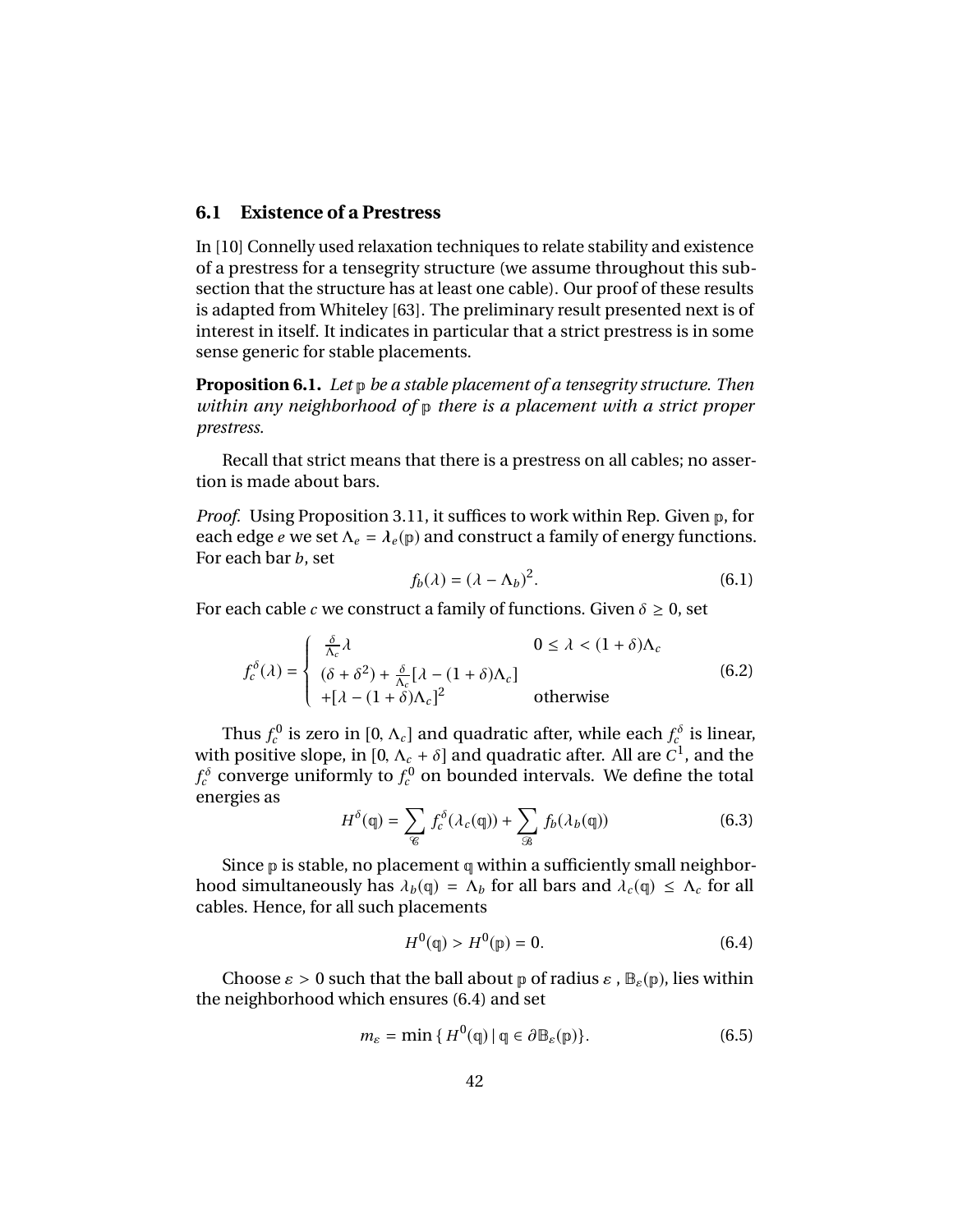Since each  $\lambda_e$  is quadratic,

$$
\Lambda(\mathbb{B}_{\varepsilon}(\mathbb{p})) - \Lambda(\mathbb{p}) \tag{6.6}
$$

is bounded. Hence  $H^\delta$  converges uniformly to  $H^0$  in the closed ball, and we may choose ∆ so that

$$
\delta < \Delta \implies |H^{\delta}(\mathbf{q}) - H^0(\mathbf{q})| < m_{\varepsilon}/2 \tag{6.7}
$$

for each  $\boldsymbol{\mathfrak{q}}$  in the closed ball. This means, in particular, that each  $H^{\mathfrak{d}}$  has a minimal value on  $\partial \mathbb{B}_{\varepsilon}(p)$  greater than  $m_{\varepsilon}/2$  for all  $\delta < \Delta$ .

Finally, we argue that the minimum of some *H* <sup>δ</sup> occurs at an interior point of  $\mathbb{B}_{\varepsilon}(\mathbb{p})$ . For any  $\delta$  we can find a neighborhood of  $\mathbb{p}$  within this ball such that each placement  $q$  in the neighborhood yields

$$
\lambda_c(\mathbf{q}) < (1+\delta)\Lambda_c \quad \text{and} \quad \lambda_b(\mathbf{q}) < \Lambda_b + \delta \tag{6.8}
$$

so that

$$
H^{\delta}(\mathfrak{q}) < \sum_{\mathcal{C}} \left( \delta + \delta^2 \right) + \sum_{\mathcal{B}} \delta^2 = (\# \mathcal{C})\delta + (\# \mathcal{E})\delta^2. \tag{6.9}
$$

We have supposed  $\delta < \Delta$  and we may reduce it further to ensure that the bound in (6.9) is less than  $m_{\varepsilon}/2$ . Since points in the interior of  $\mathbb{B}_{\varepsilon}(\mathbb{p})$  yield smaller values for  $H^{\delta}$  than those on the boundary, the minimum occurs in the interior. The function is smooth, so at the minimizer

$$
0 = \nabla H^{\delta}(\hat{\mathbf{q}}) = \sum_{\mathcal{C}} f_c^{\delta'}(\lambda_c(\hat{\mathbf{q}})) \pi_c(\hat{\mathbf{q}}) + \sum_{\mathcal{B}} f_b'(\lambda_b(\hat{\mathbf{q}})) \pi_b(\hat{\mathbf{q}}).
$$
(6.10)

This list of derivatives provides a prestress for the structure at the point. By construction of the functions  $f_c^{\delta}$ , the derivative of each always is positive, so that this prestress is proper and strict<sup>4</sup>. . В последните последните поделение и последните поделение и последните поделение и последните поделение и по<br>В последните поделение и последните поделение и поделение и поделение и поделение и поделение и поделение и по

It is unlikely that the minimizing placement in the Proposition is p. So we have not deduced that it must have a strict prestress. In fact one can easily find counterexamples, *ie* stable placements which do not have a strict prestress. However, it quickly follows that  $p$  has a non-zero prestress.

**Theorem 6.2.** *If* p *is a stable placement for a tensegrity structure, then there is a non-zero proper prestress for* p*.*

 $4$ Note that if  $\mathscr C$  were empty, we could not conclude that some stresses are non-zero.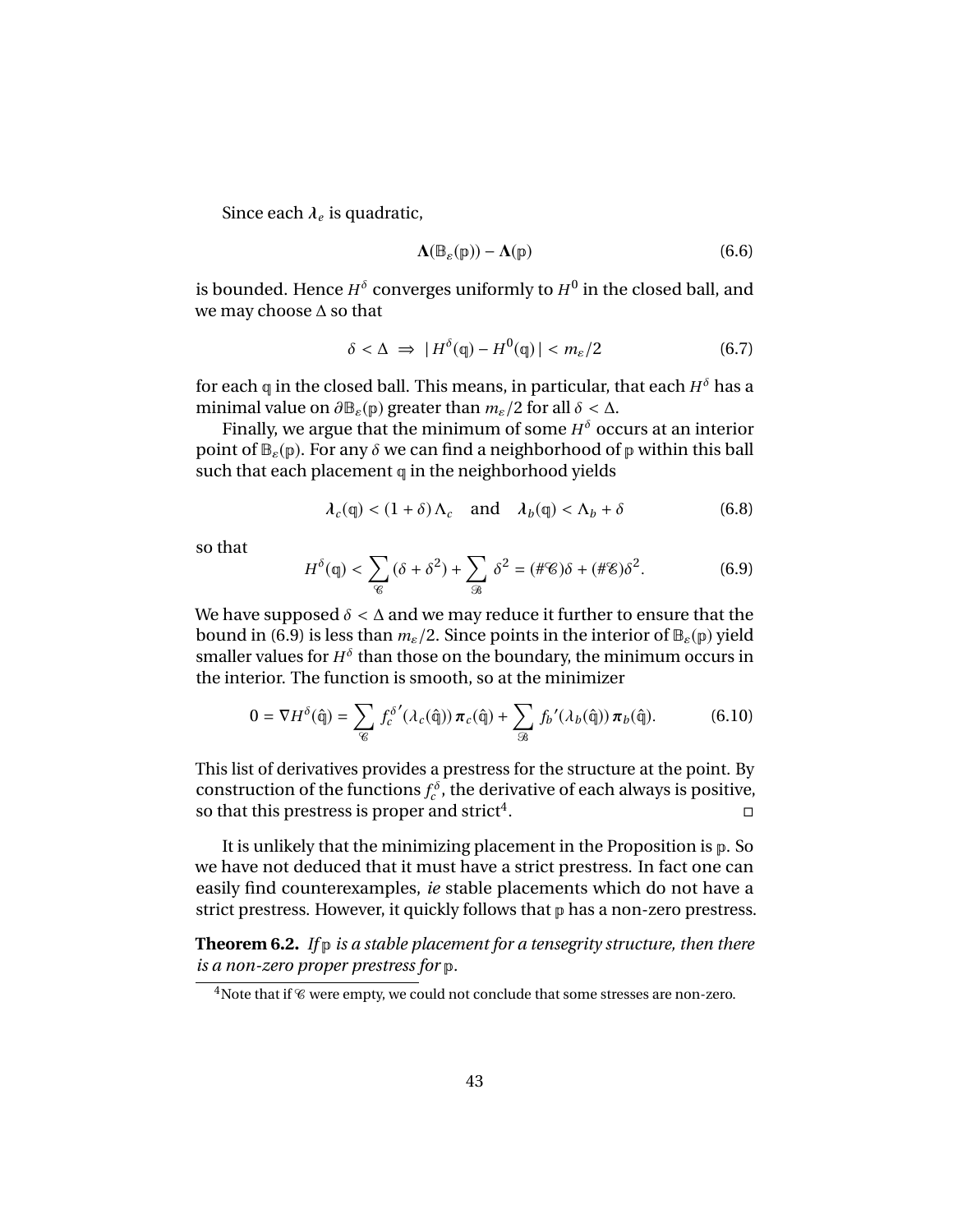*Proof.* For each sufficiently large integer *n* we use the previous result to find a  $\varphi_n$  with  $\|\varphi_n - p\| < 1/n$  which has a strict prestress. Since prestresses are homogeneous, we can choose each prestress to be on the unit sphere in  $\mathbb{R}^8$ . The sequence of prestresses  $\{\omega_n\}$  on this compact set has a convergent subsequence. Choosing this subsequence, without change in notation, we arrive at a convergent sequence

$$
(\mathbf{q}_n, \omega_n) \longrightarrow (\mathbf{p}, \omega_\infty)). \tag{6.11}
$$

The map

$$
(\mathbf{q}, \omega) \mapsto \Pi(\mathbf{q})\omega \tag{6.12}
$$

is continuous, so that  $\Pi(\mathbf{p})\omega_{\infty} = \mathbf{0}$ , *ie*,  $\omega_{\infty}$  is a prestress for  $\mathbf{p}$ . It is on the unit sphere, and thus non-zero, and since  $(\omega_n)_c > 0$  for all *c*, the stress which  $\omega_{\infty}$  assigns to each cable is non-negative.  $\omega_{\infty}$  assigns to each cable is non-negative.

#### **6.2 The Stress Operator and Stability**

We introduced the stress operator as the symmetric linear operator on  $\mathbb{R}^{3,N}$ given by

$$
\Omega = \sum \omega_e B_e \tag{6.13}
$$

We formalize the associated quadratic form as

$$
\sigma_{\omega}(\mathbf{q}) = \frac{1}{2} \mathbf{q} \cdot \Omega \mathbf{q}.
$$
 (6.14)

Here we have used a subscript to emphasize that the potential depends upon a specified stress vector. Later, we will suppress this notation, if  $\omega$  is understood.

Introduction of  $\Omega$  allows a dual approach to stability. One may consider  $\omega$  as the fixed element and ask which p one can associate to it.

The stress potential figures in the second-order stress test (Corollary 4.15); we would like to exploit the corresponding sufficient condition (Corollary 4.17). We acquire some tools for its utilization in the following. (Recall that a pair ( $p, \omega$ ) is called a tensegrity pair if  $\omega$  is a prestress for  $p$ .)

**Proposition 6.3.** *Given a prestress* ω *and the associated stress potential* σ

*1. For any placement* q

$$
\sigma(\mathbf{q}) = \frac{1}{2} \sum \omega_e B_e \mathbf{q} \cdot \mathbf{q} = \sum \omega_e B_e \mathbf{q} \cdot B_e \mathbf{q} = 2 \sum \omega_e \lambda_e(\mathbf{q}) = 2\omega \cdot \lambda(\mathbf{q}).
$$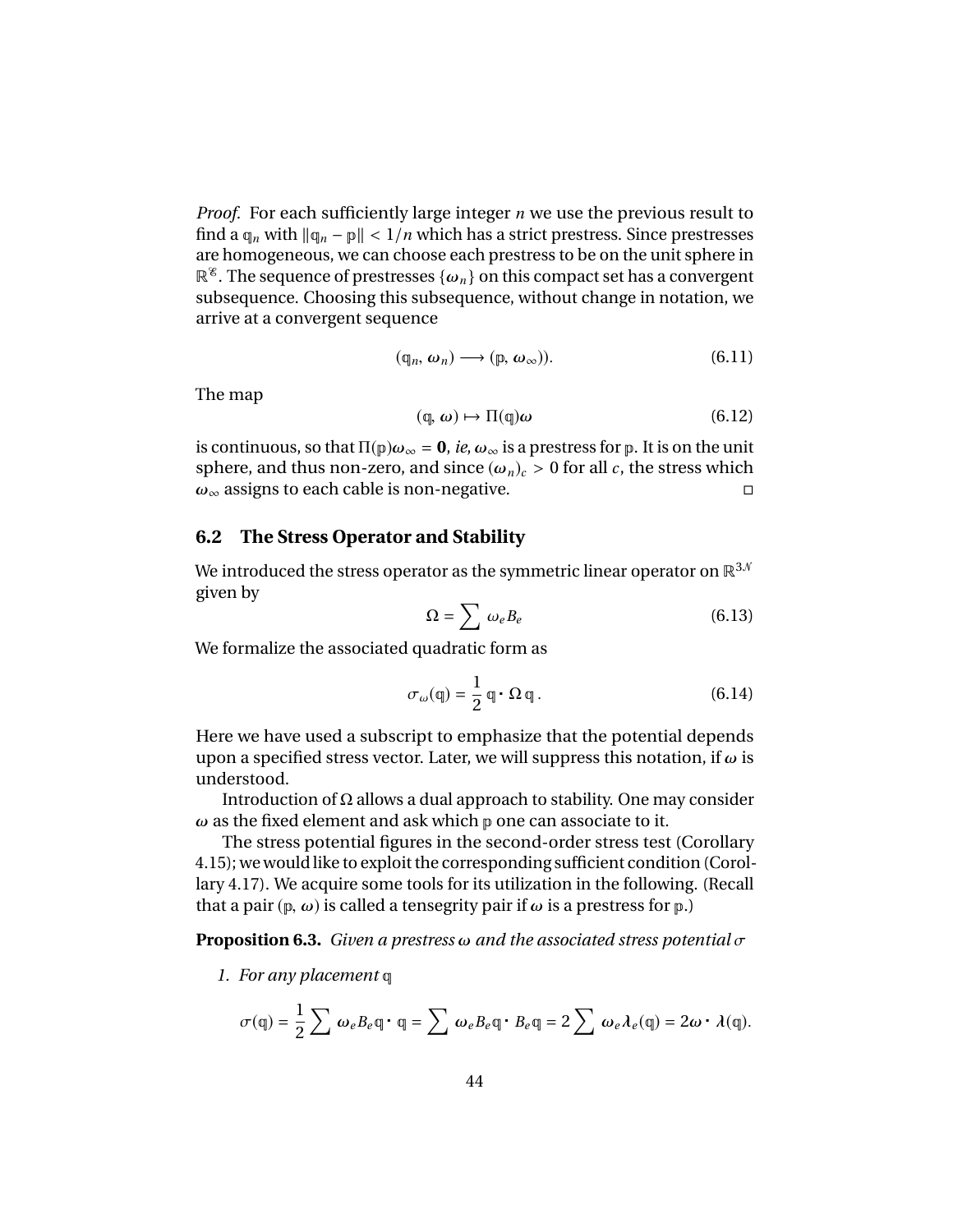*2.* σ *is* **Euclidean invariant***: for any orthogonal <sup>Q</sup>,any vectors* **<sup>x</sup>** *and* **<sup>y</sup>**

$$
\sigma(Q(\mathbf{q} - \mathbf{x}) + \mathbf{y}) = \sigma(\mathbf{q})
$$

*for all* q*.*

*3.* ( $\infty$ *) is a tensegrity pair iff* 

$$
\nabla \sigma(\mathbf{p}) = \Omega \mathbf{p} = \mathbf{0}.
$$

*4. If*( $p, \omega$ ) *is a tensegrity pair then* 

$$
\sigma(\mathbf{p})=0,
$$

*which is the same as*  $\omega \cdot \lambda(p) = 0$ 

*5. If* ( $\mathfrak{p}, \omega$ ) *is a tensegrity pair then for any placement*  $\mathfrak{q}$ 

$$
\sigma(\mathfrak{q})=\sigma(\mathfrak{q}-\mathfrak{p}).
$$

*6. If* ω *is a null stress for some placement, then the null space of* <sup>Ω</sup> *is at least 12-dimensional; hence* σ *cannot be positive-definite.*

The proofs are immediate. For the last item, we recall that the subspace of affine motions away from the tensegrity position has dimension 12.

Thus one quick conclusion is that each stress potential associated to a placement will be stationary, with value 0 at that placement. Were this a local minimum we could apply Corollary 4.17 to deduce that the placement is stable. In fact, this cannot occur for unconstrained structures. However Connelly [10] observes that this is true for a class of constrained structures which he aptly calls spider webs.

**Proposition 6.4.** *Let a placement of a (necessarily constrained) structure admit a strict positive prestress. Then it is stable.*

*Proof.* Consider the tensegrity pair ( $\mathbf{p}, \omega$ ). For any placement  $\mathbf{q}$  the value of the associated stress potential is

$$
\sigma(\mathbf{q}) = \sum \omega_e \lambda_e(\mathbf{q}). \tag{6.15}
$$

This means that if  $\omega$  is positive and q is admissible then  $\sigma(q) \le \sigma(p)$ . On the other hand,

$$
\sigma(\mathbf{q}) = \sum \omega_e \lambda_e(\mathbf{q} - \mathbf{p}), \qquad (6.16)
$$

and if the two placements differ at all then  $\sigma(q)$  is positive. Thus there can be no other admissible placements. be no other admissible placements.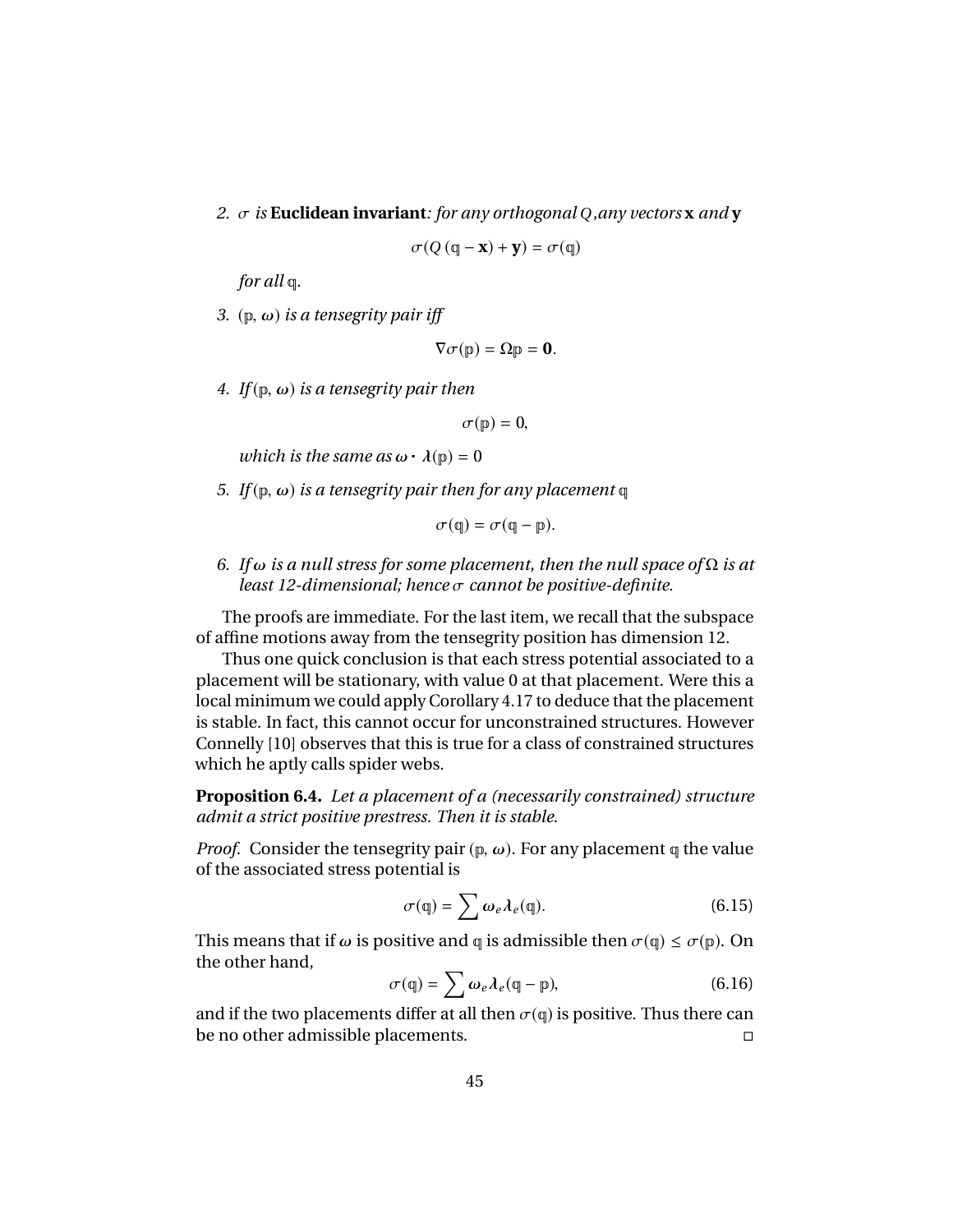Note that we have proved more than stated:  $\mathbf p$  is unique among admissible placements.

Of course the restriction to positive prestress limits the direct applicability of this result; one expects such a result only for constrained systems, such as spider webs. Connelly and Whitely go on to exploit this in other ways.

#### **6.3 The Reduced Stress Operator**

We can utilize the reduced kinematics of subsection 2.4 to find a reduced form of the stress operator. From the representation of  $B_e$  in (2.37) we have

$$
\Omega = \sum_{e} \omega_e B_e \leftrightarrow \left(\sum_{e} \omega_e C_e\right) \otimes 1 = \widehat{\Omega} \otimes 1, \qquad (6.17)
$$

where  $\widehat{\Omega}$  is the **reduced stress operator** ([13]), an automorphism of  $\mathbb{R}^N$ . Its  $\#N \times \#N$  matrix can easily be seen to be sparse, with diagonal entries the sum of the stresses at the appropriate node, and off-diagonal entries <sup>−</sup>ω*<sup>e</sup>* at the locations involving the end-nodes of *e* .

Since we replace  $B_e \mathfrak{q}$  by

$$
(C_e \otimes 1) \sum_{\alpha \in \mathcal{N}} \rho_\alpha \otimes \mathbb{q}_\alpha = \sum_{\alpha \in \mathcal{N}} C_e \rho_\alpha \otimes \mathbb{q}_\alpha \tag{6.18}
$$

we have

$$
\left(\sum_{\beta \in \mathcal{N}} \rho_{\beta} \otimes \mathfrak{q}_{\beta}\right) \cdot \left((C_e \otimes 1)\sum_{\alpha \in \mathcal{N}} \rho_{\alpha} \otimes \mathfrak{q}_{\alpha}\right) = \sum_{\beta \in \mathcal{N}} \sum_{\alpha \in \mathcal{N}} (C_e \rho_{\alpha} \cdot \rho_{\beta})(\mathfrak{q}_{\alpha} \cdot \mathfrak{q}_{\beta}) \quad (6.19)
$$

and thus

$$
\sigma_{\omega}(\mathbf{q}) = \sum_{\beta \in \mathcal{N}} \sum_{\alpha \in \mathcal{N}} (\widehat{\Omega} \rho_{\alpha} \cdot \rho_{\beta}) (\mathbf{q}_{\alpha} \cdot \mathbf{q}_{\beta})
$$
(6.20)

We find that *the symmetric quadratic form* σ *is determined by the lowerdimensional symmetrical quadratic form generated by*  $\Omega$ . This is an advantage in computations.

# **7 Kinematic Constraints**

In engineering applications it often occurs that one or more nodes of the structure is constrained to move in particular ways. For example, one or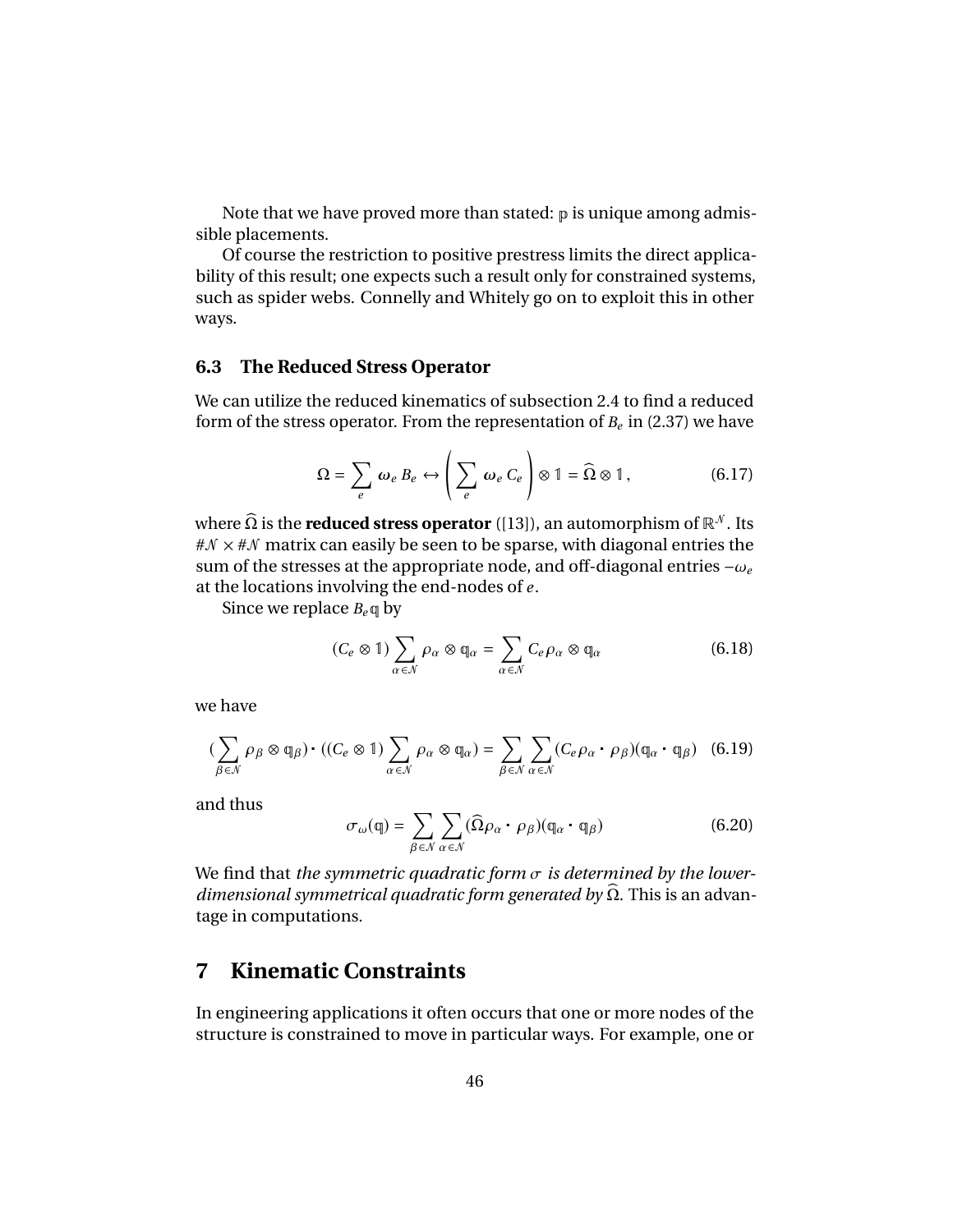

Figure 4: Constrained T-3 Structure

more may be constrained to a fixed position or to move only along a line or within a plane; in Figure 4 we consider a constrained version of T3. A constraint of this sort may serve as a means to eliminate the possibility of rigid motion of the structure, but, as is the case pictured here, often the constraint is more restrictive. We consider kinematic constraints of the form

$$
\mathbf{p} \in \mathbf{b} + \mathcal{X} \quad \mathbf{b} \in \mathcal{X}^{\perp} \tag{7.1}
$$

restricting placements to an affine subspace of  $\mathbb{R}^{3,0}$ . It follows that the admissible velocity space now should be restricted to  $\mathfrak{X}$ . For a constrained structure the admissible class of rigid body motions consist in those that which respect (7.1), and hence we define the space of **restricted rigid velocity fields** as

$$
\mathcal{R}_{\mathfrak{X}} := \mathfrak{X} \cap \mathcal{R}(\mathfrak{p}).\tag{7.2}
$$

Its orthogonal complement in  $\mathfrak X$  is

$$
\mathcal{R}_{\mathfrak{X}}^{\perp} := \mathfrak{X} \cap (\mathcal{R}_{\mathfrak{X}})^{\perp} = \mathfrak{X} \cap (\mathcal{R}^{\perp} + \mathfrak{X}^{\perp}). \tag{7.3}
$$

We define the orthogonal projection

$$
P: \mathbb{R}^{3N} \to \mathfrak{X},\tag{7.4}
$$

and note that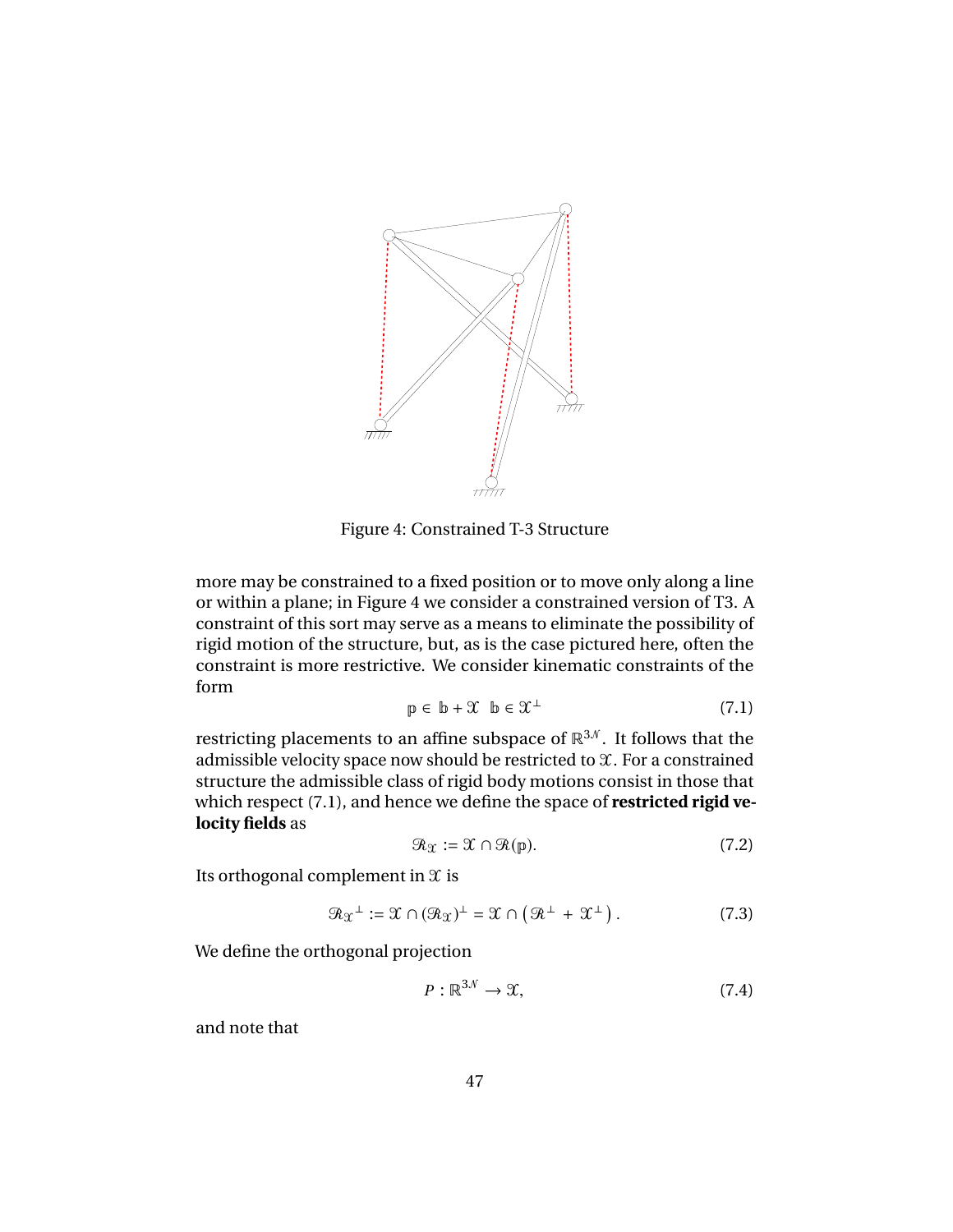**Lemma 7.1.** *For any subspace* W*,*

$$
P\mathscr{W} = \mathscr{X} \cap \left(\mathscr{X}^{\perp} + \mathscr{W}\right). \tag{7.5}
$$

It follows that

$$
\mathcal{R}_{\mathfrak{X}}^{\perp} = P\left(\mathcal{R}^{\perp}\right). \tag{7.6}
$$

Even if the placement is restricted by (7.1), the edge vectors  $\pi_e$  need not be in X, so we define the **constrained edge vectors** and the **constrained geometric matrix** as

$$
\Psi_e := P\pi_e; \quad \Psi := P\Pi. \tag{7.7}
$$

Notice that if a node is restricted not to move then the corresponding row in Π is eliminated by the action of *P*; if the constraint renders an edge immobile then the corresponding column vector still is present, but in practice might as well be omitted. We see then that

# **Corollary 7.2.** Each constrained edge vector is in  $\Re x^{\perp}$

Also, it now follows that the constrained geometric matrix is the transpose of the gradient of the length function  $\lambda$  as restricted to the subspace (7.1).

Working within the constrained subspaces, the notions of stability and rigidity can be be redefined and it is immediate that

**Proposition 7.3.** *If a structure described by* Π *is rigid then the constrained structure described by P*Π *is rigid; if it is stable then so is the constrained structure.*

Naturally, the converse is false.

Next, we turn to the forces. A **reaction force** r is an external force which does no work under any admissible velocity field, that is,  $r \in \mathcal{X}^{\perp}$ . For example, if a node is fixed in space, every force applied to that node is a reaction force, while if it is constrained to travel in one direction, reaction forces are external forces normal to that one direction. Reaction forces are generated by the constraint exactly sufficiently to maintain the constraint. For constrained structures we distinguish **applied forces** which lie in X from the total external force, which includes reaction forces.

An applied force is said to be  $\mathfrak X$  -<mark>equilibrated</mark> if it is in  $\mathcal R_{\mathfrak X}{}^\perp$  and we have that such a force always is equilibrated in the global sense by reaction forces: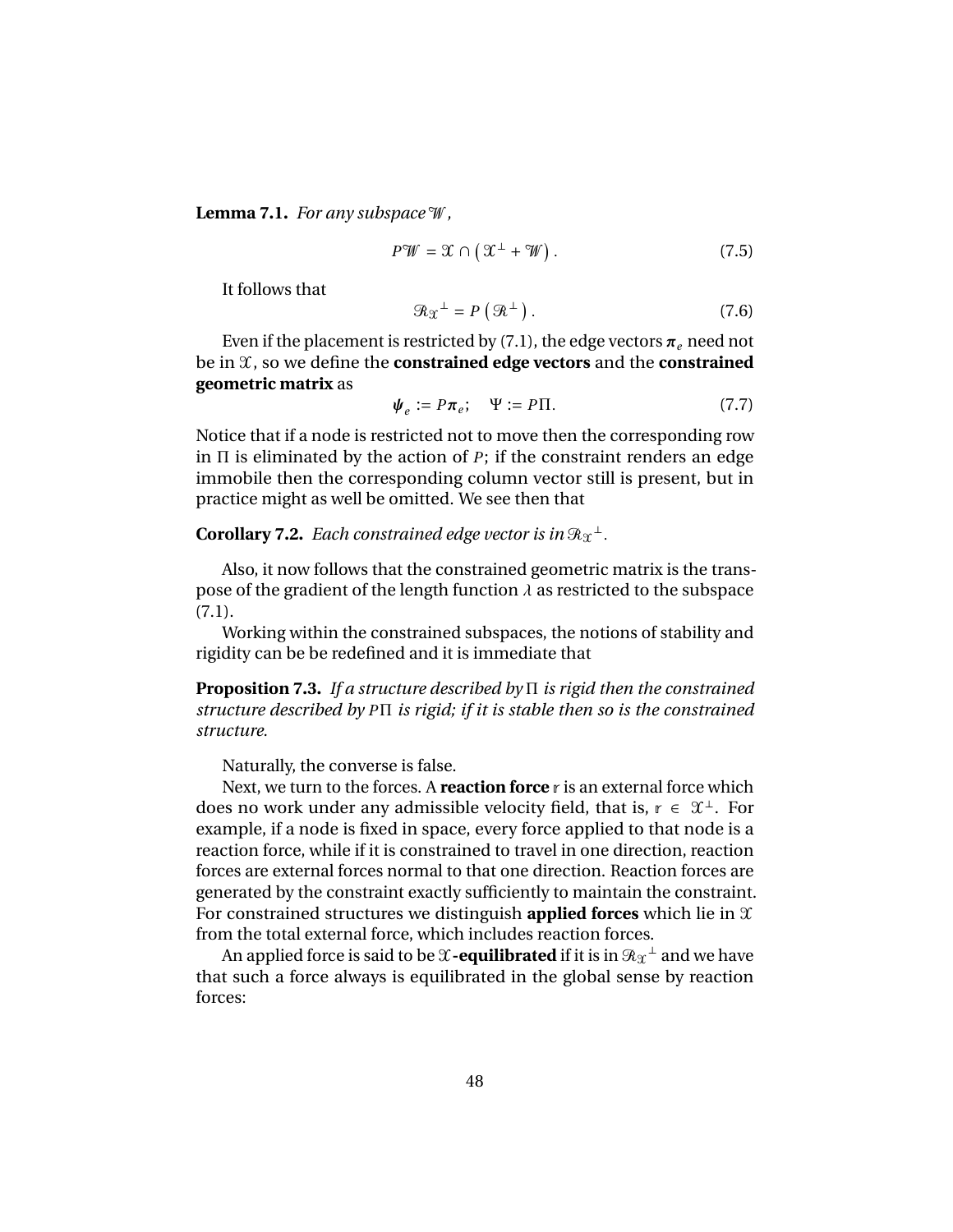**Proposition 7.4.** *If the applied force*  $f \in \mathcal{X}$  *is*  $\mathcal{X}$ *-equilibrated, then there is a reaction force*  $r \in \mathcal{X}^{\perp}$  *such that*  $f + r$  *is equilibrated, ie, such that* 

$$
f + r \in \mathcal{R}^{\perp}.
$$
 (7.8)

This follows immediately from Lemma 7.1 Of course, any equilibrated external force resolves into an equilibrated applied force plus a reaction force. Since the constrained edge vectors are in  $\mathcal{R}_{\mathfrak{X}}{}^{\perp}$  , it follows that any stressing of the structure results in an equilibrated applied force, and the definition of statical rigidity can be modified to the constrained case.

By replacing  $\mathbb{R}^{3N}$  by  $\mathfrak{X}$ , one can easily see that the various results shown for the unconstrained system extend without change to the constrained one. In particular, we note that if  $p = b + x$  then

$$
\Psi_e = B_e \mathbb{b} + B_e \mathbb{x},\tag{7.9}
$$

so that if we restrict to the constraint space the stress operator becomes

$$
\widetilde{\Omega} = P\Omega P = \sum P B_e P, \qquad (7.10)
$$

and we operate with this on the subspace  $\mathfrak{X}.$ 

# **8 Tensegrity and Rank-deficiency**

#### **8.1 Snelson Structures and Maxwell's Rule**

Consider that

$$
Rank(\Pi) = \dim Span\{\pi_e \mid e \in \mathcal{E}\};\tag{8.1a}
$$

$$
\text{Span}\left\{\pi_e \,|\, e \in \mathcal{E}\right\} \subset \mathcal{R}^\perp. \tag{8.1b}
$$

Thus the rank of  $\Pi$  is at most the minimum of # $\mathscr{E}$  and  $3\sharp\mathscr{N}$  – 6. In this section we consider the case in which the structure satisfies

$$
\#\mathscr{E} \le \dim \mathscr{R}^{\perp} = 3\#\mathscr{N} - 6, \tag{8.2}
$$

ensuring that the list of edge vectors could be linearly independent. We say that such a structure is a **Snelson structure**, since this condition is satisfied by all of the classical constructions by him and many of those of Fuller. Their virtue, aesthetic to the one and efficient to the other, was that these were *minimal structures.*

Consider the case in which the set of edge vectors for the given placement is linearly independent. This ensures that there can be no prestress, and hence, by Theorem 6.2, that the placement cannot be stable.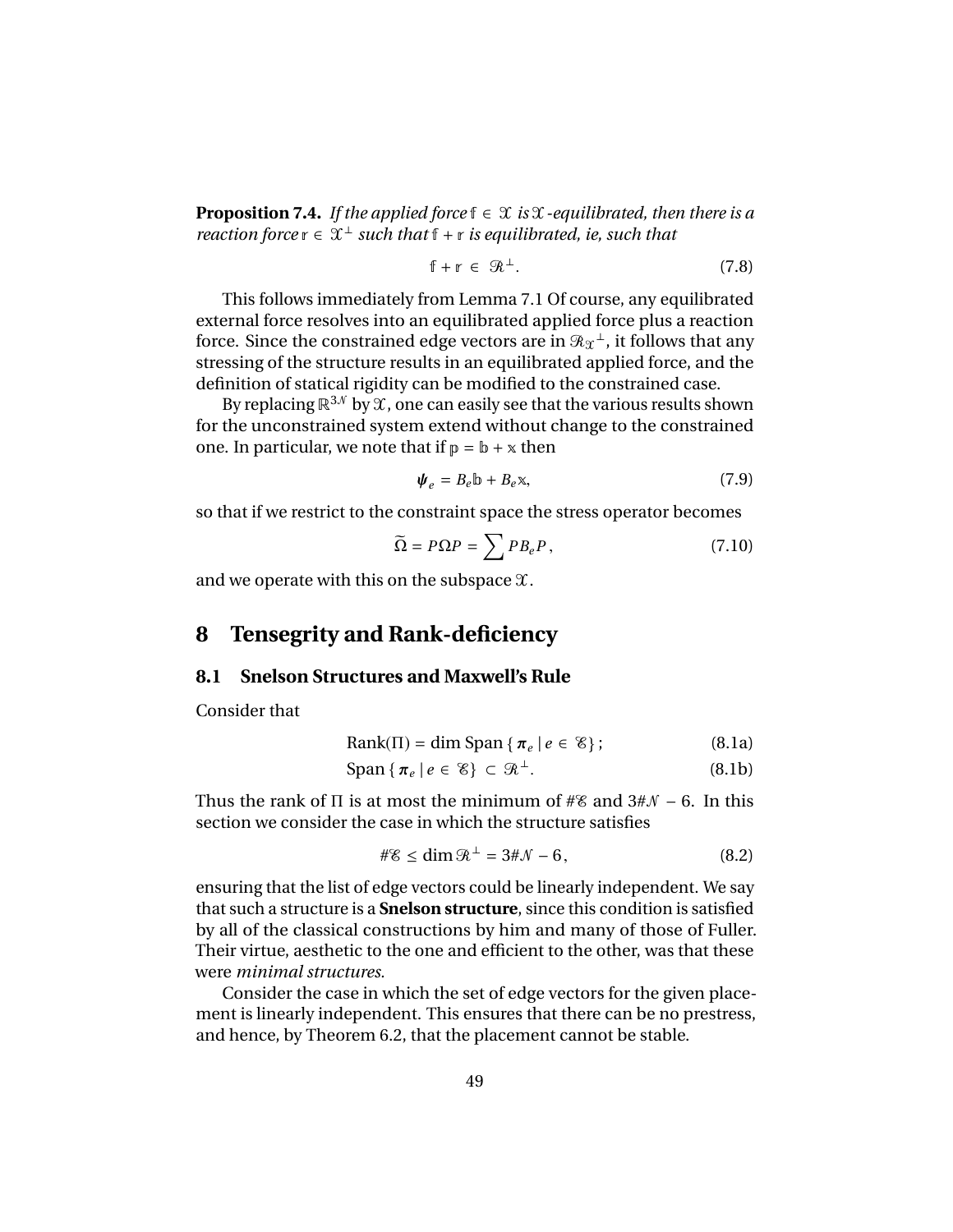**Proposition 8.1.** *If a Snelson structure is not a bar-truss, any placement in which the geometric matrix is of maximal rank is unstable.*

Given a placement  $\mathbb{p}$ , the set  $\mathbb{V}_o$  of *isometric* admissible velocities decomposes into the sum of two subspaces. The first is the subspace of rigid velocities  $\Re$  and the second is  $\mathbb{V}_o \cap \Re^{\perp}$ , which we may call the space of **flexures**. The latter has dimension dim R<sup>⊥</sup> − Rank(Π), often called the *degree of flexure*. Similarly, the *degree of deficiency* is #E− Rank(Π), *ie*, is the dimension of the space of prestresses. The statement that the rank of the matrix Π is the same as that of its transpose is often called **Maxwell's rule** [5]:

 $\#$  = #modes of prestress =  $3\#$   $\mathcal{N}$  – 6 – #modes of flexure (8.3)

or

#modes of flexure – #modes of prestress =  $3\#N - 6 - \#$ %.

Since we assume that  $#$  ≤ 3#N – 6, we conclude that

**Proposition 8.2.** *If a Snelson tensegrity structure is stable, it is flexible, ie, admits a non-rigid velocity which preserves lengths.*

This is the characterizing property of Snelson tensegrity structures.

#### **8.2 The Geometry of Rank-deficient Structures**

We deal here with a Snelson structure.

We have had occasion to deal with the **length-invariance manifold**: given p, it is

$$
\mathcal{A}_{\mathbf{p}} = \{ \mathbf{q} \in \mathbb{R}^{3N} \mid \lambda(\mathbf{q}) = \lambda(\mathbf{p}) \}.
$$
 (8.4)

This closed subset of  $\mathbb{R}^{3N}$  is (locally) a differentiable manifold when the rank of  $\Pi^{\top} = \nabla \lambda$  is constant on  $\mathcal A$  in a neighborhood of  $\mathfrak p$ . If  $\mathfrak p$  is stable, then<br>it must be true that some neighborhood of  $\mathfrak p$ ,  $\mathcal A$  -includes only elements it must be true that some neighborhood of  $p$ ,  $\mathcal{A}_p$  includes only elements of  $Euc(p)$  and hence that this open set is a differentiable manifold whose tangent space at  $p$  consists exactly in  $\mathcal{R}(p)$ .

A different concept is that of the rank-deficiency manifolds. First, we define

$$
\mathfrak{P} = \left\{ \mathfrak{q} \in \mathbb{R}^{3N} \mid \text{Rank}(\Pi(\mathfrak{q})) = \dim \text{Span}(\pi_e(\mathfrak{q})) \right\}.
$$
 (8.5)

As we have observed, this closed set includes all stable placements. But also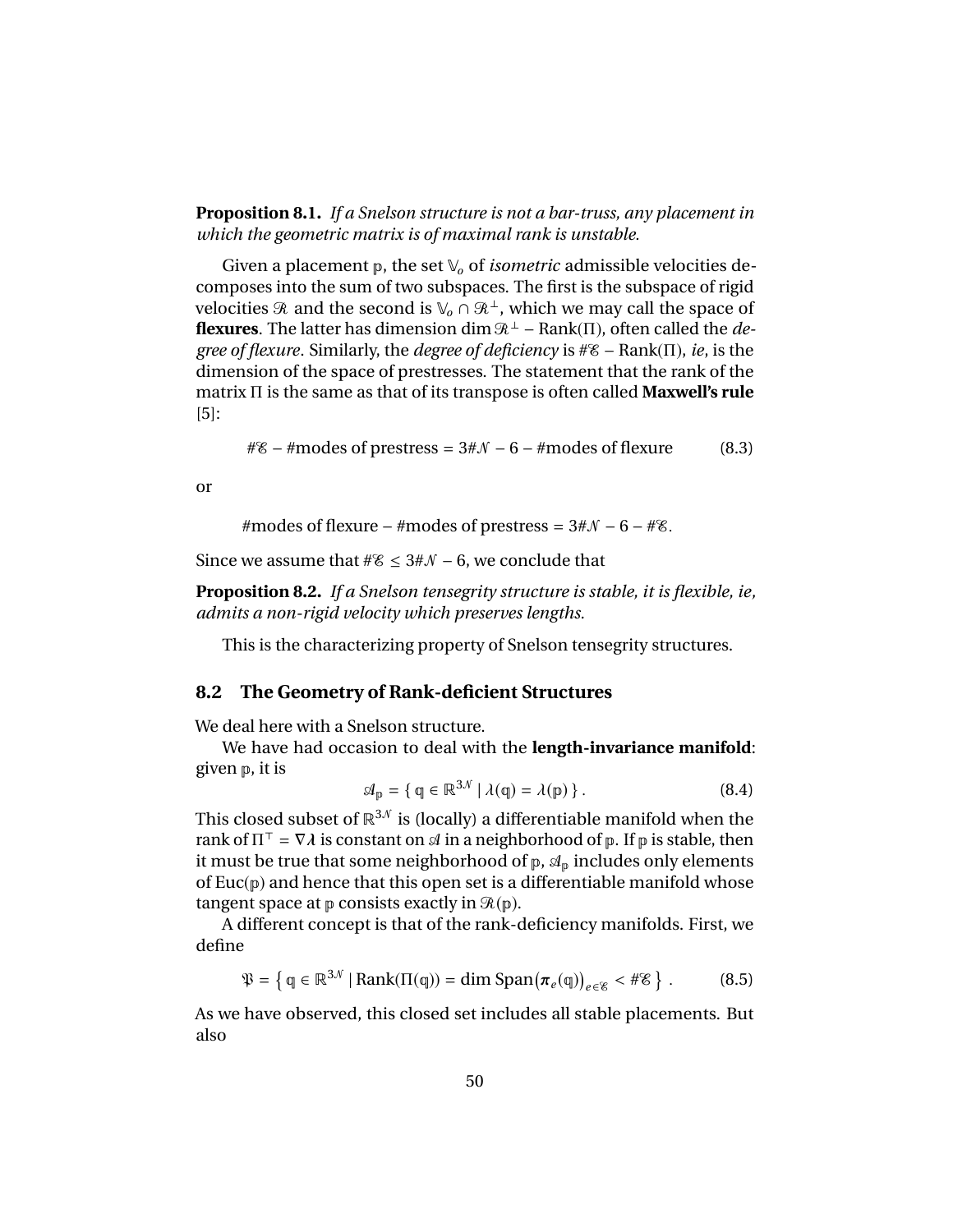**Lemma 8.3.** *Any neighborhood of a stable placement contains other points*  $of$  $\mathfrak{P}$ *.* 

This follows from Proposition 6.1: every neighborhood of the placement includes stressed placements.

The set  $\mathcal{P}$  partitions into subsets with specified rank, the **rank-deficiency manifolds**:

$$
\mathfrak{P}_r = \{ \mathfrak{p} \in \mathfrak{P} \mid \text{rank}(\Pi(\mathfrak{p})) = \#\mathcal{E} - r \}, \quad 6 \le r \le \#\mathcal{E}. \tag{8.6}
$$

We deduce the structure of the sets from that of the corresponding sets of singular matrices. We introduce a more generic notation to describe the latter. Let *k* and *n* be integers, with  $k \leq n$ . Then for each  $s \leq k$  we introduce

$$
\mathcal{M}_s = \{ D \in \mathbb{R}^{n \times k} \mid \text{rank}(D) = s \}. \tag{8.7}
$$

We continue to write the matrix *D* in terms of its column vectors, staying with our notation

$$
D = [\pi_1 \cdots \pi_k]. \tag{8.8}
$$

The set  $M_k$  is an open set in the set of all  $n \times k$  matrices (the **Steifel manifold**), but each of the smaller ones is a differentiable manifold of reduced dimension (**generalized Stiefel manifolds**). These were introduced by Milnor [36, 40], but since they do not seem to be well known, we will derive the formulae which we need. The simplest case, when the rank is  $k - 1$ , is a model for the other calculations:

**Lemma 8.4.**  $M_{k-1}$  *is a differentiable manifold of dimension*  $(k-1)(n+1)$ *. Its tangent space at D consists of all n* × *k matrices orthogonal to*

$$
\mathbf{v} \otimes \boldsymbol{\omega} \tag{8.9}
$$

*where* ω *is a non-zero vector in the null space of <sup>D</sup> and* <sup>v</sup> *ranges over all vectors in the null space of*  $D<sup>T</sup>$ *.* 

*Proof.* To describe the tangent space: a matrix  $D = [\pi_1 \dots \pi_k]$  is in the manifold if the span of its column vectors is of dimension *k* − 1 but the exterior product

$$
\pi_1 \wedge \ldots \wedge \pi_k = 0. \tag{8.10}
$$

Consider a path on the manifold passing through *D*. Taking its derivative at the base point delivers

$$
\sum_i \pi_1 \wedge \ldots \wedge \alpha_1 \wedge \ldots \wedge \pi_k = 0, \qquad (8.11)
$$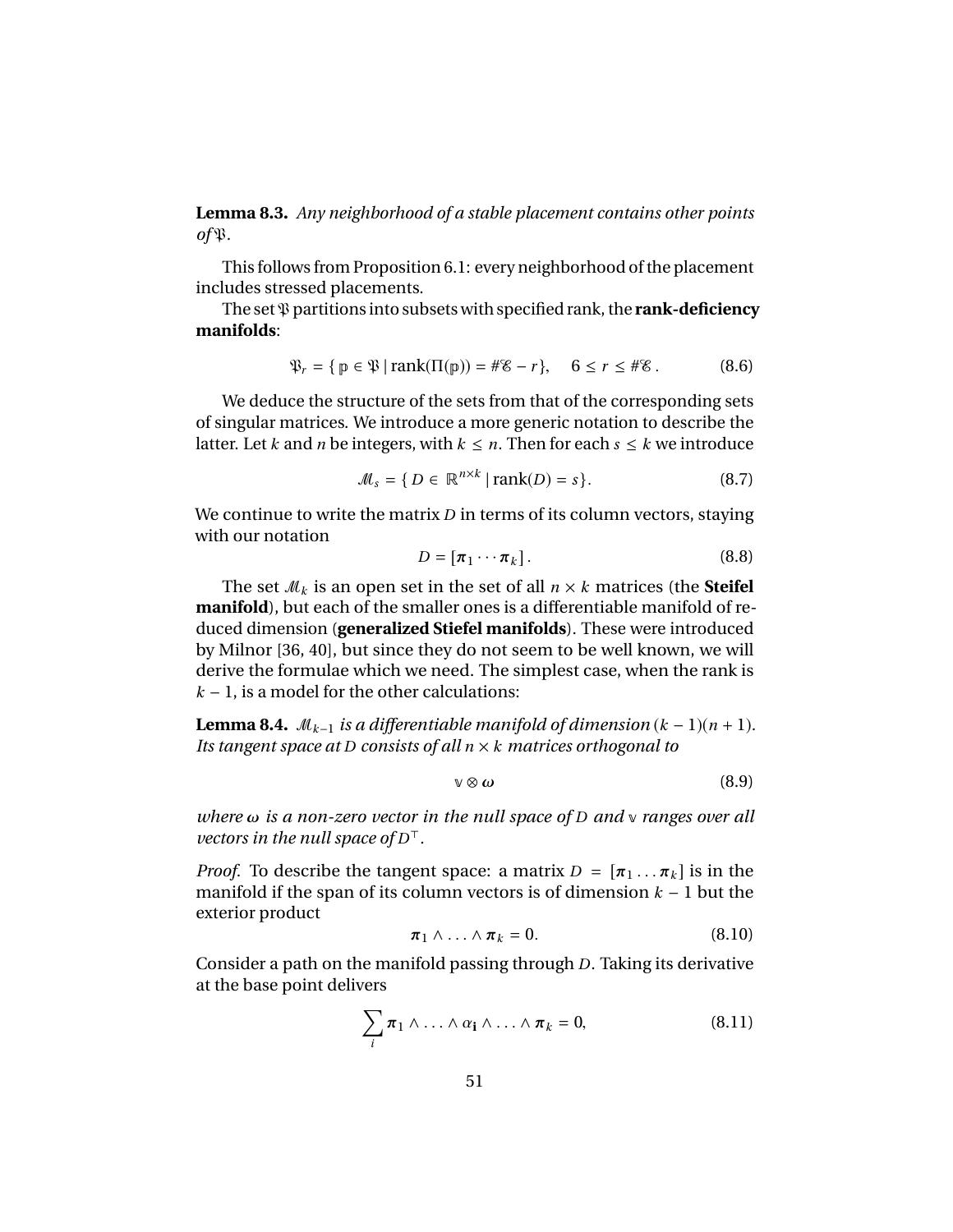where  $\alpha_i$ , the derivative of  $\pi_i$ , appears in the *i*th place in the list. One of the vectors  $\pi_i$  can be expressed as a linear combination of the others; to save vectors  $\pi_l$  can be expressed as a linear combination of the others; to save notation, let us suppose it is the *k*th:

$$
\boldsymbol{\pi}_k = \sum_j^{k-1} \mu_j \boldsymbol{\pi}_j, \tag{8.12}
$$

so that  $\omega$  has entries  $[-\mu_1, \ldots, -\mu_n, 1]$ . Then

$$
\sum_{i}^{k} \sum_{j}^{k-1} \mu_j \pi_1 \wedge \ldots \wedge \alpha_i \wedge \ldots \wedge \pi_j = 0.
$$
 (8.13)

Note that each exterior product is zero, due to repeated entries, except when  $i = j$  or  $i = k$ . Thus we have

$$
\pi_1 \wedge \ldots \wedge \pi_{k-1} \wedge \alpha_{\mathbf{k}} + \sum_{i}^{k-1} \mu_i \pi_1 \wedge \ldots \wedge \alpha_{\mathbf{i}} \wedge \ldots \wedge \pi_i = 0 \qquad (8.14)
$$

or

$$
(\pi_1 \wedge \ldots \wedge \pi_{k-1}) \wedge \alpha_{\mathbf{k}} + \sum_{i}^{k-1} -(\pi_1 \wedge \ldots \wedge \ldots \wedge \pi_{k-1}) \wedge (\mu_i \alpha_{\mathbf{i}}) = 0. \qquad (8.15)
$$

But this says that

$$
(\pi_1 \wedge \ldots \wedge \pi_{k-1}) \wedge \left(\alpha_{\mathbf{k}} - \sum_{i}^{k-1} \mu_i \alpha_{\mathbf{i}}\right) = 0, \tag{8.16a}
$$

or, recalling the relation of the  $\mu_i$  and  $\omega$ ,

$$
(\pi_1 \wedge \ldots \wedge \pi_{k-1}) \wedge (A\omega) = 0, \qquad (8.16b)
$$

where  $A = [\alpha_1 \dots \alpha_k]$  is the derivative at the base point. (8.16b) means that *<sup>A</sup>*ω is in the span of the other vectors, *ie*, in the range of *<sup>D</sup>*, which can be expressed as saying that

$$
\mathbf{v} \cdot A\boldsymbol{\omega} = A \cdot (\mathbf{v} \otimes \boldsymbol{\omega}) = 0 \tag{8.17}
$$

for all vectors  $\vee$  in the null space of  $D^{\top}$ .  $\mathbb{R}$ .

The proof extends, with only an increase in combinatorial complexity, to each of the manifolds M*<sup>s</sup>* by considering the smaller submatrices and considering the exterior products of *s*-lists of column vectors. We obtain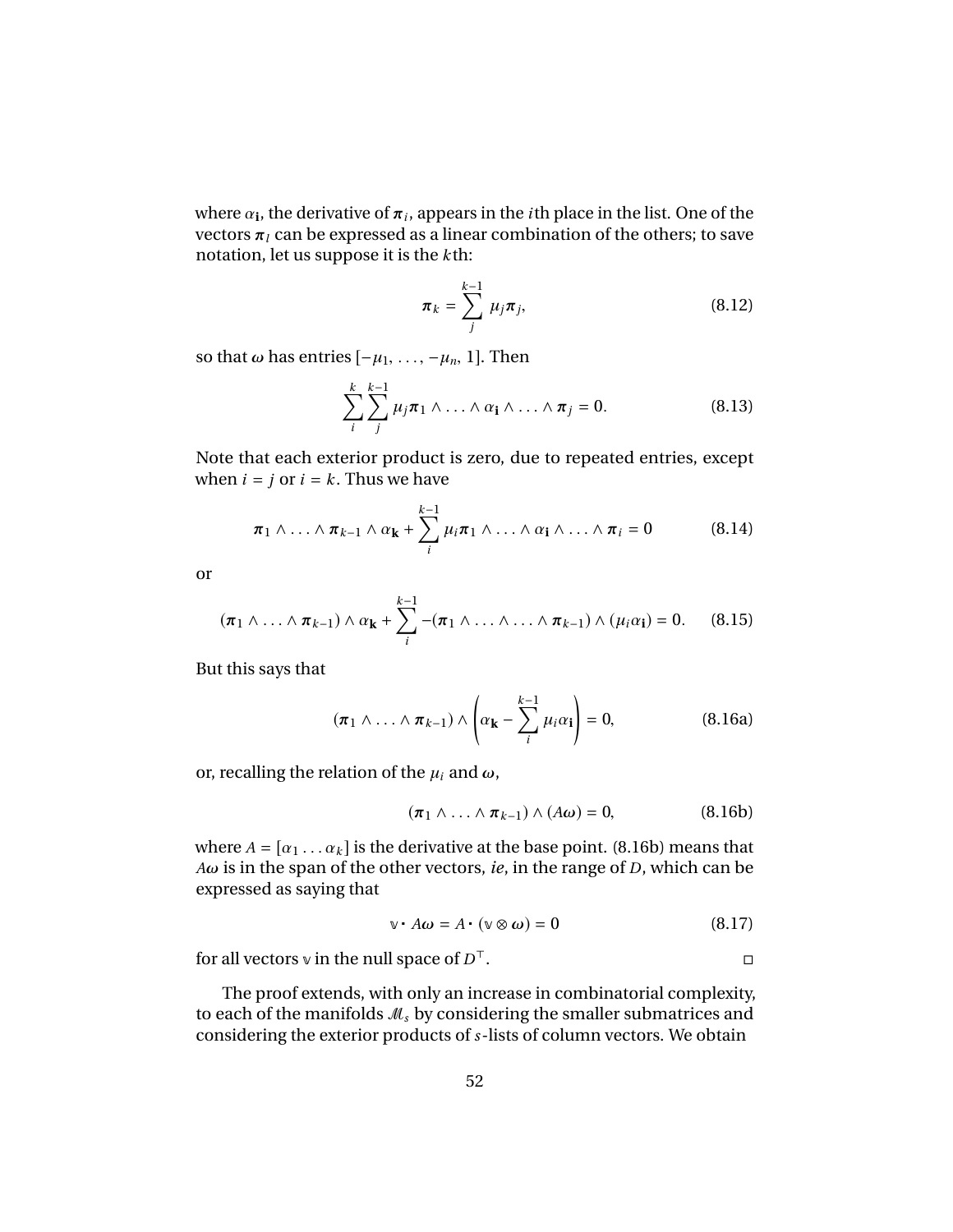**Lemma 8.5.**  $M_s$  *is a differentiable manifold of dimension*  $s(k + n - s)$ *. Its tangent space at D consists of all A orthogonal to*

$$
\sqrt{8} \omega \tag{8.18}
$$

*where* ω *ranges over all vectors in the the null space of <sup>D</sup> and* <sup>v</sup> *ranges over all vectors in the null space of*  $D<sup>T</sup>$ *.* 

Now we pull this structure back to  $\mathbb{R}^{3N}$ . Let us introduce the mapping

$$
\mathbb{B}: \mathbb{R}^{3N} \to \mathbb{R}^{3N \times 8} \tag{8.19}
$$

which assigns to each placement the corresponding Π; identifying  $\mathbb{R}^{3N\times 8}$ with  $\mathbb{R}^{3\# \mathcal{N} \times \mathcal{H} }$ , we see that

$$
\mathfrak{P}_r = \mathbb{B}^{-1}(\mathcal{M}_{\# \mathscr{C}-r}). \tag{8.20}
$$

**Lemma 8.6.** *The null space of* B *is*

$$
N_{\mathbb{B}} := \{ \mathbf{u} \in \mathbb{R}^{3N} \mid \mathbf{u} \in \mathbb{R}^{3} \},\tag{8.21}
$$

*and hence is* 3*-dimensional. The range of* B*, of dimension* 3#N− 3*, is*

$$
R_{\mathbb{B}} := \left\{ \sum_{\mathcal{E}} B_{e} \le \mathbf{e}_{e} \, \bigg| \, \mathbf{w} \in \mathbb{R}^{3\mathcal{N}} \right\} \tag{8.22a}
$$

$$
= \left\{ \mathbf{u} \otimes \boldsymbol{\mu} \, \middle| \, \sum \boldsymbol{\mu}_e B_e \mathbf{u} = 0 \right\}^{\perp} \,. \tag{8.22b}
$$

*Here*  $(\mathbf{e}_e)_{e \in \mathcal{E}}$  *is the standard basis of*  $\mathbb{R}^{\mathcal{E}}$ *.* 

*Proof.*  $\mathbb{B}p = \mathbf{0}$  says exactly that for each *e*,  $B_e p = \mathbf{0}$ . But  $B_e p = \mathbf{0}$  if and only if  $p_{e_\alpha} = p_{e_\omega}$ . We have assumed our structures are connected, and hence each entry in p has to have the same value. Hence the null space has the indicated form.

Regarding the range, note that by definition

$$
\mathbb{B} \mathbf{w} = \sum B_e \mathbf{w} \otimes \mathbf{e}_e
$$

so (8.22a) is immediate. For the second form we need to represent  $\mathbb{B}^{\top}$ . Given  $\mathfrak{q} \in \mathbb{R}^{3\mathcal{N}}$  and  $\mathfrak{u} \otimes \mu \in \mathbb{R}^{3\mathcal{N}\times \mathcal{E}}$ , we find

$$
\mathbb{B}^{\top}(\mathbb{u} \otimes \boldsymbol{\mu}) \cdot \mathbb{q} = (\mathbb{u} \otimes \boldsymbol{\mu}) \cdot \mathbb{B}\mathbb{q}
$$
  
\n
$$
= (\mathbb{u} \otimes \boldsymbol{\mu}) \cdot \sum B_e \mathbb{q} \otimes \mathbf{e}_e
$$
  
\n
$$
= \sum \boldsymbol{\mu}_e B_e \mathbb{q} \cdot \mathbb{u} = \sum \boldsymbol{\mu}_e B_e \mathbb{u} \cdot \mathbb{q}
$$
  
\n
$$
= \left(\sum \boldsymbol{\mu}_e B_e \mathbb{u}\right) \cdot \mathbb{q}.
$$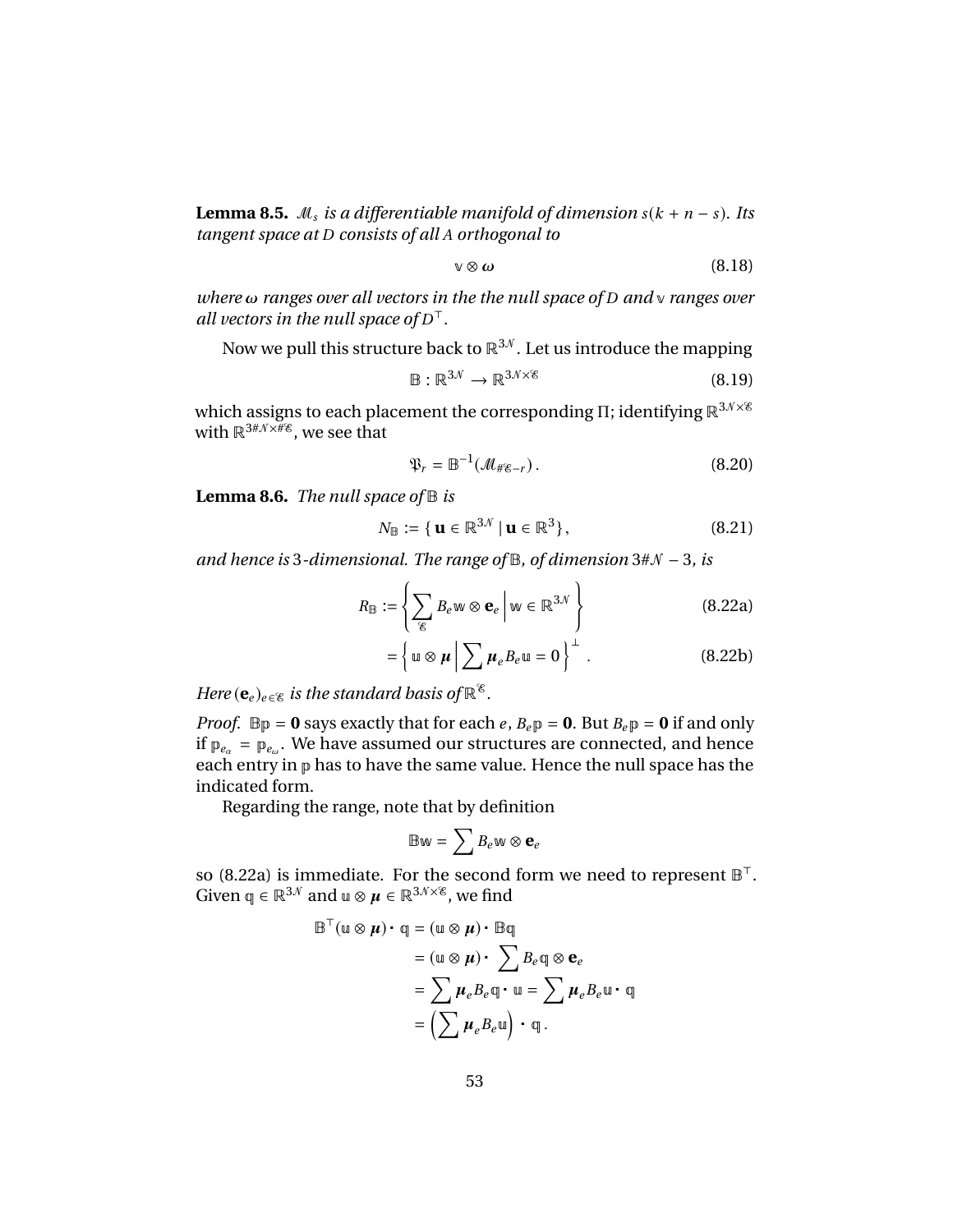Thus we can characterize the null space of  $\mathbb{B}^{\top}$  as the span of those dyads u ⊗  $\mu$  with  $(\sum \mu_{e}B_{e}$ u) = **0**. The range of  $\mathbb B$  is the orthogonal complement of that subspace.

By (8.20) each  $\mathfrak{P}_r$ , if not empty, is a differentiable manifold, the preimage under B of the intersection of the manifold  $M_{\#E-r}$  with the subspace  $R_{\text{B}}$ . If this intersection is not empty (equivalent to  $\mathfrak{P}_r$  being empty) it cannot consist of a single point. For if Bp is in the intersection, we recall that for any  $L \in GL(\mathbb{R}^3)$  and each  $e \in \mathcal{E}$ ,  $B_e L \mathbb{p} = L B_e \mathbb{p}$  so that  $L \mathbb{B} \mathbb{p}$  is in  $R_{\mathbb{B}}$ . But as a linear endomorphism of  $\mathbb{R}^{3N}$ , *L* still is invertible, so that  $\mathbb{B}_p \in \mathcal{M}_{\#g-r}$ implies *L*Bp ∈  $\mathcal{M}_{\#g-r}$ , yielding a family of other points in the intersection.

**Theorem 8.7.** *If not empty,*  $\mathfrak{P}_r$  *is a differentiable manifold in*  $\mathbb{R}^{3N}$ *, whose tangent space at* p *is the set of vectors normal to the span of*

$$
\sum_{e} \omega_e B_e v = \Omega(\omega)v,
$$
\n(8.23)

*where* ω *ranges over all prestresses and* <sup>v</sup> *ranges over all flexes.*

*Proof.* First, note that elements of  $N_{\text{B}}$  satisfy the criterion (8.23) since each  $B_e$  annihilates all constant-entry vectors in  $\mathbb{R}^{3\mathcal{N}}$ .

The tangent space of  $R_{\mathbb{B}} \cap M_{\# \mathcal{E} - r}$  consists in those vectors in  $R_{\mathbb{B}}$  normal to the various  $\theta \otimes \omega$  at the point. Hence the pull-back tangent space at a placement is

$$
\mathcal{T}_{p}\mathfrak{P}_{s} = \{ \mathbf{w} \mid (\mathbf{v} \otimes \boldsymbol{\omega}) \cdot \sum_{e} B_{e} \mathbf{w} \otimes \mathbf{e}_{e} = 0 \text{ for all } \boldsymbol{\omega}, \mathbf{v} \}
$$

$$
= \{ \mathbf{w} \mid \sum_{e} \mathbf{v} \cdot B_{e} \mathbf{w} \omega_{e} = 0 \text{ for all } \boldsymbol{\omega}, \mathbf{v} \}
$$

$$
= \{ \mathbf{w} \mid (\sum_{e} \omega_{e} B_{e} \mathbf{v}) \cdot \mathbf{w} = 0 \text{ for all } \boldsymbol{\omega}, \mathbf{v} \}. \tag{8.24}
$$

Since the sum  $\sum_{e} \omega_{e} B_{e} v$  is zero for all rigid velocities, the only *non-zero*<br>combinations  $\sum_{e} \omega_{e} B_{e} v$  occur when vis a flex combinations  $\sum_e \omega_e B_e v$  occur when v is a flex.

**Lemma 8.8.** *The tangent space to*  $\mathfrak{P}_s$  *at*  $p$  *includes the set of rigid velocities* R(p)*.*

*Proof.* Given  $\omega$  and  $\nu$  and  $Qp + r$ , we note

$$
\sum_{e} \omega_{e} B_{e} \mathbf{v} \cdot (Q \mathbf{p} + \mathbf{r}) = \sum_{e} (\omega_{e} B_{e} \mathbf{v} \cdot Q \mathbf{p}) + \sum_{e} (\omega_{e} B_{e} \mathbf{v} \cdot \mathbf{r})
$$

$$
= Q \left( \sum_{e} \omega_{e} B_{e} \mathbf{p} \right) \cdot \mathbf{v} + \sum_{e} (\omega_{e} \mathbf{v} \cdot B_{e} \mathbf{r}) = 0 + 0
$$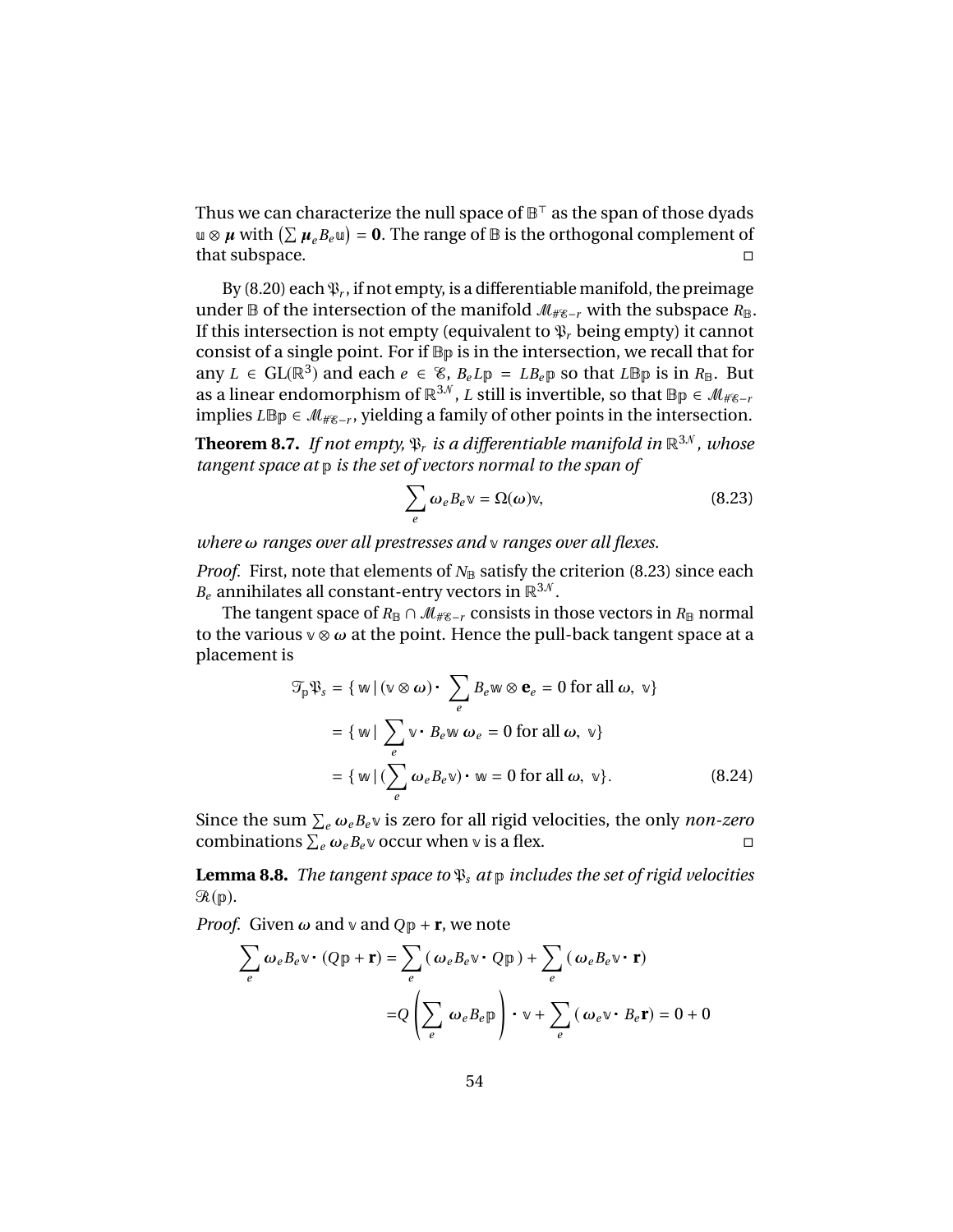We expand on the discussion just prior to the theorem to observe that the various manifolds  $\mathfrak{P}_r$  are invariant under a simple group of automorphisms (*cf* [64]). Given  $L \in GL(\mathbb{R}^3)$  and  $\mathbf{r} \in \mathbb{R}^3$ , the affine automorphism  $u \mapsto Lu + \mathbf{r}$  factors as  $B_e(L\mathbf{p} + \mathbf{r}^{\dagger}) = L B_e \mathbf{p}$ . This then leads by easy computations to the following.

**Proposition 8.9.** P*<sup>r</sup> is invariant under the group of affine automorphisms described above, and*

- *the set of null stresses at*  $L_p + \mathbf{r} \in \mathcal{P}_r$  *is the same as that at*  $p \in \mathcal{P}_r$ *,*
- *• the cone of admissible vectors and the space of isometric admissible vectors at L*<sub>P</sub> + **r** *are given by L*<sup>−⊤</sup> *acting upon the corresponding sets of vectors at* p*, and*
- *the tangent space to*  $\mathcal{P}_r$  *at*  $L_p$  + **r** *is given by L acting on the tangent space at* p*.*

The proof is straightforward.

Note that the invariance of the stress vector  $\omega$  under affine automorphisms does not imply that the actual tensions and compressions in the members stay the same. The force carried by edge *<sup>e</sup>* is <sup>√</sup> <sup>λ</sup>*<sup>e</sup>*ω*<sup>e</sup>* and thus will change if the automorphism changes the length of the edges. The exception to this observation is the set of Euclidean isomorphisms; in particular we note that the rank-deficiency manifold passing through a placement p is an isomorphic image of that passing through the corresponding fixed placement in Rep, and the two have the same member-tensions and -compressions.

#### **8.3 A Marching Algorithm**

The characterization of the tangent space to  $\mathfrak{P}_r$  can prove useful in describing traversal of the surface through manipulations of edge-lengths of a structure. Let us consider a special case, one which describes all of the structures built by Snelson. We assume that the structure satisfies

$$
\# \mathcal{E} = 3 \# \mathcal{N} - 6, \tag{8.25}
$$

so that it is truely optimal. To avoid the inconvenience of dealing with the representation of the six coordinates describing the rigid motions, let us work in Rep.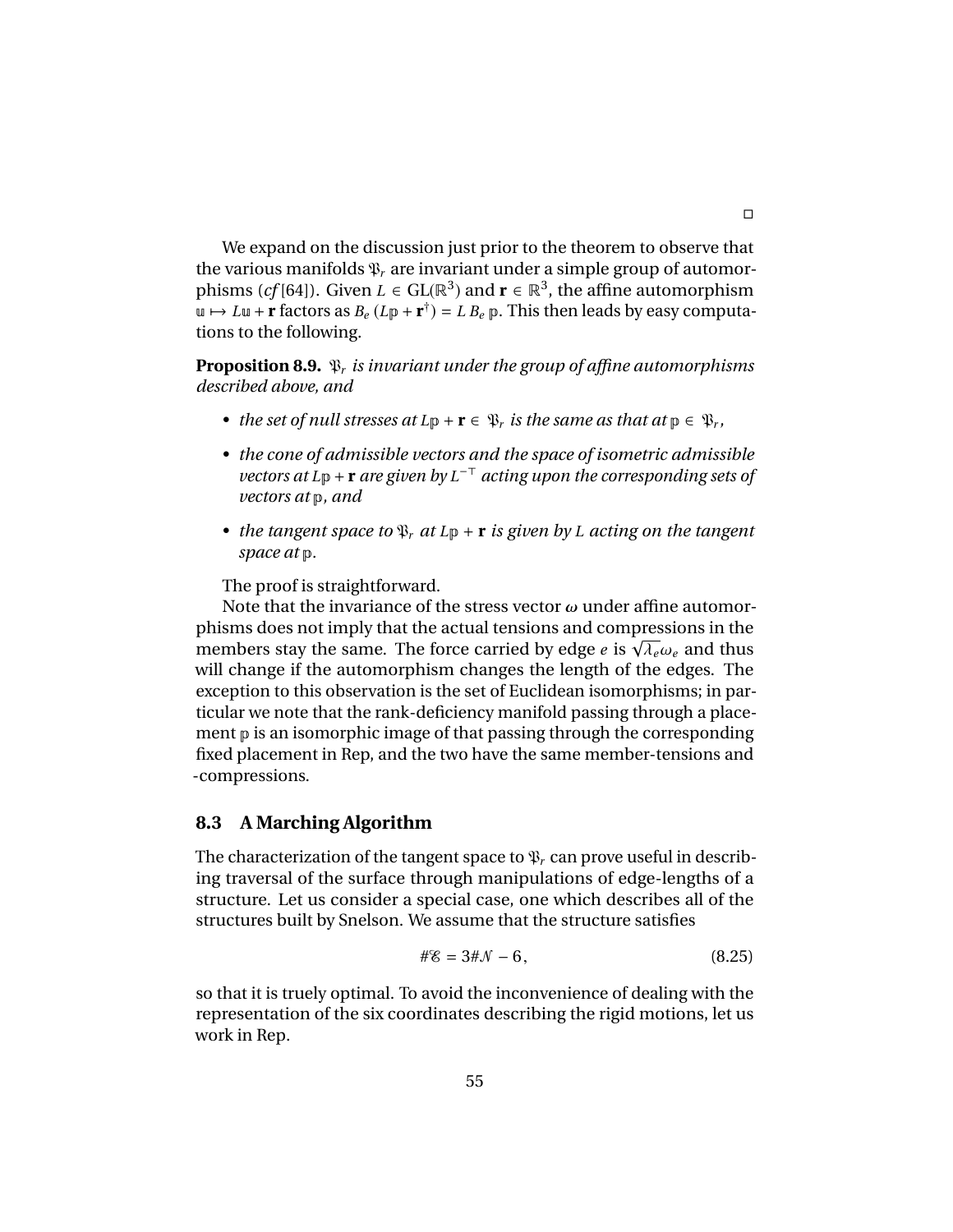Consider a placement  $p \in \mathfrak{P}_1$  (so that there is "only one" prestress  $\omega$ and flex v.

**Proposition 8.10.** *If at*  $p \in \mathcal{P}_1$  *for each admissible flex we have* 

$$
\mathbb{v} \cdot \sum \omega_e B_e \mathbb{v} \neq 0 \tag{8.26}
$$

*then there is a coordinate system in a neighborhood of* p *consisting of edgelengths.*

*Proof.* We denote the normal to  $\mathfrak{P}_1$  at p as

$$
\mathbb{N} = \sum \omega_e B_e \mathbb{v},\tag{8.27}
$$

and note that the tangent space  $\mathcal T$  has dimension # $\mathscr E$  – 1. The range of Π is of the same dimension, and equation (8.26) says that the normals to the two subspaces are not orthogonal. But then it follows that each edge vector projects non-trivially onto  $\mathcal{T}$ : it is impossible that  $\pi_e = (\pi_e \cdot \mathbb{N})\mathbb{N}$ <br>since  $\pi \to 0$  is orthogonal to  $\mathbb{N}$  and  $\mathbb{N}$  is not. Thus a collection of linearly since  $\pi_e \neq 0$  is orthogonal to v and N is not. Thus a collection of linearly independent elements of  $(\pi_e)_{e \in \mathcal{E}}$  projects onto a basis for  $\mathcal{T}$ . The same collection remains linearly independent and spanning in a neighborhood of p on  $\mathfrak{P}_1$ , so that their integral curves form a coordinate system.  $\Box$ 

It is worth noting that if a path from  $p \in \mathfrak{P}_1$  leaves that surface then it cannot be admissible: in each open neighborhood of  $p$  all points not on  $\mathfrak{P}_1$ have Π of full rank, and no prestress, so there can be no admissible velocity. This gives another interpretation of the second-order stress test (4.17): it ensures that under these circumstances no admissible path can leave the manifold, while on the manifold lengths must change on any path.

The previous result gives a convenient way of generating new stable placements from a given one. It is easy to construct a path on the  $\mathfrak{P}_1$  manifold by simultaneously shortening and lengthening two or more edges in order to remain on the manifold. Moreover, given the continuity of the null-spaces, the set of stable placements is open, so that the process does not abruptly result in an unstable position. This leads (*cf* [66]), in the case in which two edges are modified at one time, to differential equations

$$
\sum_{e} \omega_e B_e \mathbf{v} \cdot \mathbf{q} = 0 \tag{8.28}
$$

$$
\pi_e \cdot \mathbf{q} = 0 \text{ for all } e \text{ but two} \tag{8.29}
$$

$$
\boldsymbol{\pi}_{e_o} \cdot \mathbf{\dot{q}} = 1 \text{ for a chosen } e_o. \tag{8.30}
$$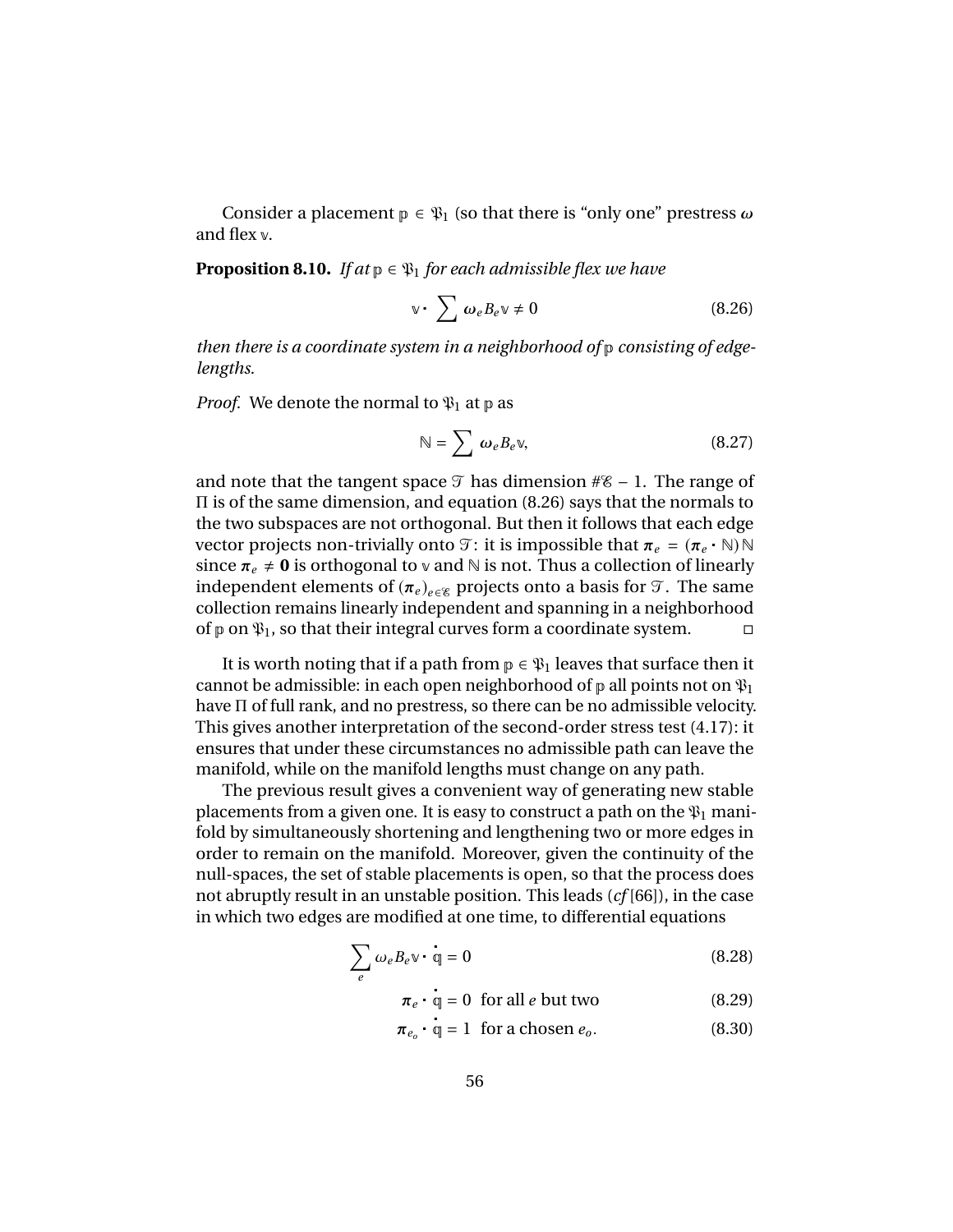These can be solved numerically: at each time-step the placement must be corrected to ensure precise placement upon the manifold, but this is easy to do, and the results enable construction of a sequence of stable placements. An illustration such a process, for T-3 with a fixed base, is in figure 5.

# **References**

- [1] V. Alexandrov. Implicit function theorem for systems of polynomial equations with vanishing jacobian and its application to flexible polyhedra and frameworks. *Monatshefte fur Math.*, 132:269–288, 2001.
- [2] L. Asimow and B.Roth. The rigidity of graphs. *Trans. Am. Math. Soc.*, 245:279–289, 1978.
- [3] L. Asimow and B.Roth. The rigidity of graphs ii. *J. Math. Anal. Appl.*, 68:171–190, 1979.
- [4] E. D. Bolker and B. Roth. When is a bipartite graph a rigid framework? *Pacific J. Math.*, 90:27–44, 1980.
- [5] C. R. Calladine. Buckminster Fuller's "tensegrity" strutures and Clerk Maxwell's rules for the construction of stiff frames. *Int. J. Solids Struct.*, 14:161–172, 1978.
- [6] C. R. Calladine. Modal stiffnesses of a pretensioned cable net. *Int. J. Solids Struct.*, 18:829–846, 1982.
- [7] C. R. Calladine and S. Pellegrino. First-order infinitesimal mechanisms. *Int. J. Solids Structures*, 27:505–515, 1991.
- [8] A. L. Cauchy. Sur les polygones et polyèdres. *Second Memoire, J. Ecole Polytechnique*, pages 87–98, 1813.
- [9] R. Connelly. The rigidity of certain cabled networks and the second order rigidity of arbitrarily triangulated convex surfaces. *Adv. in Math.*, 37:272–299, 1980.
- [10] R. Connelly. Rigidity and energy. *Invent. Math.*, 66:11–33, 1982.
- [11] R. Connelly and M. Terrell. Globally rigid symmetric tensegrities. *Structural Topology*, 21:59–78, 1995.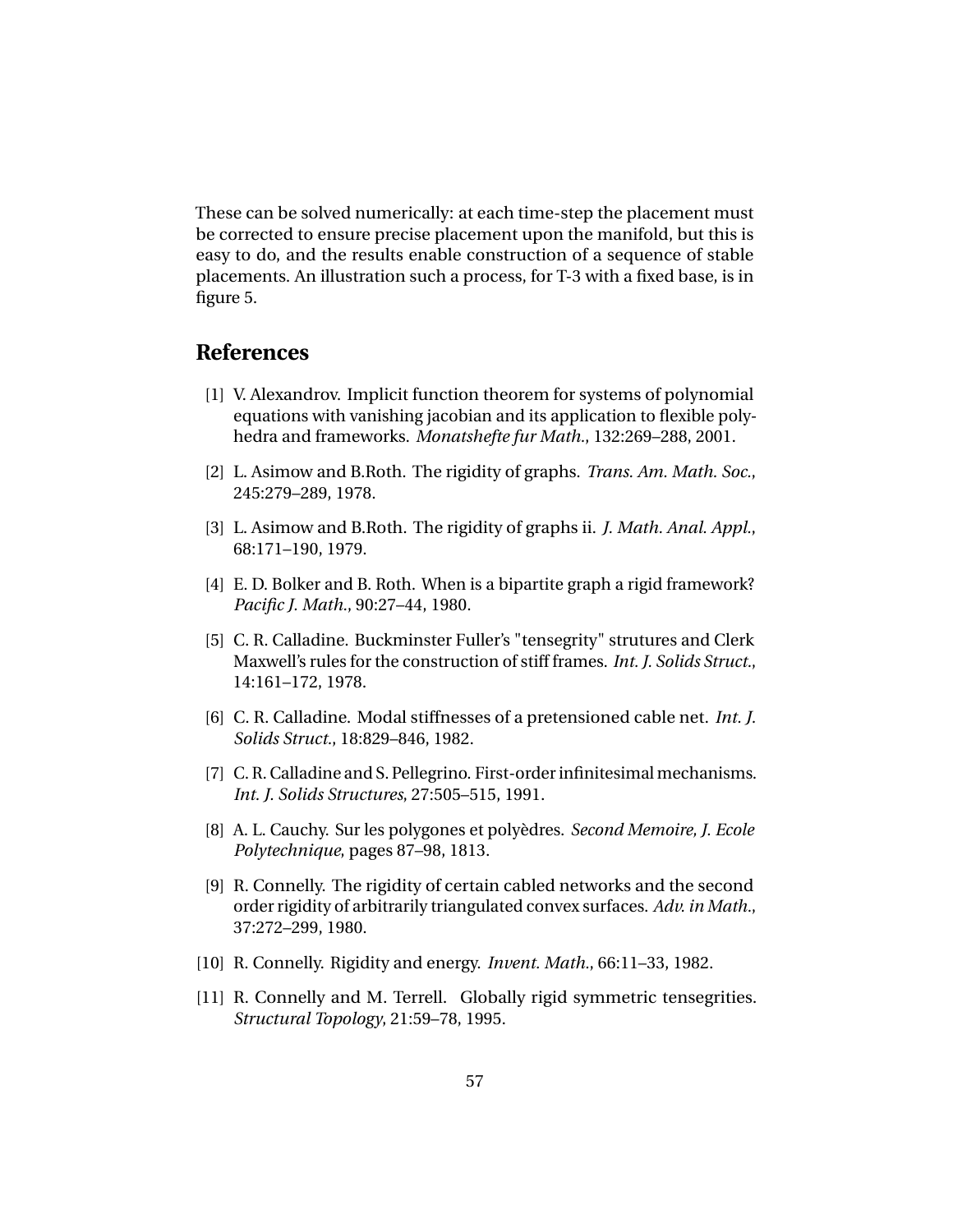

Figure 5: The Starting Placement and Two Subsequent Ones in a Numerical Solution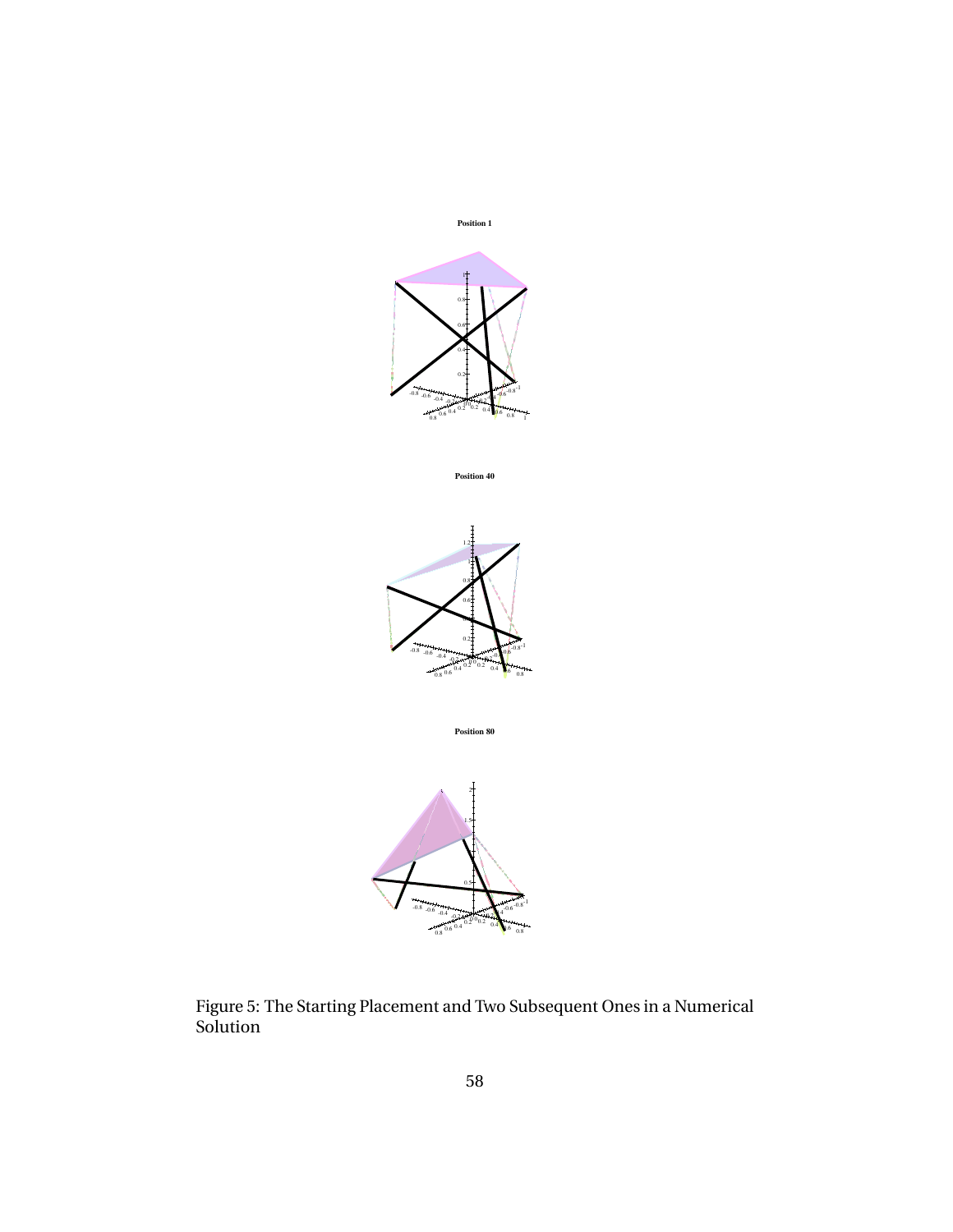- [12] R. Connelly and W. Whiteley. The stability of tensegrity frameworks. *J. Space Structures*, 7:153–163, 1992.
- [13] R. Connelly and W. Whiteley. Second-order rigidity and prestress stability for tensegrity frameworks. *SIAM J. Discrete Math.*, 9:453–491, 1996.
- [14] Robert Connelly. Rigidity. In P.M. Gruber and J. M. Wills, editors, *Handbook of Convex Geometry*, volume A, chapter 1.7, pages 223–271. North-Holland, 1993.
- [15] Robert Connelly. Tensegrity structures: why are they stable? In Thorpe and Duxbury, editors, *Rigidity Theory and Applications*, pages 47–54. Klewer Academic/Plenum Publishers, 1999.
- [16] Robert Connely and Allen Back. Mathematics and tensegrity. *American Scientist*, 86:142–151, 1998.
- [17] H. Crapo. Structural rigidity. *Structural Topology*, 1, 1979.
- [18] H. Crapo and W. Whitely, editors. *The Geometry of Rigid Structures*, 1997.
- [19] R. B. Fuller. Tensegrity. *Portfolio Artnews Annual*, 4:112–127, 1961.
- [20] R. B. Fuller. *Synergetics: Explorations in the Geometry of Thinking*, volume 27. Macmillan, New York, 1976.
- [21] H. Glück. Almost all simply connected surfaces are rigid. In *Geometric Topology*, volume 438 of *Lecture Notes in Math*, pages 225–239. Springer Verlag, 1975.
- [22] L. Hindrich. Prismic tensegrids. *Structural Topology*, 9:3–14, 1984.
- [23] R. Kanayama. Bibliography on the theory of linkages. *Tohoku Math. J.*, 37:294–319, 1933.
- [24] K. Kebiche, M. N. Kazi-Aoual, and R. Motro. Geometrical non-linear analysis of tensegrity systems. *Engineering Structures*, 21:864–876, 1999.
- [25] Hugh Kenner. *Geodesic Math and How to Use It*. University of Ca. Press, Berkeley, 1976.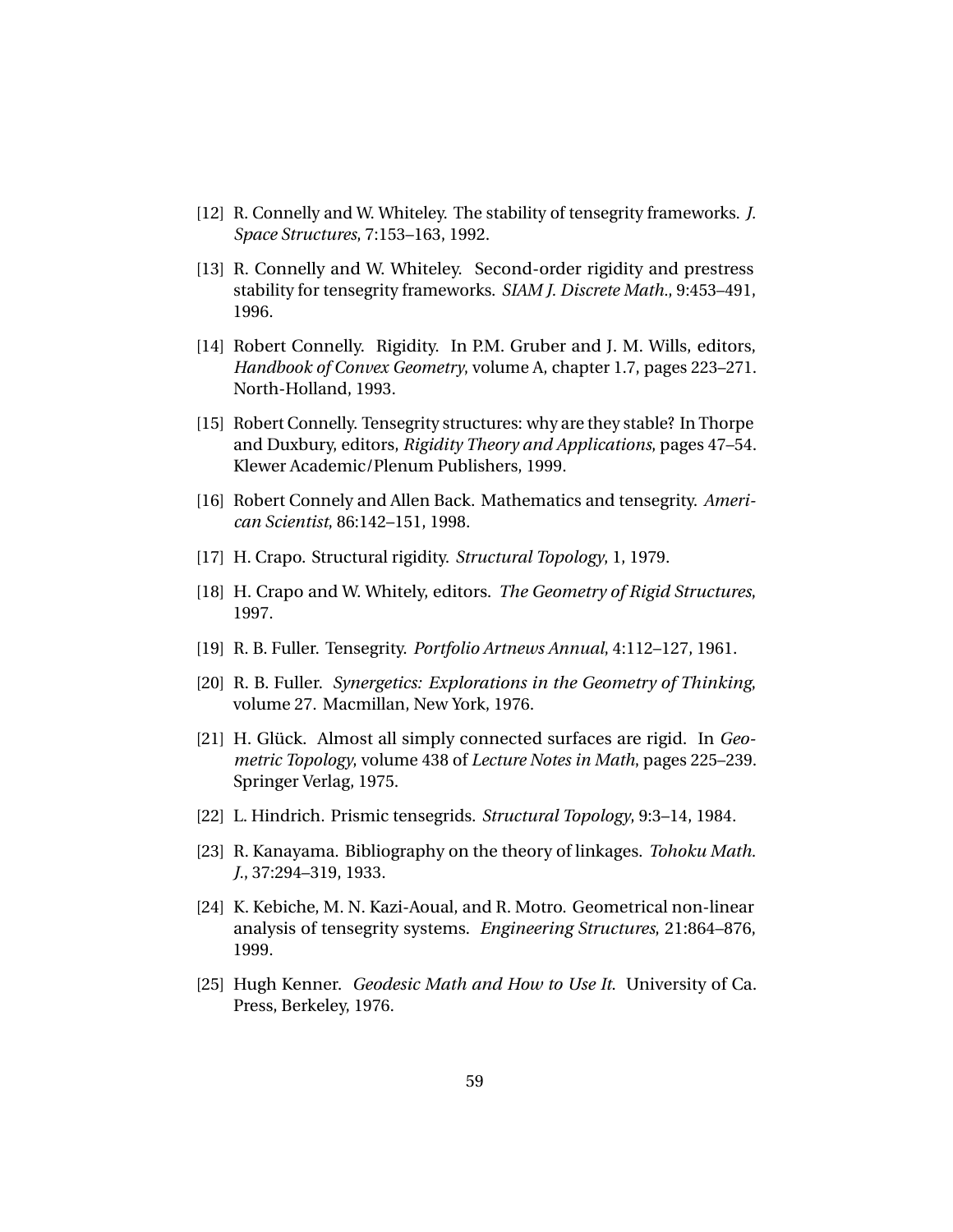- [26] E. N. Kuznetsov. Statical-kinematic analysis and limit equilibrium of systems with unilateral constraints. *Int. J. Solids Structures*, 15, 1979.
- [27] E. N. Kuznetsov. Underconstrained structural systems. *Int. J. Solids Structures*, 24:153–163, 1988.
- [28] E. N. Kuznetsov. Systems with infinitesimal mobility: Part I matrix analysis and first-order mobility. *J. Appl. Mech.*, 58:513–519, 1991.
- [29] E. N. Kuznetsov. Systems with infinitesimal mobility: Part II compound and higher-order infinitesimal mechanisms. *J. Appl. Mech.*, 58:520–526, 1991.
- [30] E. N. Kuznetsov. *Underconstrained Structural Systems*. Springer Verlag, New York, 1991.
- [31] Haresh Lalvani, D.G. Emmerich., and Kenneth Snelson. Origins of tensegrity: Views of emmerich, fuller and snelson and responses. *Int. J. of Space Structures*, 11:27–, 1996.
- [32] R. W. Marks. *The Dymaxion World of Buckminister Fuller*. Reinhold, New York, 1960.
- [33] J. C. Maxwell. On reciprocal diagrams and diagrams of forces. *Phil. Mag. Ser. 4*, 27:250–261, 1864.
- [34] J. C. Maxwell. On reciprocal diagrams, frames and diagrams of forces. *Trans. Roy. Soc. Edinburgh*, 26:1–40, 1869.
- [35] Andrea Micheletti. The kinematic indeterminacy condition for tensegrity towers. *Rev. Fr. de Génie Civil*, 2002.
- [36] J. Milnor. Differential topology. Class notes, Princeton University, 1958.
- [37] J. Milnor. *Singular Points of Complex Hypersurfaces*. Number 61 in Ann. of Math. Studies. Princeton Univ. Press, Princeton, NJ, 1968.
- [38] Rene Motro. Structural morphology of tensegrity systems. *Int. J. of Space Structures*, 11:233–, 1996.
- [39] Rene Motro. Tensegrity systems: state of the art. *Int. J. of Space Structures*, 7:75–83, 1996.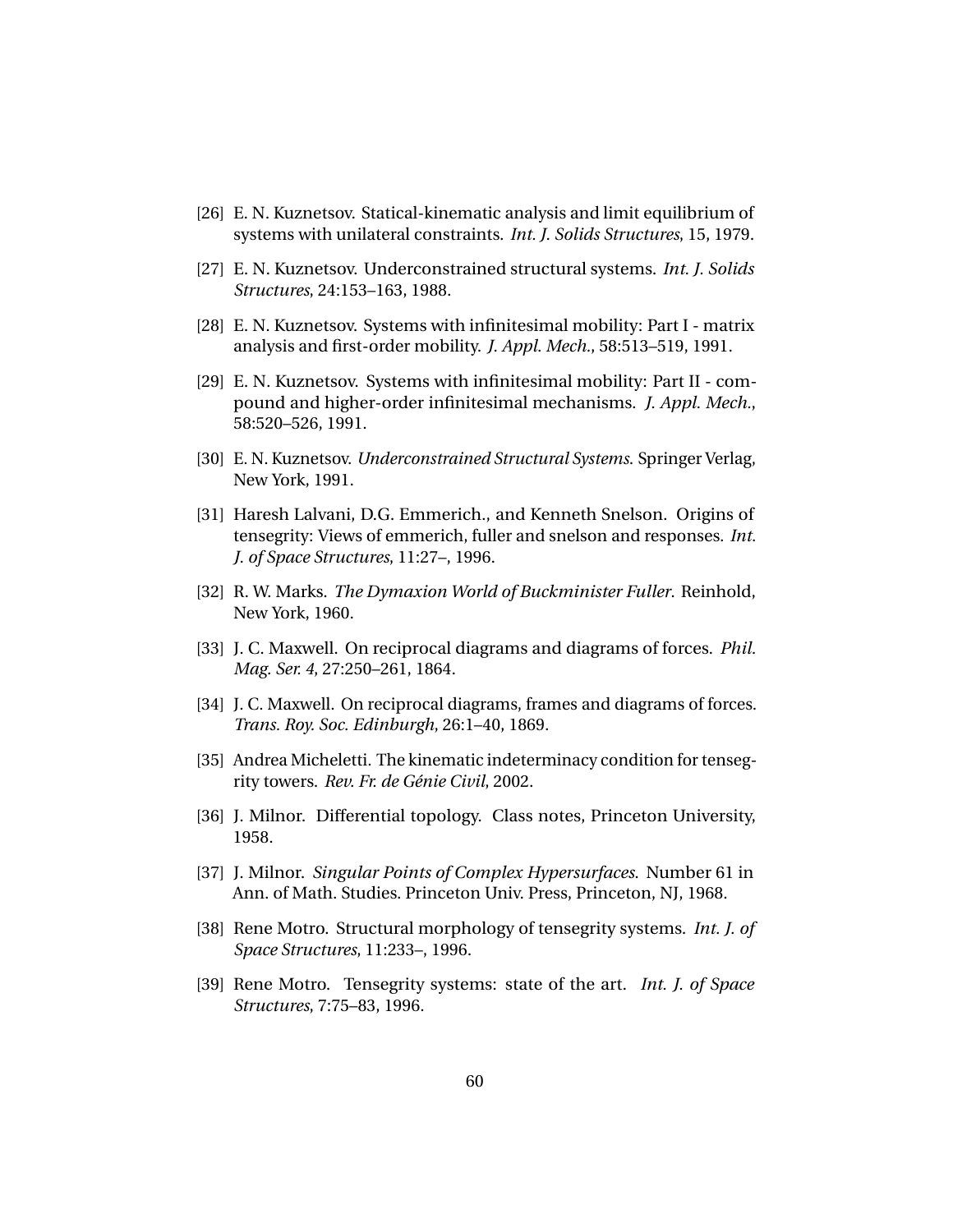- [40] Amiya Mukherjee and Sumanta Guha. On generalized Stiefel manifolds. *Indian J. Pure Appl. Math.*, 17:890–894, 1986.
- [41] H. Murakami. Static and dynamic analyses of tensegrity structures. part 1: nonlinear equations of motion. *Int. J. Solids and Structures*, 38:3599–3613, 2001.
- [42] H. Murakami and Y. Nishimura. Static and dynamic characterization of regular truncated icosahedral and dodecahedral tensegrity modules. *Int. J. Solids and Structures*, 38:9359–9381, 2001.
- [43] H. Murakami, Y. Nishimura, T. J. Impelluso, and R. E. Skelton. A virtual reality-based cad system for tensegrity structures. In *Proc. 12th Engineering Mechanics Conference*, volume 9, pages 197–200. ASCE, 1998.
- [44] I. J. Oppenheim and W. O. Williams. Geometric effects in an elastic tensegrity structure. *Journal of Elasticity*, 59:51–65, 2000.
- [45] I. J. Oppenheim and W. O. Williams. Vibration of an elastic tensegrity structure. *European J. Mechanics, A*, 20:1023–1031, 2001.
- [46] S. Pellegrino. Analysis of prestressed mechanisms. *Int. J. Solids and Structures*, 26:1329–1350, 1990.
- [47] S. Pellegrino and C. R. Calladine. Two-step matrix analysis of prestressed cable nets. In *Proceedings Third International Conference on Space Structures*. Guildford, 1984.
- [48] S. Pellegrino and C. R. Calladine. Matrix analysis of statically and kinematically indeterminate frameworks. *Int. J. Solids Structures*, 22:409–428, 1986.
- [49] A. Pugh. *An Introduction to Tensegrity*. U. California Press, Berkeley, CA, 1976.
- [50] B. Roth and W. Whiteley. Tensegrity frameworks. *Trans. Am. Math. Soc.*, 265:419–446, 1981.
- [51] Ginevra Salerno. How to recognize the order of infinitesimal mechanisms: A numerical approach. *Int. J. Num. Meth. Eng.*, 35:1351–1395, 1992.
- [52] K. Snelson. *Tensegrity Masts*. Shelter Publications, Bolinas, CA, 1973.